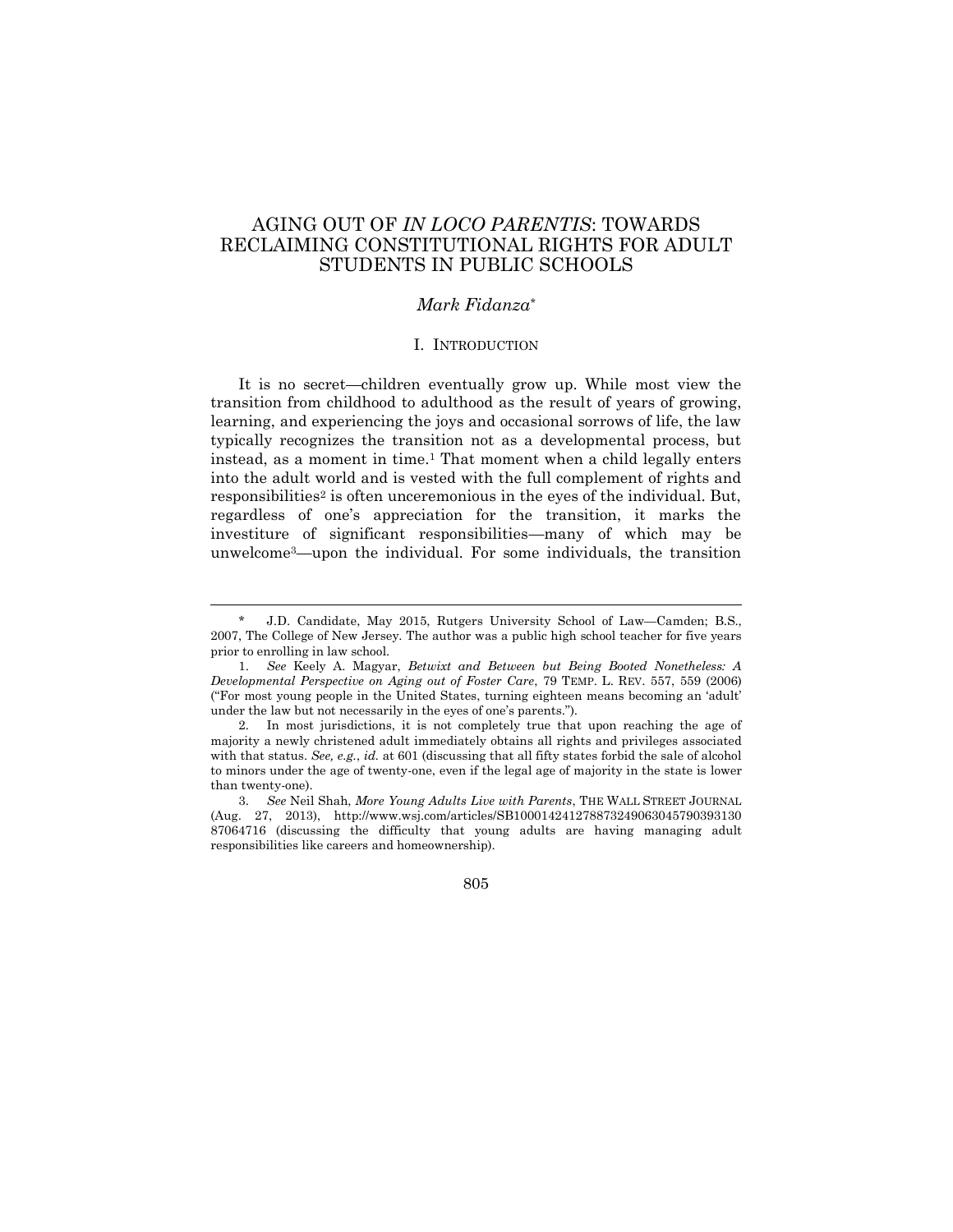into adulthood happens during their enrollment in public school.<sup>4</sup> Facially, that reality may not seem to pose a problem, but a more thorough analysis points to important constitutional questions that need to be addressed.

While in attendance at public school, children are governed by school policies that often limit their constitutional freedoms.<sup>5</sup> The authority of the public schools to exercise such control over students is often attributed to the legal doctrine of *in loco parentis*, which allows parents to delegate parental authority over their own children to the school.<sup>6</sup> But adult students<sup>7</sup> do not fit neatly into this doctrine, principally because, as adults, their parents no longer have any authority over them that can be delegated. Nevertheless, no alternative to *in loco parentis* exists to rationalize a public school's authority to restrict the constitutional freedoms of adult students. Indeed, courts have historically just assumed that adult students can be controlled under the umbrella of *in loco parentis*. <sup>8</sup> American courts have not seriously considered this fundamentally flawed application of the doctrine, and now that the presence of adult students in the nation's public schools is on the rise,<sup>9</sup> it is high time to find the proper balance between providing adult students with their constitutionally protected rights and restricting those rights in circumstances where the public schools have a legitimate need to do so.

Part II of this Note traces the evolution of the *in loco parentis* doctrine in American education from early colonial times through modern Supreme Court interpretations and discusses some of the criticisms of the

<sup>4.</sup> For the purposes of this Note, "public school" will include any elementary or secondary public schools created or authorized by state legislatures.

<sup>5.</sup> *See* Susan Stuart, *In Loco Parentis in the Public Schools: Abused, Confused, and in Need of Change*, 78 U. CIN. L. REV. 969, 977 (2010) (discussing the potential restrictions on students' First Amendment right to free speech and Fourth Amendment right to be free from unreasonable searches and seizures).

<sup>6.</sup> *See* State v. Pendergrass, 19 N.C. 365, 365 (1837) ("The authority of the teacher is regarded as a delegation of parental authority . . . .").

<sup>7.</sup> For the purposes of this Note, "adult student" will be representative of those students who have reached the legal age of majority or have been declared emancipated minors within their jurisdictions, but who are still enrolled as students in the public schools of the state.

<sup>8.</sup> *See* Sheehan v. Sturges, 2 A. 841, 843 (Conn. 1885); State v. Mizner, 45 Iowa 248, 251–52 (1876); Stevens v. Fassett, 27 Me. 266, 273 (1847).

<sup>9.</sup> According to the *Digest of Education Statistics*, the percentage of the eighteenand nineteen-year-old population in America that was enrolled in public schools has increased from 10.5% in 1970 to 19.1% in 2009. *See* United States Department of Education Institute of Educational Sciences, *Digest of Education Statistics: Table 7: Percentage of the Population 3 to 34 Years Old Enrolled in School, by Age Group: Selected Years, 1940 Through 2010*, NATIONAL CENTER FOR EDUCATIONAL STATISTICS (July 2011), https://nces.ed.gov/programs/digest/d11/ tables/dt11\_007.asp.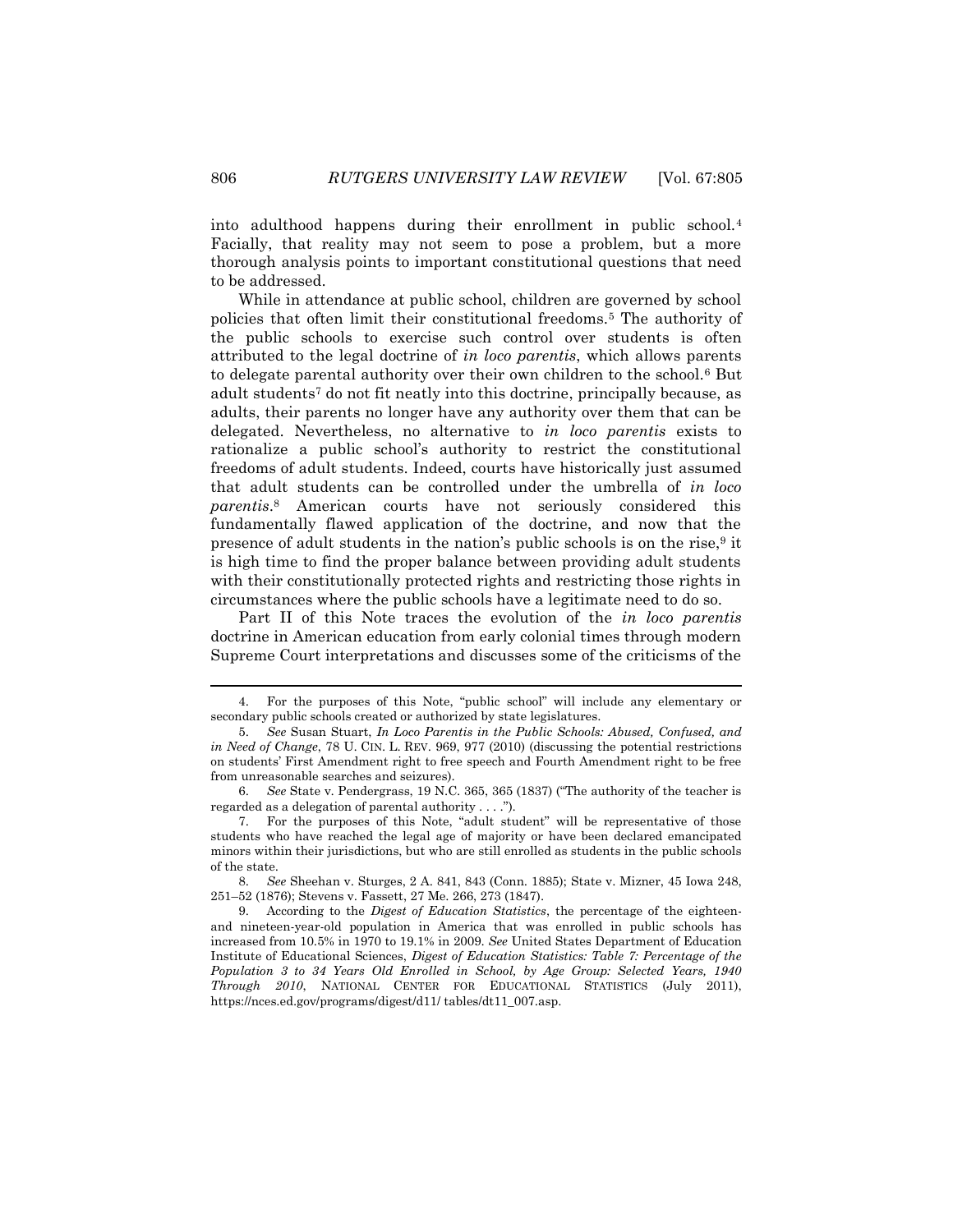doctrine as generally applied to education. Part III explains the traditional applications of *in loco parentis* to adult students both in public schools and in a college setting. Part IV discusses the implications for governing adult students under *in loco parentis* by analyzing the legal problems that would result under both the traditional and modern interpretations of the doctrine. Also included in Part IV is a review of practical concerns and suggestions for moving away from *in loco parentis*. Finally, Part V offers the conclusion that either statutory enactments or a judicial shift to a reasonableness standard would be more appropriate tools to rationalize a public school's authority to restrict the constitutional protections of adult students.

#### II. THE RISE, FALL, AND RESURGENCE OF *IN LOCO PARENTIS*

Like many legal doctrines, *in loco parentis* has had an unstable tenure in educational law. Although its origin is in early English common law,<sup>10</sup> the adoption of *in loco parentis* in American legal traditions has hardly been consistent with its English roots. Nor has consistency been the hallmark of *in loco parentis* jurisprudence across American jurisdictions.<sup>11</sup> The ebbs and flows of *in loco parentis* have brought the doctrine from the eases of expansive influence back to the shores of almost certain death.<sup>12</sup> But recent precedent seems to be breathing life back into the doctrine, albeit in a different light.<sup>13</sup> Though critiques of *in loco parentis* abound, an understanding of both the philosophical support for and the evolution of the doctrine are necessary to appreciate the complications presented by the presence of public school students who are legal adults and yet presumably under the doctrine's purview while in school.

#### *A. Origins*

l

Translated into English, *in loco parentis* means "in the place of a parent."<sup>14</sup> It is a common law doctrine widely used<sup>15</sup> to represent the

<sup>10.</sup> Alan F. Edwards, *In Loco Parentis: Alive and Kicking, Dead and Buried, or Rising Phoenix?, in* ERIC COLLECTION OF ASSOCIATION FOR THE STUDY OF HIGHER EDUCATION CONFERENCE PAPERS 4 (Nov. 12, 1994), *available at* http://files.eric.ed.gov/ fulltext/ED375720.pdf. The doctrine of *in loco parentis* in an educational context may even be traceable to the ancient *Code of Hammurabi*. *Id.*

<sup>11.</sup> *See generally* Stuart, *supra* note 5, at 970–83.

<sup>12.</sup> *Id.* at 977–80.

<sup>13.</sup> *Id.* at 980–83.

<sup>14.</sup> BLACK'S LAW DICTIONARY 858 (9th ed. 2009).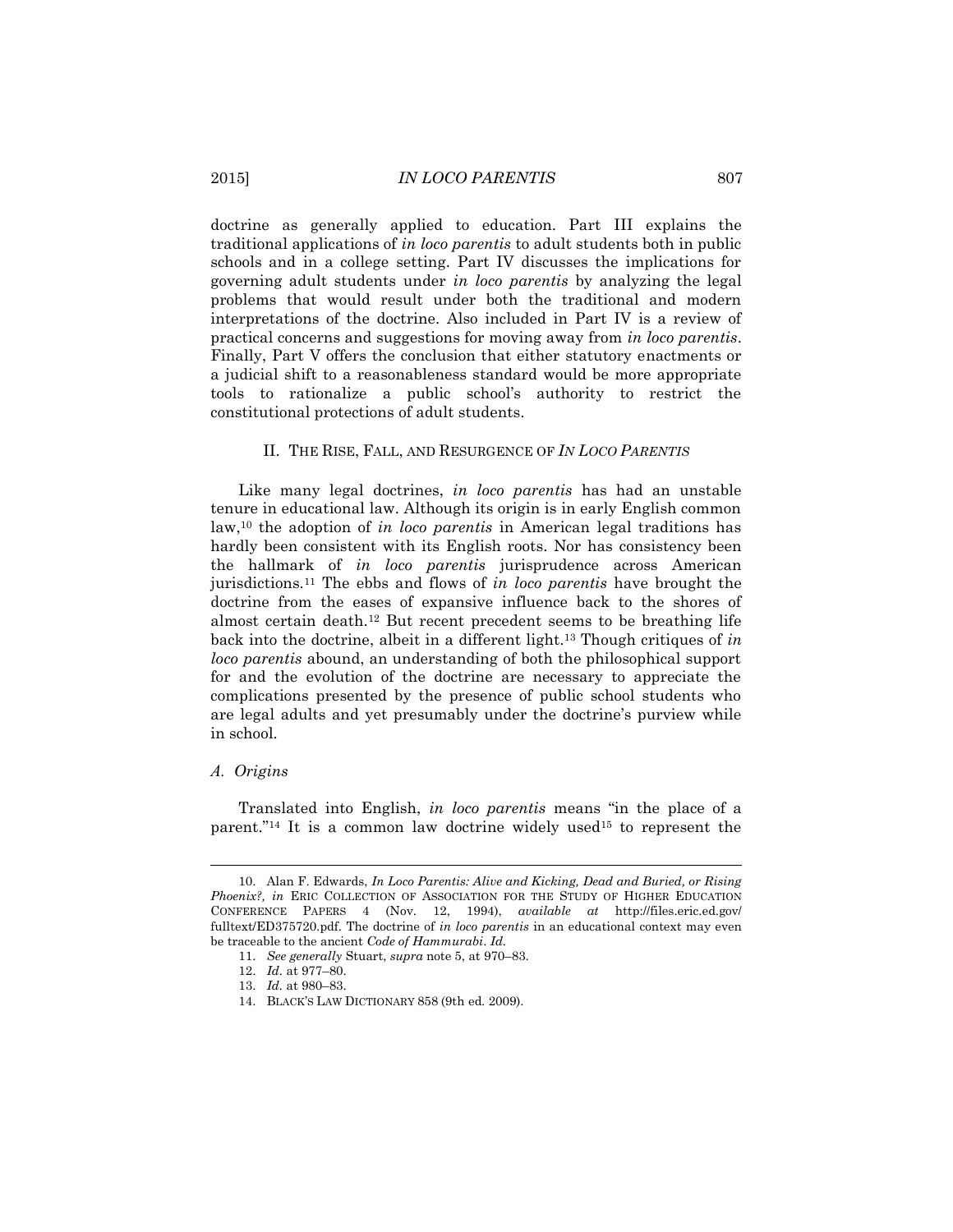posture of a person who takes on "all or some of the responsibilities of a parent."<sup>16</sup> In the context of educational supervision over students, the origin of *in loco parentis* is almost always traced back to William Blackstone's *Commentaries*: 17

[The father] may also delegate part of his parental authority, during his life, to the tutor or schoolmaster of his child; who is then *in loco parentis*, and has such a portion of the power of the parent committed to his charge, viz. that of restraint and correction, as may be necessary to answer the purposes for which he is employed.<sup>18</sup>

Earlier in the same section of his commentaries, Blackstone explains that the father has the affirmative duty to protect his children.<sup>19</sup> Thus, under a fair reading of Blackstone, parents were expected to serve the dual role of both a protective agent as well as an administrative agent, vested with the power to rebuke and correct their children in order to command obedience.<sup>20</sup> While Blackstone undoubtedly carved out the possibility for a father to delegate part of his parental authority to the school, much of the concern among legal and educational professionals has been focused on the question of how much of that authority is permissibly delegated to the school.

Traditionally, American courts have been slow to find that the parental duty of protection is transferred to a school under *in loco* 

<sup>15.</sup> For a list demonstrating the breadth of federal statutes that explicitly employ the Latin name of the doctrine, see Stuart, *supra* note 5, at 973 n.19.

<sup>16.</sup> BLACK'S LAW DICTIONARY, *supra* note 14, at 858.

<sup>17.</sup> *See, e.g.*, John E. Rumel, *Back to the Future: The In Loco Parentis Doctrine and Its Impact on Whether K-12 Schools and Teachers Owe a Fiduciary Duty to Students*, 46 IND. L. REV. 711, 714 (2013); Stuart, *supra* note 5, at 974.

<sup>18.</sup> 1 WILLIAM BLACKSTONE, COMMENTARIES ON THE LAWS OF ENGLAND 441 (1765). The author has taken the liberty to adjust Blackstone's old-English to reflect modern spelling norms.

<sup>19.</sup> *Id.*

<sup>20.</sup> This view of the dual nature of parental responsibility was carried across the Atlantic and found a home in American legal traditions. *See* Leslie J. Harris, D. Dennis Waldrop & Lori Rathbun Waldrop, *Making and Breaking Connections Between Parents' Duty to Support and Right to Control Their Children*, 69 OR. L. REV. 689, 692–97 (1990). One of the salient rationales for that dual nature is that parents needed the authority to take action towards a child in order to effectively carry out their duty to care for the child. *Id.* at 698–99 n.38. The parent-child relationship was thus a type of contractual understanding wherein the parent agreed to care for and protect the child and the child agreed to dutifully obey the parent and accept rebuke if he went astray. *Id.* at 697–99.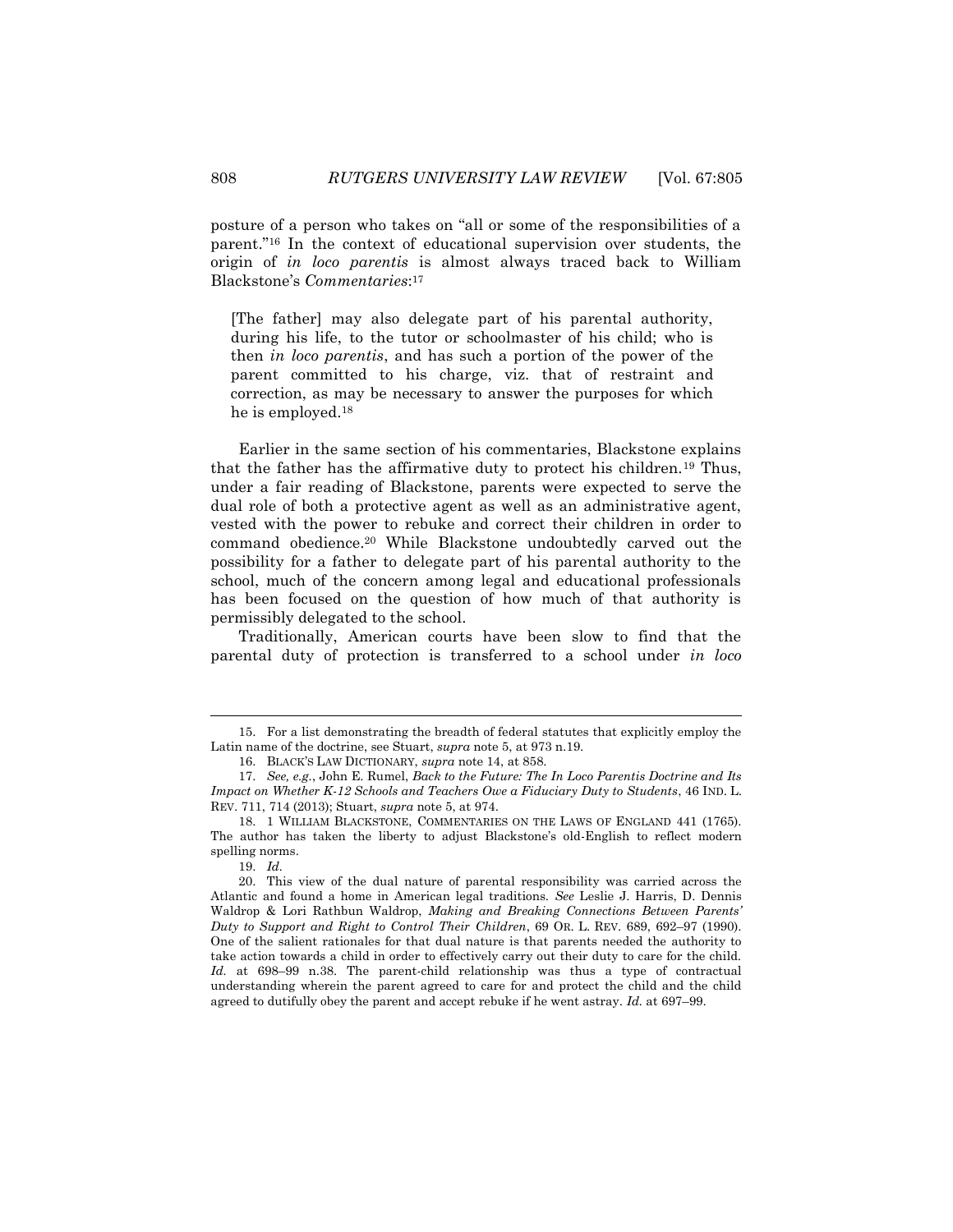*parentis*. <sup>21</sup> However, the other side of the parental duty coin—discipline has historically been included in the *in loco parentis* transfer of responsibility to schools.<sup>22</sup> In fact, until about the mid-1980s, *in loco parentis* was primarily used as a shield against liability for acts of corporal punishment instituted by teachers in public schools.<sup>23</sup> More recently, however, *in loco parentis* has transitioned to a new role in education law—one that facilitates the weakening of recently created constitutional protections for individual students.<sup>24</sup> Ironically, this transition has rested principally on the premise, not too long ago rejected, that schools have a duty to protect students while standing *in loco* 

State v. Pendergrass, 19 N.C. 365, 365–66 (1837).

The Supreme Court has upheld the constitutionality of corporal punishment in schools based upon *in loco parentis*, but has left implementation of the doctrine to the discretion of state legislatures. Ingraham v. Wright, 430 U.S. 651, 671, 682 (1977) ("[W]hen public school teachers or administrators impose disciplinary corporal punishment, the Eighth Amendment is inapplicable . . . . [Corporal punishment] is authorized and limited by the common law.").

24. Stuart, *supra* note 5, at 977.

 $\overline{a}$ 

<sup>21.</sup> Stuart, *supra* note 5, at 974; *see also* Vernonia Sch. Dist. 47J v. Acton, 515 U.S. 646, 655 (1995) ("While we do not, of course, suggest that public schools as a general matter have such a degree of control over children as to give rise to a constitutional duty to protect, we have acknowledged that for many purposes school authorities ac[t] *in loco parentis*.") (alteration in original) (citations and internal quotation marks omitted); Rumel, *supra* note 17, at 717 (calling a school's duty to protect students under *in loco parentis* one of "secondary nature").

<sup>22.</sup> Stuart, *supra* note 5, at 974*.* The bedrock American case that applied the principle of *in loco parentis*, although without the use of the Latin name of the doctrine, established that:

<sup>[</sup>i]t is analogous to that which belongs to parents, and the authority of the teacher is regarded as a delegation of parental authority. One of the most sacred duties of parents, is to train up and qualify their children, for becoming useful and virtuous members of society; this duty cannot be effectually performed without the ability to command obedience, to control stubbornness, to quicken diligence, and to reform bad habits; and to enable him to exercise this salutary sway, he is armed with the power to administer moderate correction, when he shall believe it to be just and necessary. The teacher is the substitute of the parent; is charged in part with the performance of his duties, and in the exercise of these delegated duties, is invested with his power.

<sup>23.</sup> Stuart, *supra* note 5, at 976–77. Currently, thirty-one states have statutorily or judicially abolished corporal punishment. *State Laws*, GUNDERSEN NAT'L CHILD PROTECTION TRAINING CENTER, http://www.gundersenhealth.org/ncptc/center-for-effectivediscipline/discipline-and-the-law/state-laws (last visited Nov. 14, 2014). Those states still permitting corporal punishment utilize the justification that teachers stand in the place of a parent and thus are properly positioned to carry out a disciplinary function. *See, e.g.*, McReynolds v. State, 901 N.E.2d 1149, 1153 (Ind. Ct. App. 2009) (holding that only custodians standing *in loco parentis* have the right to exercise reasonable corporal punishment measures).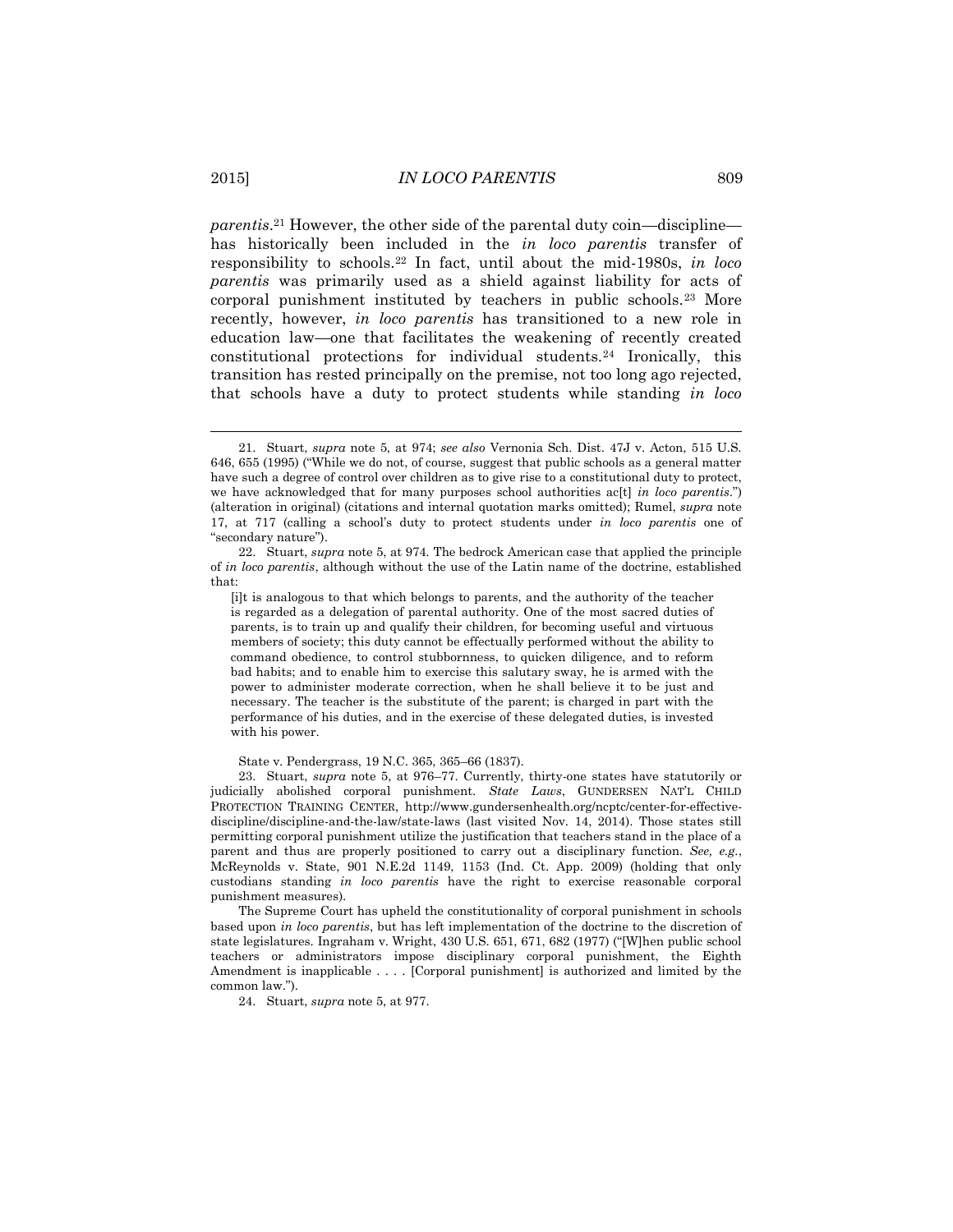*parentis*. <sup>25</sup> Though the *in loco parentis* doctrine is misapplied in this context,<sup>26</sup> a long line of Supreme Court decisions shows a conflicted Court struggling to use it to legitimize the role of public schools as guardians of student safety in the context of an increasingly dangerous and changing educational environment.

### *B. Evolution of In Loco Parentis*

The transformation of *in loco parentis* from protector of a public school's authority to institute corporal punishment to a doctrine that endorses a school's duty to exercise protective care over its students has largely been crafted by the United States Supreme Court. The Supreme Court's decisions leading to the creation of a protective duty for schools standing *in loco parentis* have been the product of cases where constitutional questions arose under provisions in the Bill of Rights. The Court's most influential decisions impacting *in loco parentis* are analyzed chronologically below.

1. Tinker v. Des Moines Independent Community School District (1969)<sup>27</sup>

The Court's first major break with the traditional view of *in loco parentis* in education occurred in *Tinker*. <sup>28</sup> There, the Court was faced with the question of whether a public school could create and enforce a policy forbidding students from wearing black armbands as a sign of protest against the government's involvement in the Vietnam War.<sup>29</sup> The enforcement of the policy was deemed to be a violation of the students' First Amendment right to free speech because the wearing of armbands was found to be neither a substantial disruption nor a material interference with school activities.<sup>30</sup> In effect, the ruling unraveled any support for the *in loco parentis* doctrine in schools insofar as free speech

 $\overline{a}$ 

30. *Id.* at 514.

<sup>25.</sup> *Id.* at 994.

<sup>26.</sup> *See infra* Part II.C for a discussion of the doctrine's misapplication.

<sup>27.</sup> 393 U.S. 503 (1969).

<sup>28.</sup> From the early colonial era up until this time, American courts regularly upheld the view that schools, deriving their authority from *in loco parentis*, were to be governed locally and authority to act was vested in the school officials, whose actions—even on constitutional issues—were outside the reach of courts. *See* Morse v. Frederick, 551 U.S. 393, 410–16 (2007) (Thomas, J., concurring); Anne Proffitt Dupre, *Should Students Have Constitutional Rights? Keeping Order in the Public Schools*, 65 GEO. WASH. L. REV. 49, 53 (1996).

<sup>29.</sup> *Tinker*, 393 U.S. at 504–05.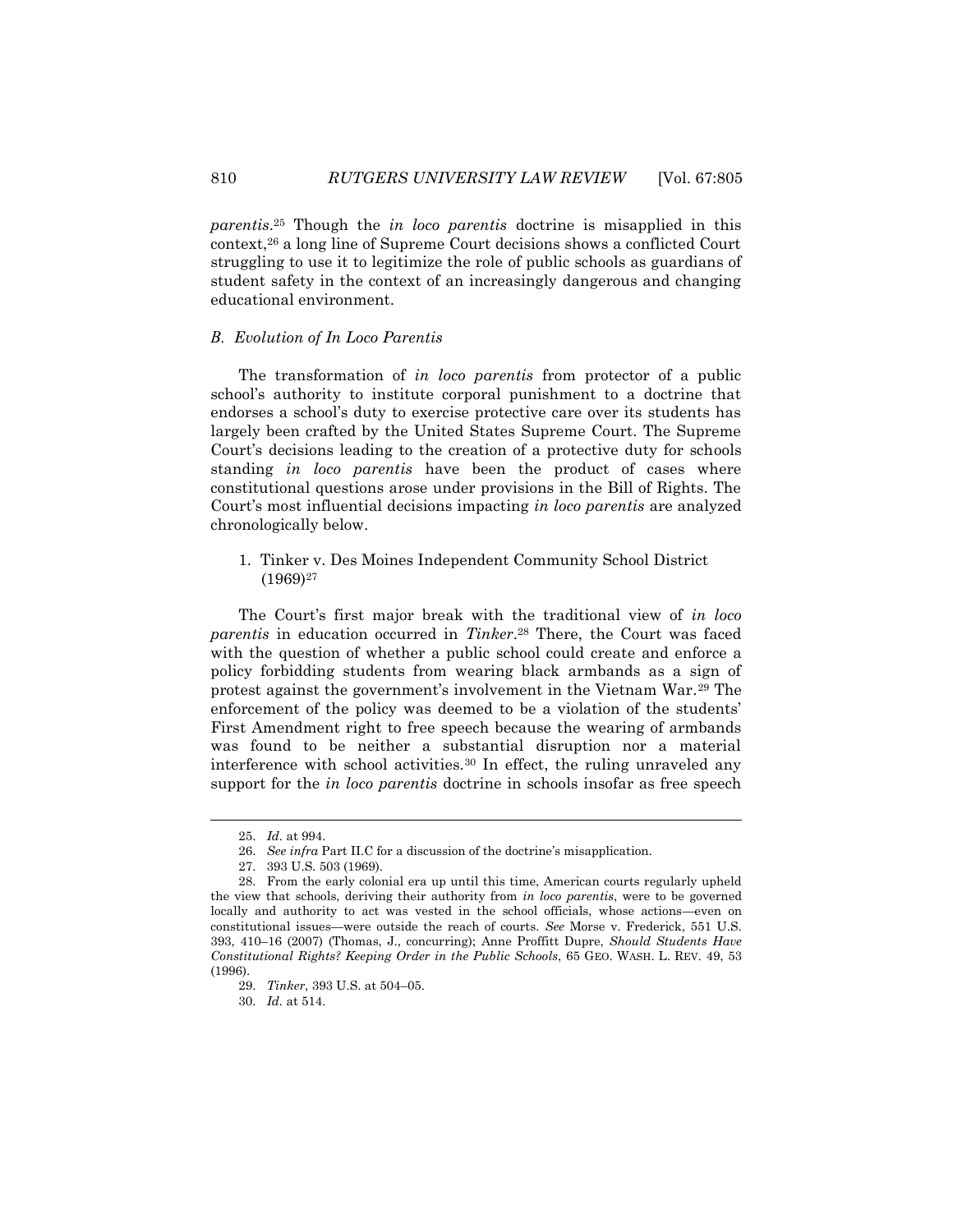is involved because it granted students the full protection of the First Amendment while in school, except in the limited cases of substantial disruption or material interference.<sup>31</sup> The Court would eventually revisit this standard, but only after considering *in loco parentis* in other educational capacities.

# 2. Ingraham v. Wright (1977)<sup>32</sup>

In *Ingraham*, the Court considered whether corporal punishment of students enrolled in the public schools in Florida was constitutional under the Eighth Amendment's Cruel and Unusual Punishment Clause.<sup>33</sup> Without using the Latin name of *in loco parentis*, the Court acknowledged that the traditional source of the authority granted to teachers was parental delegation.<sup>34</sup> However, it then proceeded to explain that the traditional view has been replaced with one more "consonant with compulsory attendance laws,"<sup>35</sup> namely that corporal punishment is permissible when a state-run school needs to act to preserve a proper education for the child or the "maintenance of group discipline."<sup>36</sup>

- 34. *Id.* at 662.
- 35. *Id.*

<sup>31.</sup> These exceptions to the grant of constitutional protection afforded to students would eventually be accompanied by other exceptions that the Court would carve out. *See, e.g.*, Hazelwood Sch. Dist. v. Kuhlmeier, 484 U.S. 260, 271 (1988) (published speech likely to carry imprimatur of school); Bethel Sch. Dist. No. 403 v. Fraser, 478 U.S. 675, 685 (1986) (lewd speech). Almost forty years later, Justice Thomas criticized the *Tinker* holding for the very reason that it created a standard which was subject to *ad hoc* modification in subsequent cases. *See Frederick*, 551 U.S. at 417–19 (Thomas, J., dissenting) ("I am afraid that our jurisprudence now says that students have a right to speak in schools except when they do not—a standard continuously developed through litigation against local schools and their administrators.").

<sup>32.</sup> 430 U.S. 651 (1977).

<sup>33.</sup> *Id.* at 653.

<sup>36.</sup> *Id.* The Court's rationale here is not entirely inconsistent with Blackstone's notion of *in loco parentis*. To the extent that the school's right to discipline a student is based upon the need to preserve a proper education for the student, the state is "answer[ing] the purposes for which [it] is employed," and thus serves the same end as Blackstone's decree, although it derives its authority from within rather than from a parent. 1 BLACKSTONE, *supra* note 18, at 441 However, the Court's introduction of a state's right to use corporal punishment to maintain group discipline is an entirely new legal concept. *See* Stuart, *supra* note 5, at 977. Ironically, this premise will eventually be used as the foundation for the modern *in loco parentis* doctrine, even though it has nothing to do with standing in the place of a parent. *Id.*; *see also infra* Part II.C.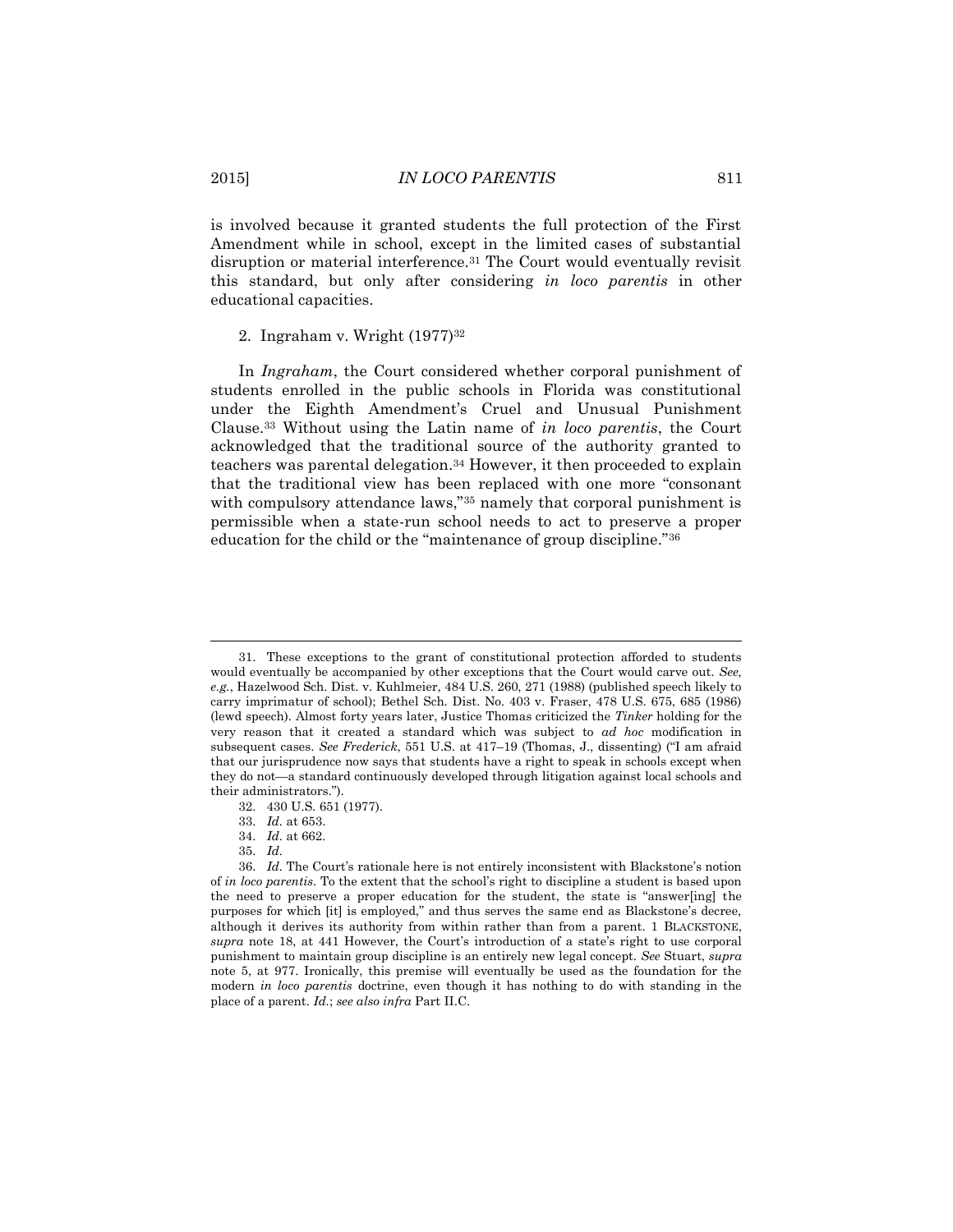### 3. New Jersey v. T.L.O. (1985)<sup>37</sup>

The traditional view of *in loco parentis* as a doctrine applicable to public schooling began to erode in *T.L.O.* There, the Court considered whether, upon suspicion of drug use, a principal's search of a female student's purse violated the Fourth Amendment protection against unreasonable searches and seizures.<sup>38</sup> The State of New Jersey argued that, because school employees stand *in loco parentis* over students and exercise parental authority—not state authority—to conduct searches, they are not subject to the restrictions of the Fourth Amendment.<sup>39</sup> The Court declined to accept that rationale and explicitly found that school employees were state actors who could not be shielded from constitutional inquiry under the guise of *in loco parentis*. <sup>40</sup> In addition to piercing the heart of the traditional *in loco parentis* doctrine, the Court went on to prescribe an alternative tool to determine whether school employee actions were violative of the Fourth Amendment.<sup>41</sup> The new Court-commissioned standard was a reasonableness test that balanced the student's legitimate expectation of privacy and the school's equally legitimate need to maintain an orderly educational environment in which learning can take place.<sup>42</sup>

<sup>37.</sup> 469 U.S. 325 (1985).

<sup>38.</sup> *Id.* at 332. The fourteen-year-old female student was observed smoking in the school's lavatory, a violation of school policy. *Id.* at 328. The principal commenced a search of the student's purse, which uncovered not only cigarettes, but also evidence that the student was engaged in the dealing of marijuana. *Id.*

<sup>39.</sup> *Id.* at 336.

<sup>40.</sup> *Id.* This holding was consistent with the Court's decisions in earlier cases that school officials are subject to the restrictions that state actors are subject to under the First Amendment, Tinker v. Des Moines Indep. Cmty. Sch. Dist., 393 U.S. 503, 511 (1969), and the Due Process Clause of the Fourteenth Amendment, Goss v. Lopez, 419 U.S. 565, 574 (1975).

In the minds of many educational and legal scholars, the *T.L.O.* decision signaled the inevitable end of the *in loco parentis* doctrine. Stuart, *supra* note 5, at 977–78. Not only did the Court hold that public school employees could not be protected from Fourth Amendment inquiry under *in loco parentis*, but it questioned whether the doctrine of *in loco parentis* makes sense in an age where states have authority over students not because of a voluntary grant of power from parents but instead from compulsory school attendance statutes. *T.L.O.*, 469 U.S. at 336 (citing *Ingraham*, 430 U.S. at 662).

<sup>41.</sup> *T.L.O.*, 469 U.S. at 341–42.

<sup>42.</sup> *Id.* at 340–43.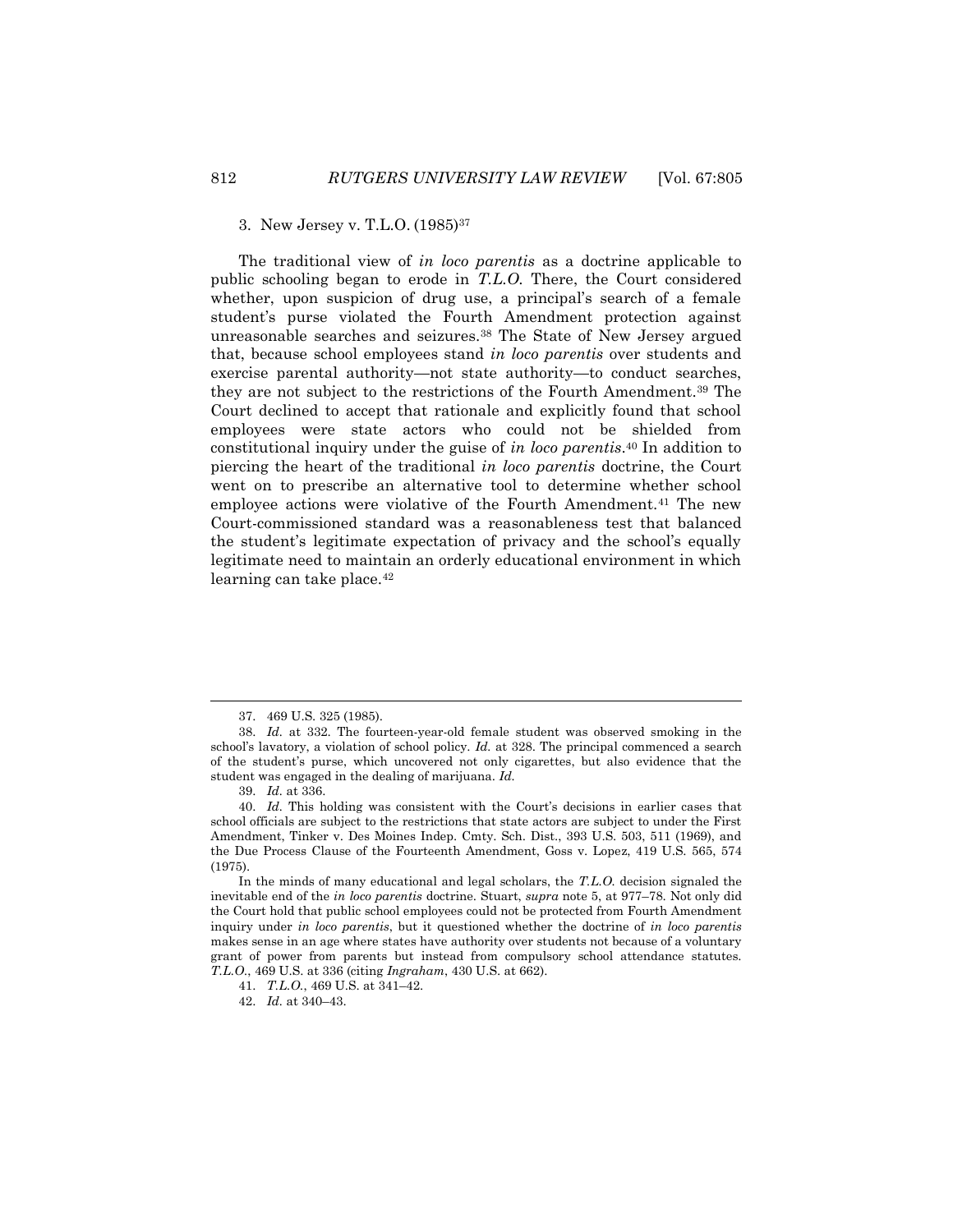#### 4. Bethel School District No. 403 v. Fraser (1986)<sup>43</sup>

Less than eighteen months after deciding *T.L.O.*, the Court considered in *Fraser* whether the First Amendment prevented a school district from imposing disciplinary sanctions on a student for giving an inappropriate speech at a student assembly.<sup>44</sup> In deciding that the school had not run afoul of the First Amendment when it sanctioned the student, the Court explained that there is an obvious concern "on the part of parents, and school authorities acting *in loco parentis,* to protect children—especially in a captive audience—from exposure to sexually explicit, indecent, or lewd speech."<sup>45</sup> In the eyes of the Court, the need to preserve the school's basic educational mission outweighed any expectation of free speech that the student had.<sup>46</sup> This decision helped to solidify the prospect of moving to a balancing standard, as espoused in *T.L.O.*, and further confirmed that the death of *in loco parentis* as a constitutional shield in educational law was imminent.<sup>47</sup>

#### 5. Hazelwood School District v. Kuhlmeier (1988)<sup>48</sup>

Not long after the *Fraser* Court introduced another exception to *Tinker*'s grant of First Amendment protections to student speech in school, the Court was asked to consider another student speech issue in *Kuhlmeier*. There, members of a high school journalism class sued the school principal for editing content out of a student-produced school

<sup>43.</sup> 478 U.S. 675 (1986).

<sup>44.</sup> *Id.* at 677–78. The student giving the speech used lewd language consisting of an elaborate, graphic, and explicit sexual metaphor. *Id.*

<sup>45.</sup> *Id.* at 684. 46. *Id.* at 685.

<sup>47.</sup> Of note in *Fraser* is that even the dissenting Justices believed that a proper First Amendment analysis necessarily resulted in the determination that a public school has a right, though not a limitless one, to regulate some forms of student speech. *Id.* at 690 (Marshall, J., dissenting) ("I recognize that the school administration must be given wide latitude to determine what forms of conduct are inconsistent with the school's educational mission."); *id.* at 691 (Stevens, J., dissenting) ("For I believe a school faculty must regulate the content as well as the style of student speech in carrying out its educational mission."); *see also id.* at 689 (Brennan, J., concurring in judgment) ("It is true . . . that the State has interests in teaching high school students how to conduct civil and effective public discourse and in avoiding disruption of educational school activities."). Although the Justices did not agree on the factual basis for the holding in *Fraser*, the consensus was that there are indeed some limitations on a student's expectation of free speech rights at school, and importantly, that the authority of the school to impose those limitations was not based on the doctrine of *in loco parentis*.

<sup>48.</sup> 484 U.S. 260 (1988).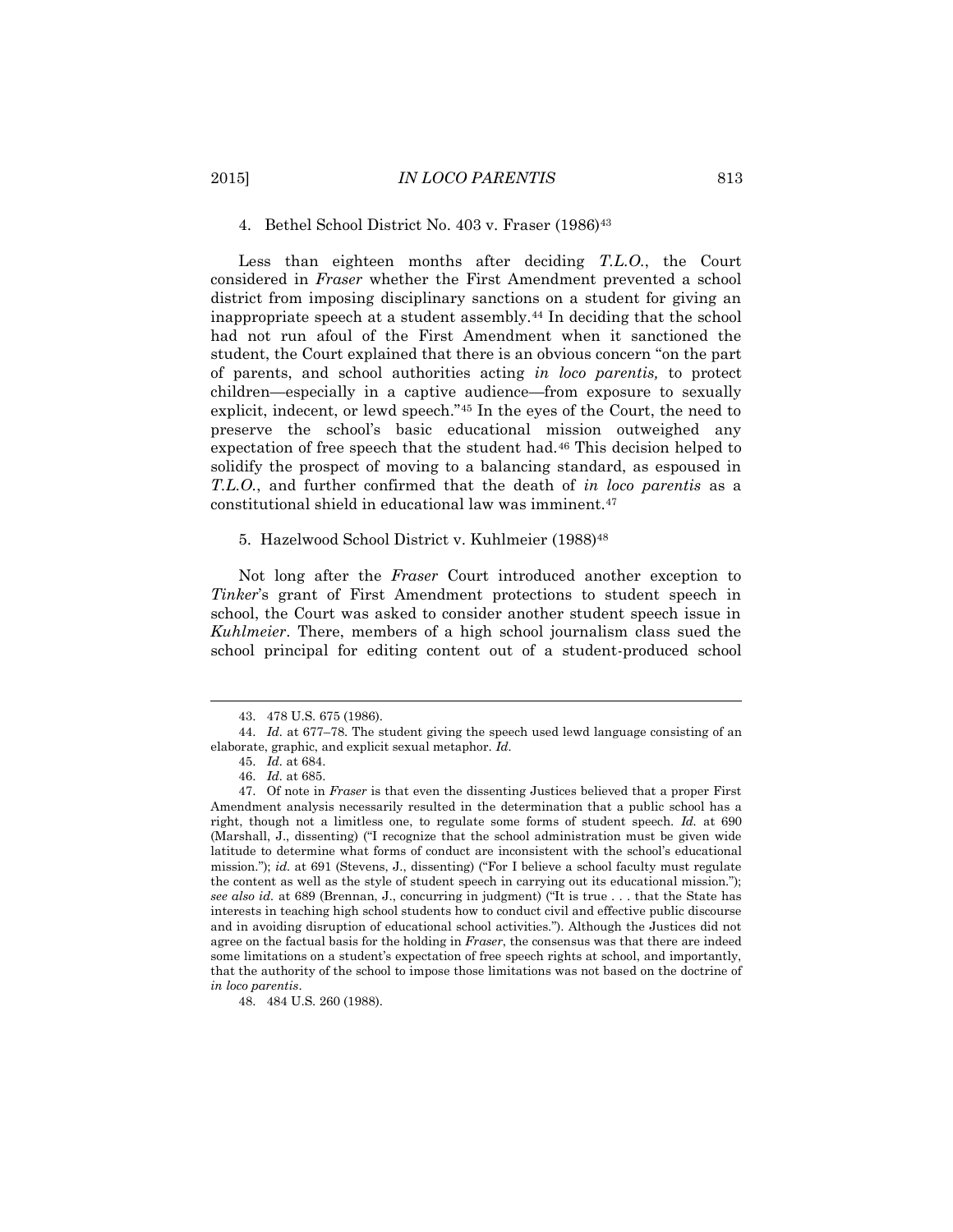newspaper before sending it to print.<sup>49</sup> The Court declined to classify the case as being governed by *Tinker* and instead treated *Kuhlmeier* as a case principally about whether the school was required to endorse student expression of speech rather than whether the school could punish student expression in school.<sup>50</sup> Ultimately, the Court explained that the school was permitted to censor the publication of student speech because schools have editorial control over school-sponsored expression as long as the editorial control is reasonably related to a pedagogical goal.<sup>51</sup> Although the *Kuhlmeier* Court tried to distance itself from the *Tinker* decision, the practical impact of the holding was to carve out another exception to public school students' expectation of full First Amendment protections. Thus, in addition to the "substantial disruption" or "material interference" exceptions provided for in *Tinker*, <sup>52</sup> and the "lewd speech" exception espoused by *Fraser*, <sup>53</sup> schools would now be able to censor student speech in publications carrying the imprimatur of the school.

### 6. Vernonia School District 47J v. Acton (1995)<sup>54</sup>

Despite what seemed to be an imminent death for the doctrine of *in loco parentis* in public schooling, the Court revived the doctrine in *Vernonia* and gave it preeminence in the consideration of constitutional questions arising out of public education.<sup>55</sup> The *Vernonia* Court considered whether a random urinalysis drug testing policy that applied only to students participating in extracurricular athletics at a public school violated their Fourth Amendment right to be free from unreasonable searches.<sup>56</sup> Writing for the Court, Justice Scalia explained that the drug testing policy was constitutionally permissible, chiefly because the school was furthering the important government responsibility of protecting the children over whom it was the guardian and tutor.<sup>57</sup> In making this determination, the Court's opinion seemed to

<sup>49.</sup> *Id.* at 262. The principal decided to cut two pages of articles from the newspaper because two of the articles contained sensitive material about pregnancy and divorce that potentially violated standards of anonymity and fairness required by the journalism curriculum of which the publication was a product. *Id.* at 274–75.

<sup>50.</sup> *Id.* at 272–73.

<sup>51.</sup> *Id.* at 273.

<sup>52.</sup> Tinker v. Des Moines Indep. Cmty. Sch. Dist., 393 U.S. 503, 514 (1969).

<sup>53.</sup> Bethel Sch. Dist. No. 403 v. Fraser, 478 U.S. 675, 685 (1986).

<sup>54.</sup> Vernonia Sch. Dist. 47J v. Acton, 515 U.S. 646 (1995).

<sup>55.</sup> *Id.* at 665.

<sup>56.</sup> *Id.* at 648.

<sup>57.</sup> *Id.* at 665. Justice Scalia also offered other rationales for the reasonableness of the policy, although he subordinated them to the allusion of *in loco parentis*. *Id.* The first alternative rationale included the fact that students who "volunteer" to "go out" for a team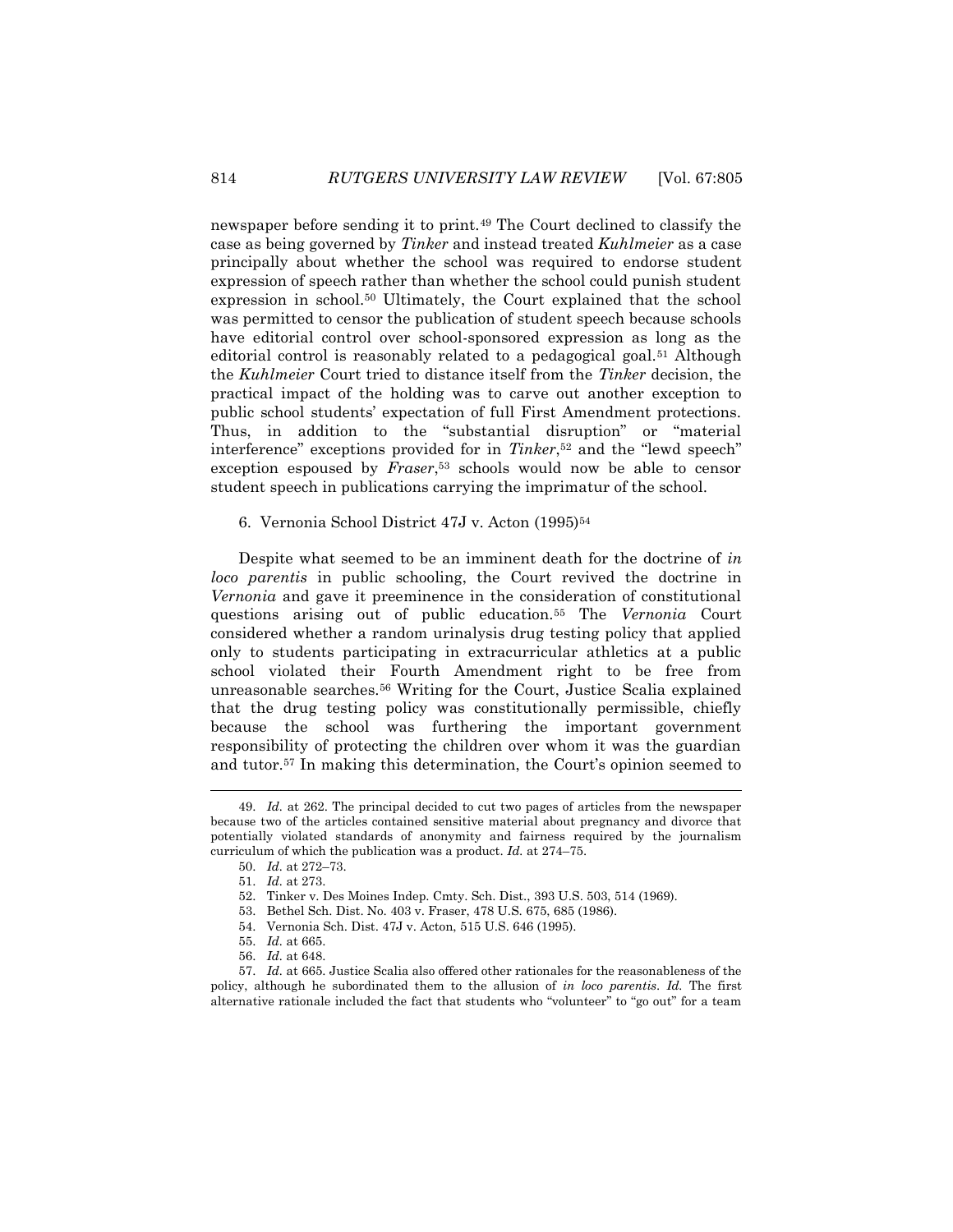# 2015] *IN LOCO PARENTIS* 815

directly contradict *T.L.O.* by saying that "teachers and administrators . . . stand *in loco parentis* over the children entrusted to them."<sup>58</sup> But it then proceeded to explain that *T.L.O.* should be read not to limit *in loco parentis*. 59

Instead, the opinion asserted, *T.L.O.* stands for the proposition that, although the authority of the school is no longer derived from parental delegation, the nature of the power that a school has over a student is both "custodial and tutelary."<sup>60</sup> The effect of the Court's holding was that the authority afforded by the custodial and tutelary role of the school would permit a "degree of supervision and control [over students] that could not be exercised over free adults."<sup>61</sup>

7. Board of Education of Independent School District No. 92 of Pottawatomie County v. Earls (2002)<sup>62</sup>

The Court again took up the issue of student drug testing in *Earls*. 63 This time, the broader question before the Court was whether a urinalysis drug test that applied to students participating in non-athletic extracurricular activities violated the Fourth Amendment.<sup>64</sup> In upholding the constitutionality of the drug testing policy, the Court reaffirmed the essential aspect of the holding in *Vernonia*: that the school was permitted to require extracurricular participants to submit to a drug test because it had a custodial duty to protect the "safety and health" of the children

61. *Id.*

- 62. 536 U.S. 822 (2002).
- 63. *Id.* at 825.

willfully subject themselves to lowered expectations of privacy, including the communal undress that occurs in locker rooms and higher degrees of regulation than the general student population experiences. *Id.* at 657. Additionally, the opinion discounted the intrusiveness of the search conducted under the policy because neither the method of collection of the urine specimens nor the information obtained as a result of the analysis compromised privacy in any significant way. *Id.* at 658–60. Finally, the opinion explained that the nature and immediacy of the governmental concern—the student drug problem in the district—counseled in favor of the appropriateness of the search. *Id.* at 660–64.

<sup>58</sup>*. Id.* at 654.

<sup>59.</sup> *Id.* at 655.

<sup>60.</sup> *Vernonia*, 515 U.S. at 655.

<sup>64.</sup> *Id.* This is unlike the Court in *Vernonia*, which was only presented with a student drug test that was applied to students in extracurricular athletics. 515 U.S. at 648; *id.* at 666 (Ginsburg, J., concurring) ("I comprehend the Court's opinion as reserving the question whether the District, on no more than the showing made here, constitutionally could impose routine drug testing not only on those seeking to engage with others in team sports, but on all students required to attend school.").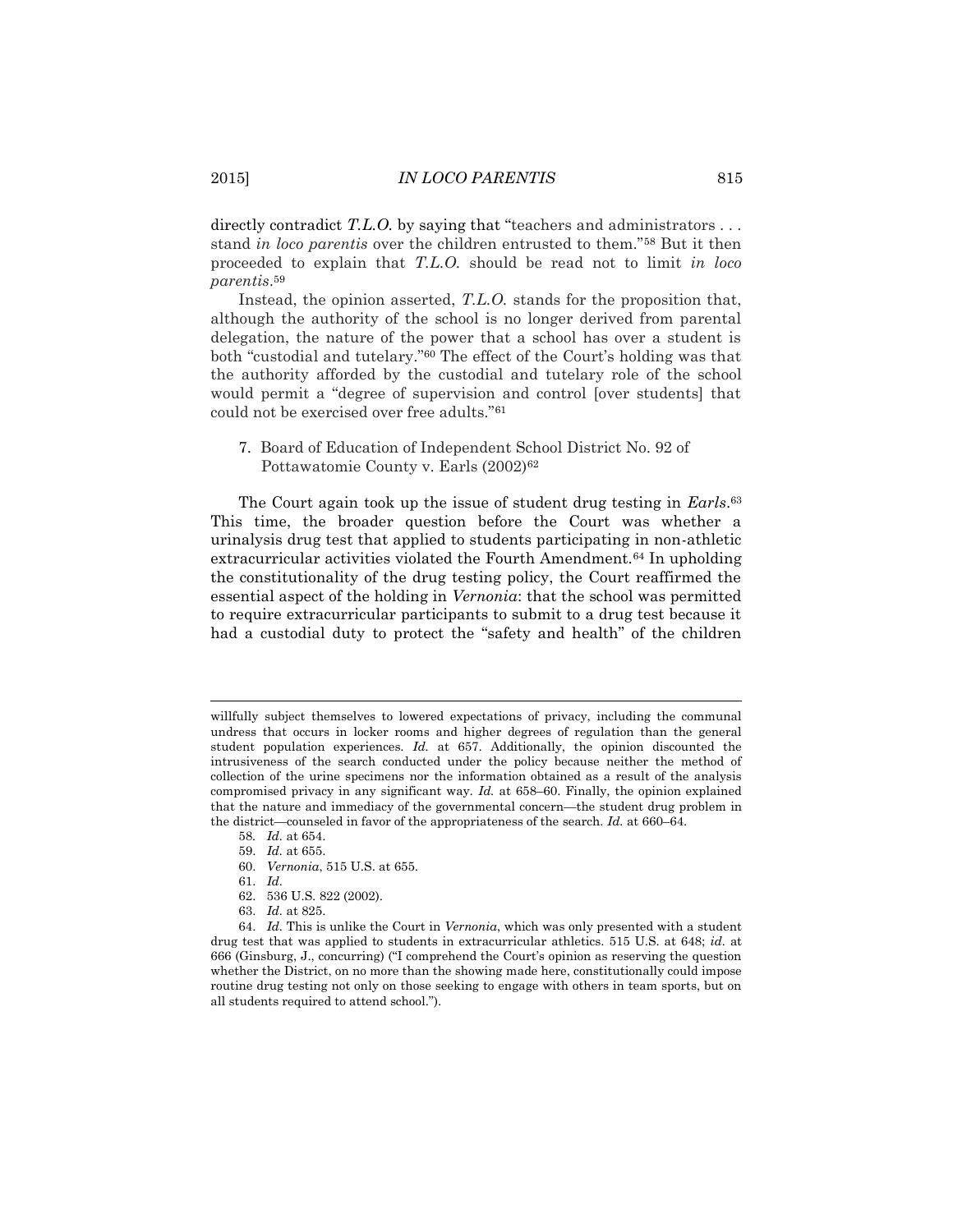under its care.<sup>65</sup> The preservation of the *Vernonia* holding by the *Earls* Court was a tacit approval of the expanded, modern *in loco parentis* doctrine,<sup>66</sup> which holds that schools, when standing in the place of the parent, are charged with a protective and custodial duty.<sup>67</sup>

#### 8. Morse v. Frederick (2007)<sup>68</sup>

Transitioning back to First Amendment free speech considerations, the *Frederick* Court assessed whether a principal at a public high school was permitted to sanction a public high school student who displayed a sign at a school-sanctioned event that read: "BONG HiTS 4 JESUS."<sup>69</sup>

Drawing upon the holdings in *Tinker*, *Fraser*, and *Kuhlmeier*, the Court reemphasized that "the constitutional rights of students in public schools are not automatically coextensive with the rights of adults in other settings,"<sup>70</sup> and that the "special characteristics of the school environment"<sup>71</sup> allowed schools to take steps to protect those committed to their care from speech that encouraged illegal drug use.<sup>72</sup> The Court found the actions of the principal<sup>73</sup> to accord with the First Amendment protections afforded to students in a public school.<sup>74</sup>

67. *Id.* at 834; *see also id.* at 840 (Breyer, J., concurring) ("Today's public expects its schools not simply to teach the fundamentals, but to shoulder the burden of feeding students breakfast and lunch, offering before and after school child care services, and providing medical and psychological services, all in a school environment that is safe and encourages learning.") (internal quotation marks omitted).

68. 551 U.S. 393 (2007).

70. *Id.* at 396–97 (quoting Bethel Sch. Dist. No. 403 v. Fraser, 478 U.S. 675, 682 (1986)).

71. *Id.* at 397 (quoting Hazelwood Sch. Dist. v. Kuhlmeier, 484 U.S. 260, 266 (1988)). 72. *Id.*

73. The principal not only confiscated the sign from the student, but also suspended the student for ten days. *Id.* at 398. The Superintendent supported the principal's actions but reduced the suspension to eight days. *Id.*

74. *Frederick*, 551 U.S. at 410. Practically, the *Frederick* opinion served as an additional expansion of the *in loco parentis* power of public schools under the modern, protective-duty flavor of the doctrine. *Id.* at 406 (quoting Vernonia Sch. Dist. 47J v. Acton,

<sup>65.</sup> *Earls*, 536 U.S. at 838. Notably, the majority opinion did not specifically refer to the "tutelary" responsibilities of the school, but instead focused on the other half of the *Vernonia* rationale: custodial responsibilities. *See, e.g.*, *id.* at 830 ("maintain[ ] discipline, health, and safety"); *id.* ("secur[e] order in the school environment"); *id.* at 836 ("prevent and deter the substantial harm of childhood drug use").

<sup>66.</sup> Unlike in *Vernonia*, the Court in *Earls* did not use the term *in loco parentis* to explain its holding. However, both Justice Breyer's concurrence and Justice Ginsburg's strong dissent asserted that the proper foundation for the *Vernonia*-*Earls* line of reasoning is the doctrine of *in loco parentis*. *Id.* at 840 (Breyer, J., concurring) ("The law itself recognizes these responsibilities with the phrase *in loco parentis* . . . ."); *id.* at 844 (Ginsburg, J., dissenting) (same).

<sup>69.</sup> *Id.* at 397.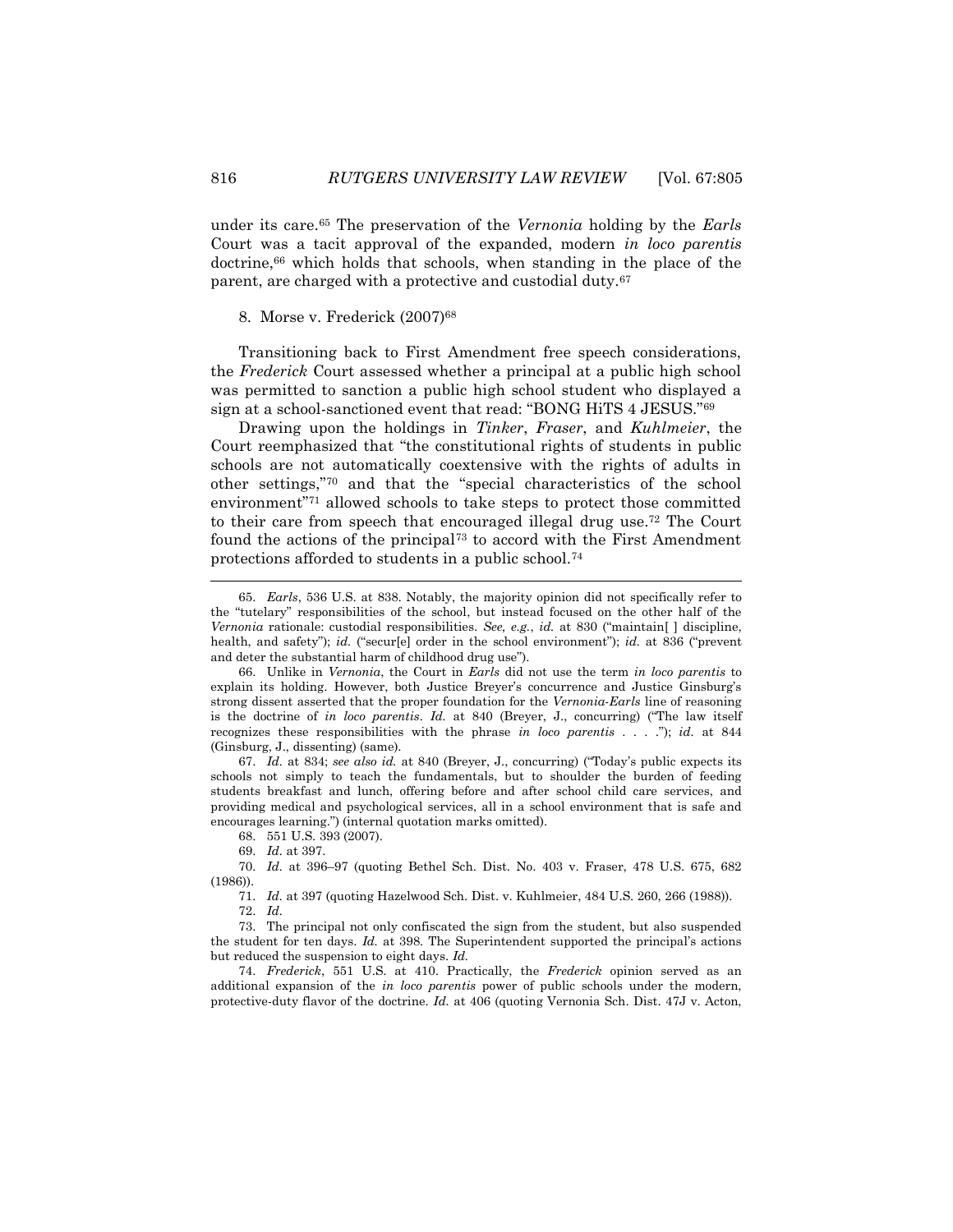515 U.S. 646, 656 (1995)) (explicitly referring to the "custodial and tutelary" responsibilities that schools have become presumed to have over the students in the modern take on the doctrine). Not only would schools be permitted to limit student speech if it substantially disrupted the work and discipline of the school, *see* Tinker v. Des Moines Indep. Cmty. Sch. Dist., 393 U.S. 503, 513 (1969), or if it contained lewd language, *see Fraser*, 478 U.S. at 685, or if it could be perceived to carry the imprimatur of the school, *see Kuhlmeier*, 484 U.S. at 271, but now schools would also be permitted to limit student speech if it appeared to promote illegal drug use, *Frederick*, 551 U.S. at 408. Although the Court only introduced a single additional category of permissible student speech regulation, *Frederick* opened up the likelihood for further expansion of the *in loco parentis* doctrine to other areas of speech regulation where student protection could potentially be at issue. *See id.* at 418 (Thomas, J., concurring) (explaining that litigation would be the tool used to determine the bounds of future student speech limitations); *see also id.* at 446 (Stevens, J., dissenting) (expressing doubt that the restriction of student speech would be limited to illegal drugs).

Perhaps one of the more interesting aspects of *Frederick* is that, while it unquestionably expands the authority of public schools to limit the speech expression of students, and does so by relying on judicial interpretations of *in loco parentis*, *see Vernonia*, 515 U.S. at 656 (discussing "custodial and tutelary" responsibilities), the Justices clearly displayed internal inconsistencies in their exposition of the doctrine. Justice Thomas spent the majority of his concurrence explaining that he disagreed with the Court's approach to constitutional questions involving student speech and that he believed the proper approach would be to resort to the traditional doctrine of *in loco parentis*. *See generally Frederick*, 551 U.S. at 410–22 (Thomas, J., concurring). In support of his view, Justice Thomas reviewed the historical development of *in loco parentis* in schools and concluded that students were never afforded any constitutional rights under the doctrine. *Id.* at 418–19 (Thomas, J., concurring). Accordingly, he opined that the appropriate rationale for finding the principal's actions to be permissible is that students have no expectation of free speech while in school because schools are limited in their ability to control student speech "in almost no way." *Id.* at 416 (Thomas, J., concurring). Despite his view that the question should have been resolved under the traditional rather than the modern *in loco parentis* doctrine, Justice Thomas concurred because the majority opinion had the effect of eroding the *Tinker* standard, which he viewed to lack a constitutional basis. *Id.* at 422 (Thomas, J., concurring).

Additionally, Justice Alito penned a concurrence in which he stated outright that schools "do not stand in the shoes of the students' parents." *Id.* at 424 (Alito, J., concurring). Justice Alito did not simply dismiss *in loco parentis* in passing, but continued to explain:

It is a dangerous fiction to pretend that parents simply delegate their authority including their authority to determine what their children may say and hear—to public school authorities. It is even more dangerous to assume that such a delegation of authority somehow strips public school authorities of their status as agents of the State. Most parents, realistically, have no choice but to send their children to a public school and little ability to influence what occurs in the school. It is therefore wrong to treat public school officials, for purposes relevant to the First Amendment, as if they were private, nongovernmental actors standing *in loco parentis*.

*Id.* (Alito, J., concurring). Justice Kennedy joined Justice Alito's pronouncement in the concurrence. *Id.* at 422.

Despite expressing views to the contrary, Justices Thomas, Alito, and Kennedy concurred with the opinion, which relied upon the modern *in loco parentis* doctrine as expressed in earlier decisions.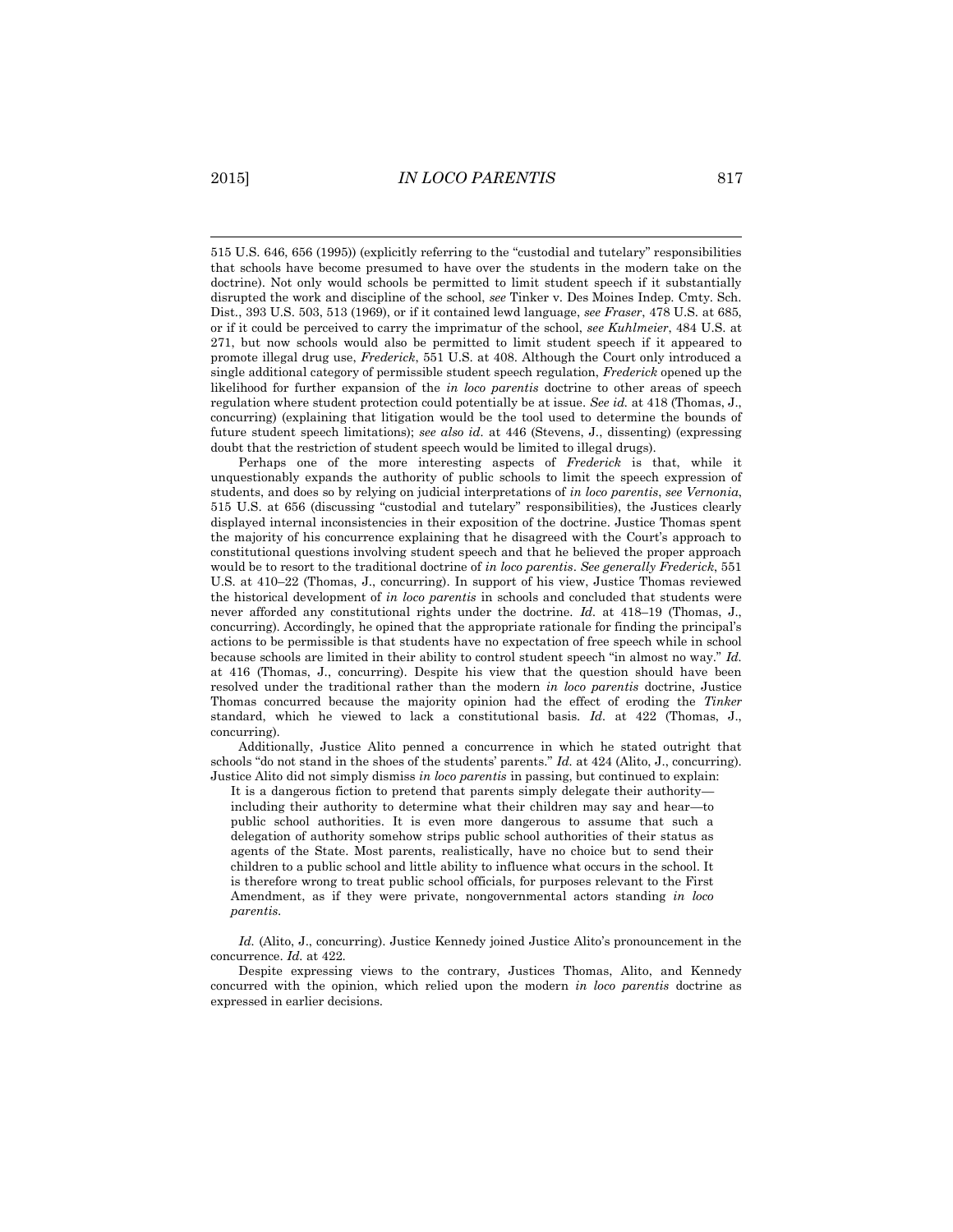#### 9. Safford Unified School District No. 1 v. Redding (2009)<sup>75</sup>

Most recently, in *Safford*, the Court returned to the question of the constitutionality of student searches in school. There, a thirteen-year-old girl was strip-searched in an effort to find prescription strength and overthe-counter pain medications that she was alleged to possess in violation of the school drug policy.<sup>76</sup> The Court concluded that the search did violate the girl's Fourth Amendment right to be free from unreasonable searches because the search was excessively intrusive in light of the age and sex of the student, and the nature of the infraction.<sup>77</sup> Strict adherence to the reasonableness standard espoused in *T.L.O.* eventually won the day in *Safford* without an explicit mention of, or allusion to, *in loco parentis*. However, Justice Thomas seized the opportunity in a secondary opinion to explain the pressing need to return to the traditional notion of *in loco parentis*. 78

Justice Thomas was hardly alone in his concern that the Court may be slipping into an administrative role that oversteps its authority and expertise. *See, e.g.*, *id.* at 377 (majority opinion) (concluding that courts must give a high degree of deference to educators' professional judgments); *Frederick*, 551 U.S. at 428 (Breyer, J., concurring in the judgment in part and dissenting in part) ("[N]o one wishes to substitute courts for school boards, or to turn the judge's chambers into the principal's office."); *Tinker*, 393 U.S. at 507 ("[T]he Court has repeatedly emphasized the need for affirming the comprehensive authority of the States and of school officials, consistent with fundamental constitutional safeguards, to prescribe and control conduct in the schools."); *Tinker*, 393 U.S*.* at 515–16 (Black, J., dissenting) ("[The *Tinker* holding] ushers in what I deem to be an entirely new era in which power to control pupils by the elected officials of state supported public schools in the United States is in ultimate effect transferred to the Supreme Court.").

<sup>75.</sup> 557 U.S. 364 (2009).

<sup>76.</sup> *Id.* at 368–69, 371.

<sup>77.</sup> *Id.* at 375 (quoting New Jersey v. T.L.O., 469 U.S. 325, 342 (1985)).

<sup>78.</sup> *Id.* at 398 (Thomas, J., concurring in the judgment in part and dissenting in part) ("[T]he most constitutionally sound approach to the question of applying the Fourth Amendment in local public schools would in fact be the complete restoration of the commonlaw doctrine of *in loco parentis*."). Much of Justice Thomas's position on this issue is premised on the fact that, in his view, anything less than the traditional version of *in loco parentis* requires the Court to impose upon the administration of local schools without any expertise in the management thereof. *See, e.g.*, *id.* at 393 (Thomas J., concurring in the judgment in part and dissenting in part) ("Judges are not qualified to second-guess the best manner for maintaining quiet and order in the school environment."); *id.* at 382–83 (noting that the majority opinion permits the Court to make a "deep intrusion into the administration of public schools").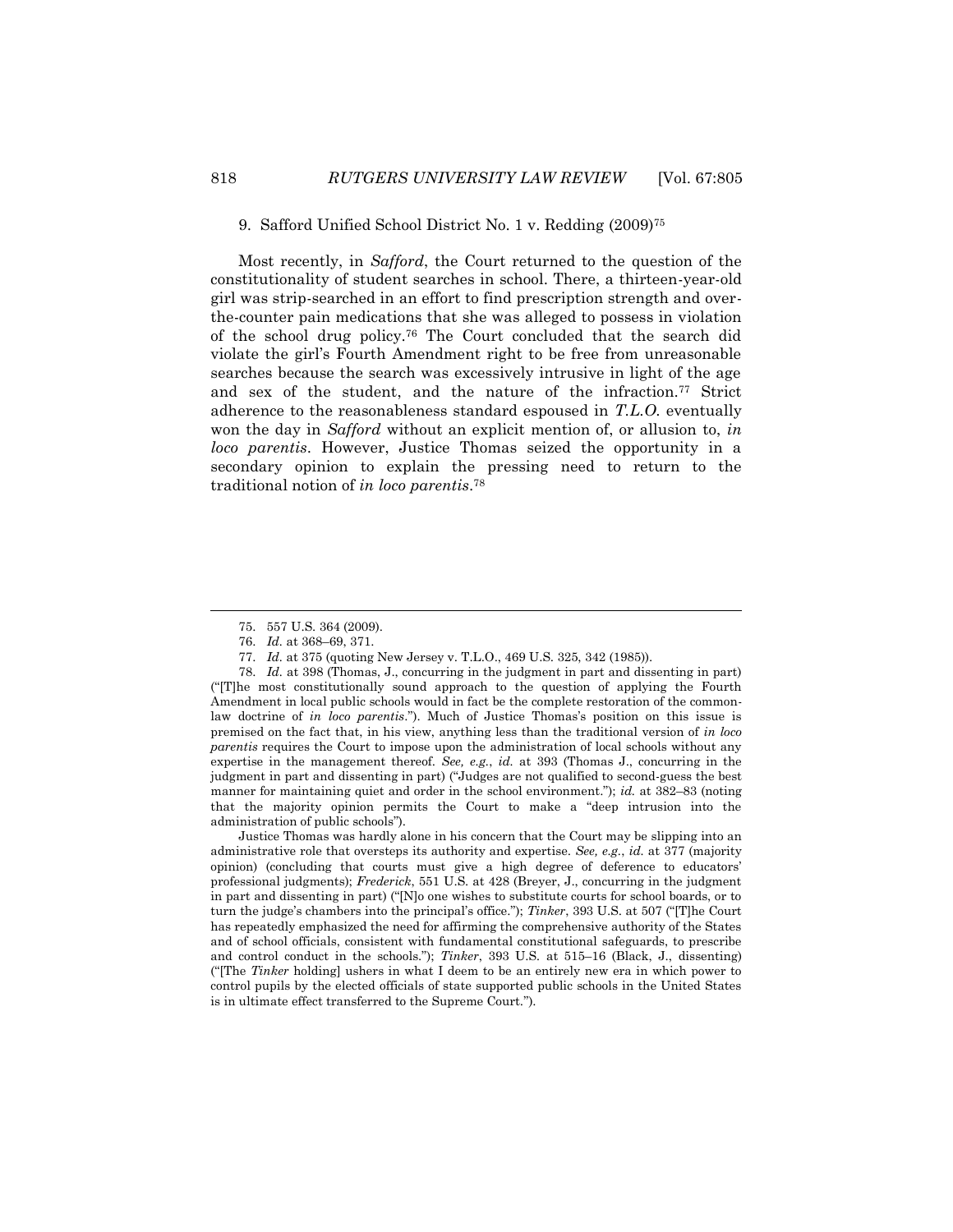# *C. Current Status of the In Loco Parentis Doctrine and Associated Criticisms*

When the Supreme Court opinions are stripped to their essence and the dust finally settles, the doctrine of *in loco parentis* survives in the modern educational context. Its meaning now, however, is far different than what Blackstone envisioned. The doctrine now serves principally as a rationalization for two distinctly different educational issues: (1) the permissibility of corporal punishment in schools, and (2) the weakening of the recently created constitutional rights afforded to students in schools.<sup>79</sup>

In corporal punishment cases, *in loco parentis* continues to provide protection for school officials who physically punish students.<sup>80</sup> However, the modern doctrine expands upon the traditional premise that the school can discipline under the authority of the parents, and now includes the understanding that the school can corporally punish individual students as part of the "maintenance of group discipline."<sup>81</sup> The same expansive shift in the Court's interpretation of *in loco parentis* can be found in the modern application of the doctrine to other constitutional questions in schools. While traditional *in loco parentis* shielded schools from constitutional inquiries by courts,<sup>82</sup> modern Supreme Court

<sup>79.</sup> Stuart, *supra* note 5, at 977.

<sup>80.</sup> Blackstone suggested that "correction" was appropriate and lawful when carried out by a teacher against a student who was under the teacher's instruction. 1 BLACKSTONE, *supra* note 18, at 441. In fact, early courts employed a liberal reading of *correction*, and provided teachers a defense to charges of assault and battery as long as the punishment was not carried out with malicious intent and it did not permanently injure the student. *See* State v. Pendergrass, 19 N.C. 365, 365 (1837). Modern courts in jurisdictions where corporal punishment is still permitted have generally used a reasonableness test to determine if a particular punishment is appropriate. *See* Ingraham v. Wright, 430 U.S. 651, 662 (1977). When the amount of force used is deemed excessive or unreasonable, modern courts will generally attach criminal or civil liability to the acts. *Id.* at 661.

<sup>81.</sup> *Ingraham*, 430 U.S. at 662. It is not entirely clear what practical impact this phrase has on a school official's right to discipline a student. It is hard to imagine that a school would subject an individual student to physical punishment on the basis of maintaining group discipline. Perhaps one can envision, for example, a food fight taking place in a cafeteria, after which a large group of students is corralled and paddled, without proof that they were complicities in the event, for the sake of deterring similar future group conduct. But this seems unlikely given the *Ingraham* Court's caution that "the child has a strong interest in procedural safeguards that minimize the risk of wrongful punishment." *Id.* at 676. Unlikely as the result may be, the Court's expansion of the *in loco parentis* power under the group discipline theory is a stepping stone to the general expansion of *in loco parentis* authority which grants schools the power to act on behalf of parents who would traditionally not have been within the grant of parental prerogative. *See* Stuart, *supra* note 5, at 977.

<sup>82.</sup> *See Frederick*, 551 U.S. at 410–12 (Thomas, J., concurring).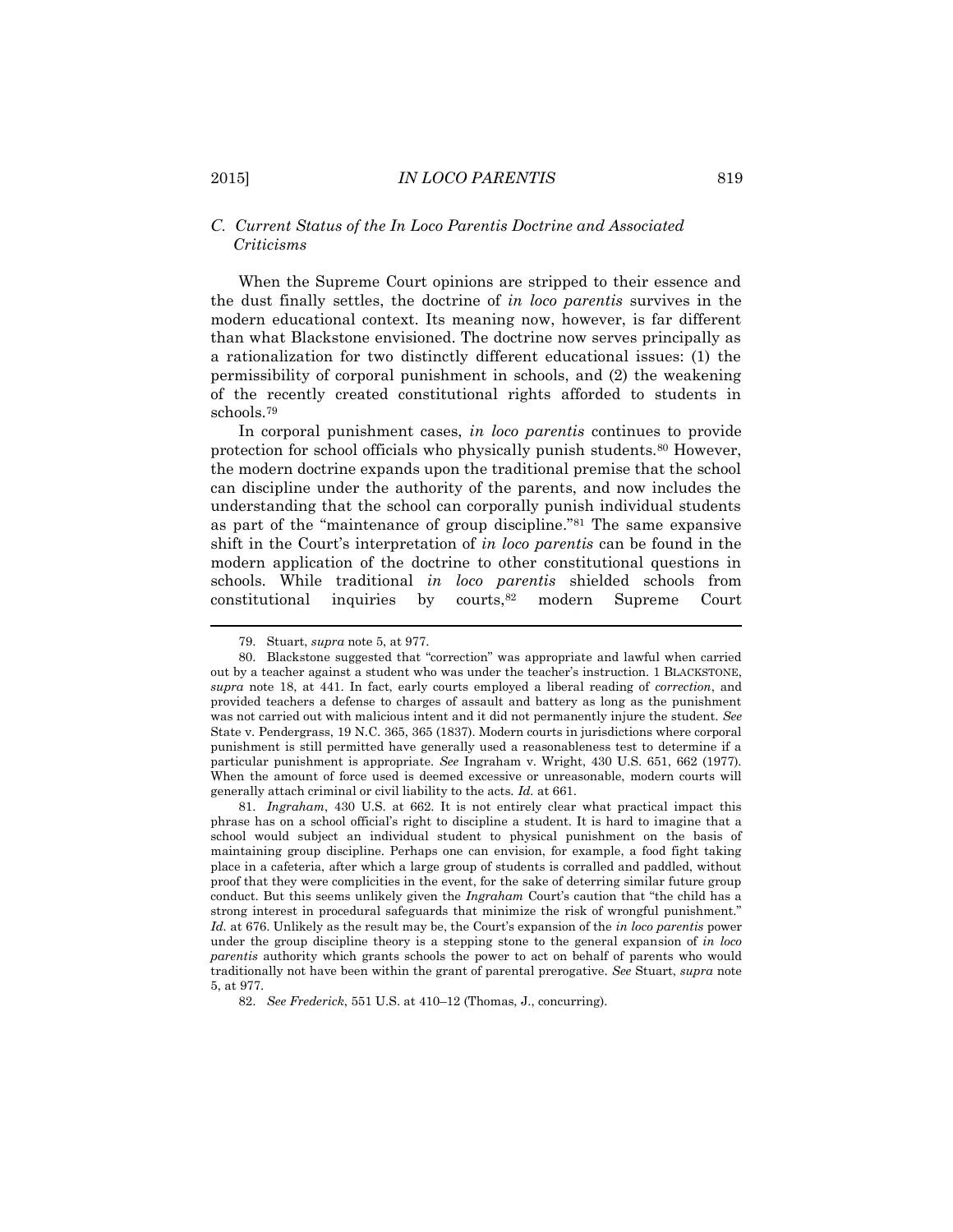jurisprudence has established that constitutional inquiries into public school actions against students are not only appropriate,<sup>83</sup> but also that an *in loco parentis*-derived-duty<sup>84</sup> rests upon school officials to protect the student population.<sup>85</sup> At times, however, this duty necessitates relaxing constitutional safeguards for individual students in order to preserve the safety of *other* members of the student body.<sup>86</sup>

The doctrine of *in loco parentis* has been widely criticized as being both outdated and ineffective. The chief criticism of the doctrine is founded on the fact that American public schools are state-run institutions at which attendance has been made compulsory by statute.<sup>87</sup> Though the Court has acknowledged that parents do not really choose to send their children to public school,<sup>88</sup> it continues to cling to *in loco parentis* to support its decisions.<sup>89</sup>

86. *See infra* text accompanying note 96.

<sup>83.</sup> *See Tinker*, 393 U.S. at 506 (holding that students do not shed their constitutional rights at the schoolhouse gate).

<sup>84.</sup> *See* Bethel Sch. Dist. No. 403 v. Fraser, 478 U.S. 675, 684 (1986); *see also Frederick*, 551 U.S. at 408–09 (discussing need to protect students). Although the *Frederick* Court avoided using language that is directly recognizable as typical of *in loco parentis*, it was only masking the doctrine in vague language that does not practically change the Court's stance. *See* Stuart, *supra* note 5, at 995–96.

<sup>85.</sup> *See* Bd. of Educ. of Indep. Sch. Dist. No. 92 v. Earls, 536 U.S. 822, 834 (2002); *Fraser*, 478 U.S. at 684.

<sup>87.</sup> Stuart, *supra* note 5, at 971. All fifty states and the United States territories of American Samoa, Puerto Rico, and the Virgin Islands now have compulsory attendance statutes. *See* Melodye Bush, *Compulsory School Age Requirements*, EDUC. COMMISSION OF THE STATES, http://www.ncsl.org/documents/educ/ECSCompulsoryAge.pdf (last updated June 2010).

<sup>88.</sup> *See Frederick*, 551 U.S. at 424 (Alito, J., concurring); Ingraham v. Wright, 430 U.S. 651, 660 (1977).

<sup>89.</sup> *See, e.g.*, Vernonia Sch. Dist. 47J v. Acton, 515 U.S. 646, 654 (1995); *Fraser*, 478 U.S. at 684. The tendency of the Court to keep asserting *in loco parentis* despite its own admission that the very foundation of the doctrine seems to have been eroded is consonant with the circuit courts of appeal, many of which have explicitly considered the interplay between compulsory attendance and *in loco parentis* and have held that the two can coexist. *See* Patel v. Kent Sch. Dist., 648 F.3d 965, 973–74 (9th Cir. 2011) (collecting cases and discussing impact on custodial responsibilities). Justice Thomas has also doubted whether compulsory school attendance statutes undermine the parental delegation of authority to schools under *in loco parentis*. *Frederick*, 551 U.S. at 420 (Thomas, J., concurring) ("If parents do not like the rules imposed by those schools, they can seek redress in school boards or legislatures; they can send their children to private schools or homeschool them; or they can simply move. Whatever rules apply to student speech in public schools, those rules can be challenged by parents in the political process.").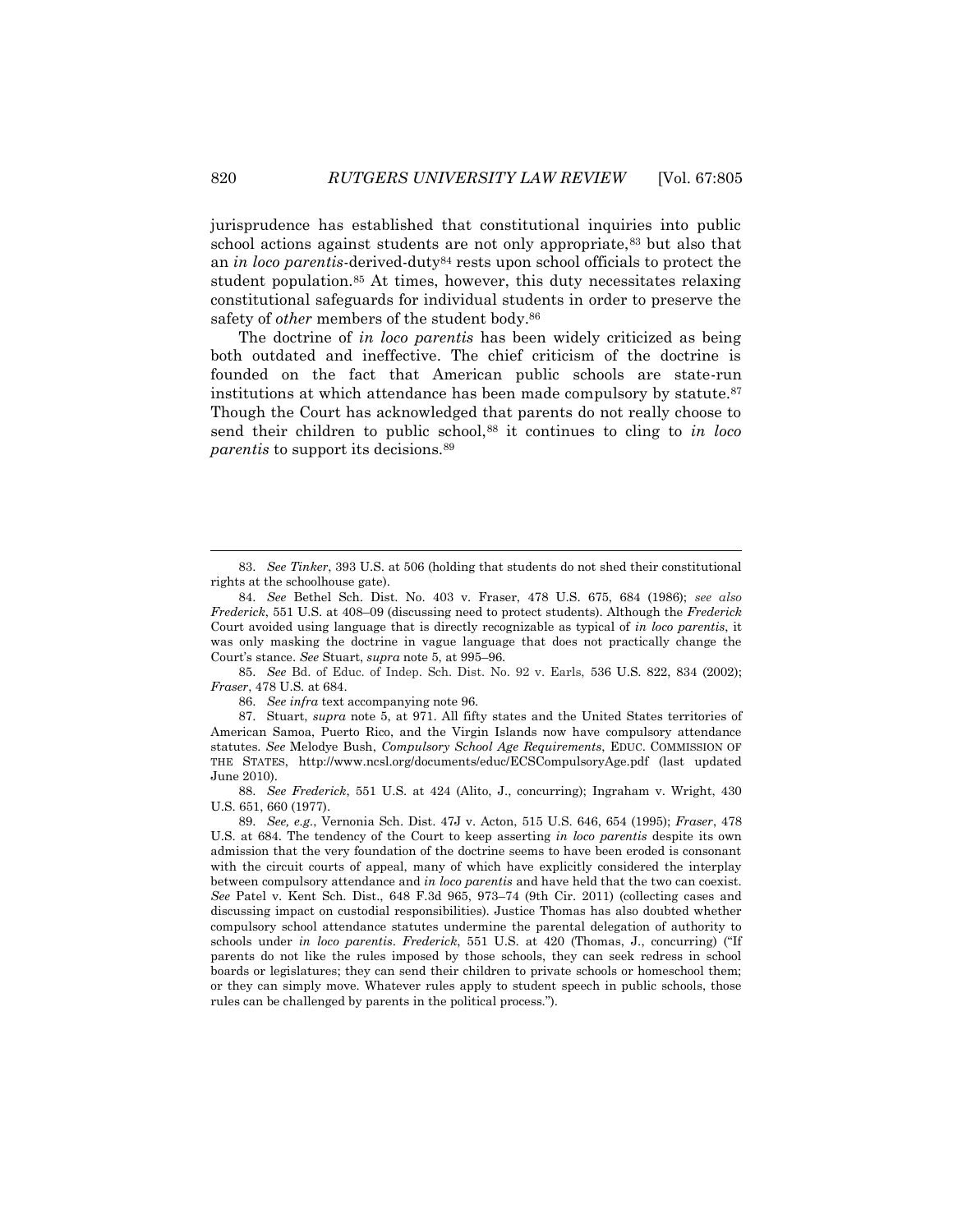In so doing, the Court has effectively endorsed a governmentsanctioned takeover of parental rights.<sup>90</sup> Now schools enjoy their *in loco parentis*-derived immunity not because they are standing in the place of parents who have delegated authority, but because schools are parentlike institutions that would benefit from the immunity granted to parents for violations of their children's constitutional rights.<sup>91</sup>

Not only does *in loco parentis* get attacked for having a shaky foundation in the parental delegation of rights, but it also gets attacked for the inconsistencies that the modern doctrine creates with respect to the newly formed duty of a school to protect the children under its care. The inconsistencies are twofold. First, the affirmative duty of the school to protect the children under its care does not have an analogue in the parent-child relationship.<sup>92</sup> Parents generally do not have a duty to protect their children,<sup>93</sup> and thus it is hard to rationalize why a school can assume such a duty under the authority of *in loco parentis*. <sup>94</sup> The second problem with the modern doctrine is that it broadens the reach of the school—which is supposedly standing in the place of a parent beyond the bounds of parental authority.<sup>95</sup> Although common sense dictates that parents only have authority over their own children, the modern *in loco parentis* doctrine permits schools to take action on a single student in order to protect the safety of *other* students.<sup>96</sup> While the

<sup>90.</sup> Tony LaCroix, Note, *Student Drug Testing: The Blinding Appeal of In Loco Parentis and the Importance of State Protection of Student Privacy*, 2008 BYU EDUC. & L.J. 251, 272 (2008).

<sup>91.</sup> *Id.* at 271.

<sup>92.</sup> *See* Stuart, *supra* note 5, at 985–86 (explaining that American jurisdictions have been slow to recognize parents' affirmative duty to protect and care for their children).

<sup>93.</sup> *See id.* at 985. In many jurisdictions, parents can be held criminally liable for the extremes of child abuse and neglect, but civil liability rarely attaches to lesser "breaches" of the protective role. *See id.*

<sup>94.</sup> Even when operating under the assumption that parents today are still voluntarily delegating their parental authority to the public schools, this duty cannot logically be tied to the fact that the school stands in the place of the parent when a parent has no such duty. Perhaps this is why virtually every American court has held school officials to a duty of supervision rather than protection. *See id.* at 994 (explaining that a duty to supervise is institutional, unlike a duty to protect, which is personal in nature).

<sup>95.</sup> *Id.*

<sup>96.</sup> *See, e.g.*, Bd. of Educ. of Indep. Sch. Dist. No. 92 v. Earls, 536 U.S. 822, 834–35 (2002) (holding suspicion-less drug testing of group of students was permitted to promote safety of student population generally); Bethel Sch. Dist. No. 403 v. Fraser, 478 U.S. 675, 684–85 (1986) (permitting the sanctioning of an individual student to prevent "captive" student body from harm due to exposure to lewd language); Ingraham v. Wright, 430 U.S. 651, 662 (1977) (holding that corporal punishment was permitted for the maintenance of group discipline).

Professor Stuart explains the absurdity of this premise by proposing the analogue to this practice in a non-educational context: a mother who claims authority to search her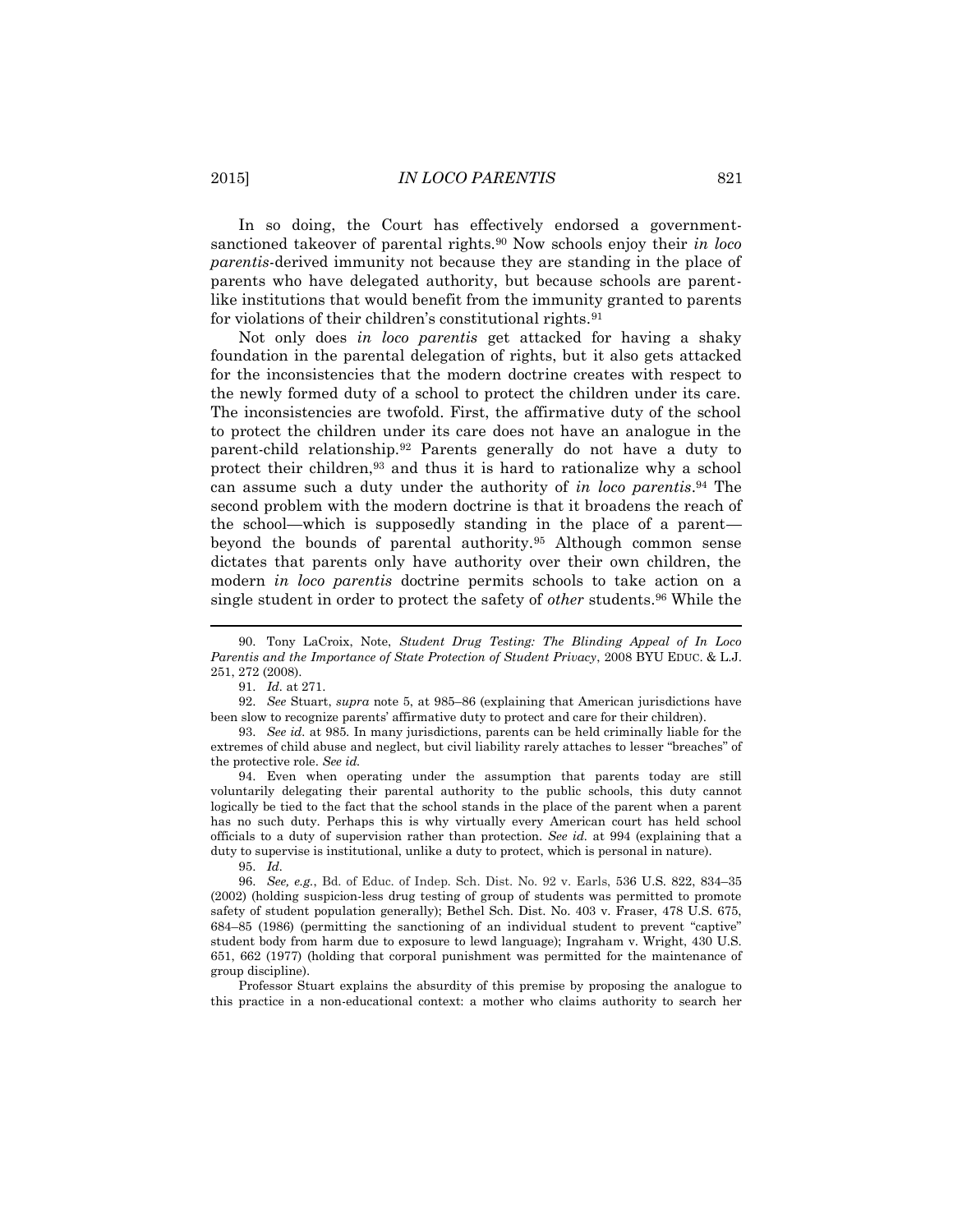school may be promoting an important government interest by punishing a student, quelling student speech, or searching a student to protect the safety of the student body as a whole, it cannot reasonably claim that its authority for such acts stems from an assumption of authority from a parent.<sup>97</sup>

A final critique of the doctrine is that, on a practical level, *in loco parentis* has been shown to be useless and uninfluential. As an obvious matter, litigation of cases that involve students suing their school is almost universally brought by the parents of the students, who necessarily disagree with the actions of the school.<sup>98</sup> The fact that courts now regularly entertain suits brought by students against schools lends support to the doctrine's weak relevance. Additionally, research suggests that school officials are rarely taught about *in loco parentis*, and most think it has no relevance to their daily work with children.<sup>99</sup>

Since the doctrine is outdated, ineffective, irrelevant to those who it was intended to serve, and has been relegated to academic discussion plagued by the confusion of inconsistent application and meaning, it is understandable why some call for its death.<sup>100</sup> *In loco parentis* survives, perhaps, merely as a matter of convenience for the courts.<sup>101</sup> By resorting to *in loco parentis*, the courts can avoid having to interfere with the decisions of local school administrators.<sup>102</sup>

100. *See generally* Stuart, *supra* note 5; *see also* LaCroix, *supra* note 90, at 272–73 ("[W]hile *in loco parentis* is not a dead letter, it is a model for schools that has proper application only in the minds of Supreme Court Justices.").

101. *See* Stuart, *supra* note 5, at 983–84.

102. *See id.* The Supreme Court has expressed this sentiment on multiple occasions. For example, in *Epperson v. Arkansas*, the Court stated:

Judicial interposition in the operation of the public school system of the Nation raises problems requiring care and restraint. . . . By and large, public education in our Nation is committed to the control of state and local authorities. Courts do not and cannot intervene in the resolution of conflicts which arise in the daily operation of school systems . . . .

393 U.S. 97, 104 (1968); *see also* Tinker v. Des Moines Indep. Cmty. Sch. Dist., 393 U.S. 503, 507 (1969) ("[T]he Court has repeatedly emphasized the need for affirming the

son's friends as a precaution to protect the safety of her own son. Stuart, *supra* note 5, at 994.

<sup>97.</sup> Stuart, *supra* note 5, at 994.

<sup>98.</sup> *Id.* This situation is paradoxical: parents do not agree that the school has acted properly or within the bounds of its authority—authority that was presumably granted by the parents under *in loco parentis*. *Id.*

<sup>99.</sup> *Id.* at 983–84. There is, however, at least some evidence that school administrators and school boards of education pay attention to Supreme Court jurisprudence in cases that involve *in loco parentis*. *See* Morse v. Frederick, 551 U.S. 393, 399 (2007) (acknowledging that both the superintendent and board of education relied upon the Supreme Court's opinion in *Fraser* to uphold principal's decision to suspend).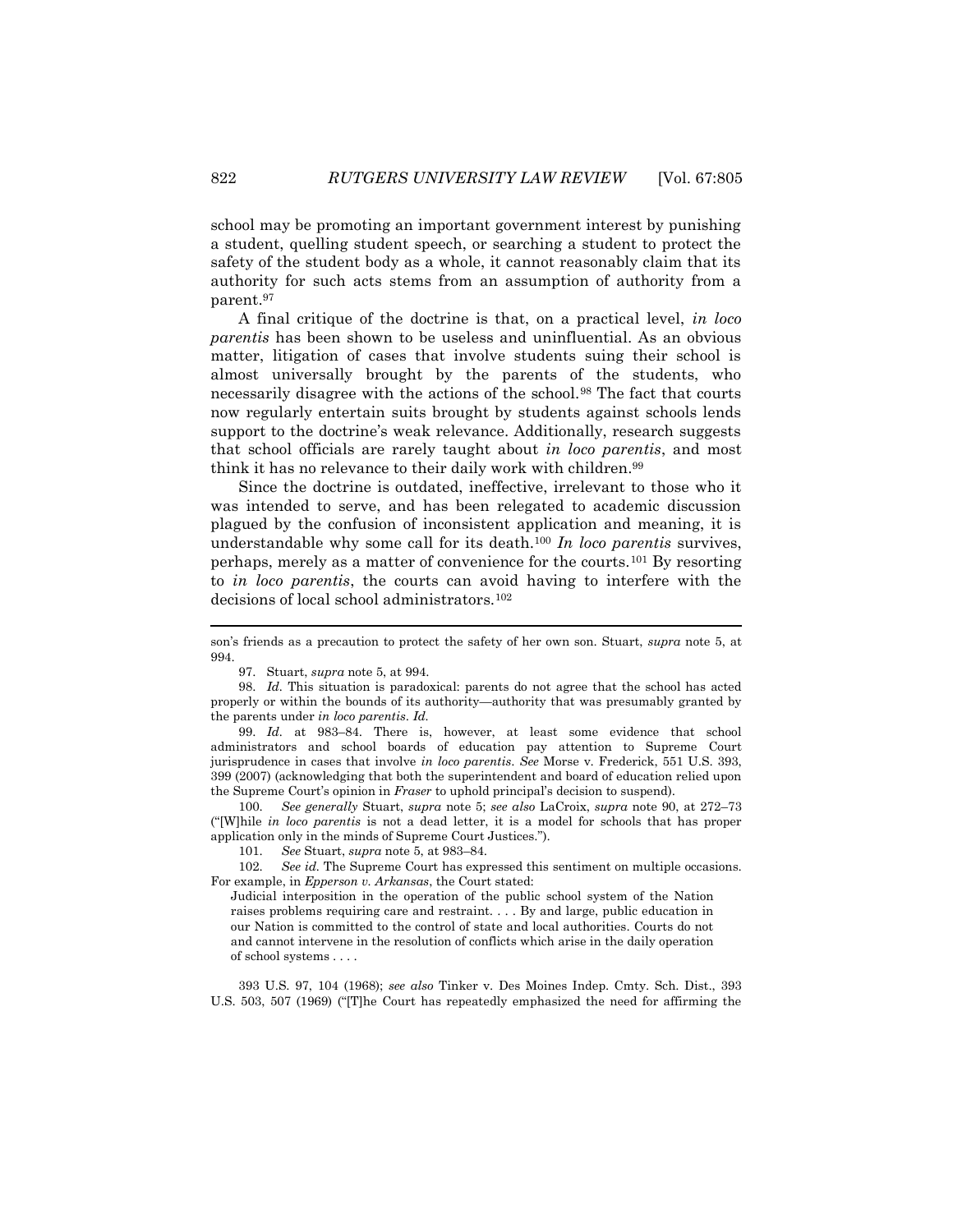# 2015] *IN LOCO PARENTIS* 823

#### III. COMPLICATING *IN LOCO PARENTIS* WITH ADULT STUDENTS

Aside from the criticisms discussed earlier in this Note, an additional practical consideration of *in loco parentis* in the context of public schools warrants consideration: how do adult students fit into the doctrinal scheme? This question has largely been passed over by scholars and it has been given minimal treatment by courts.<sup>103</sup> However, the presence of adult students in the public schools of the nation complicates the application of modern *in loco parentis* even further, and could potentially tip the scales in favor of the doctrine's final demise.

### *A. Adult Students and the Authority of the American College*

An effective starting point for the analysis of *in loco parentis* as applied to adult students is the college<sup>104</sup> setting. The evolution of *in loco parentis* in the American college has been somewhat analogous to the evolution of the doctrine in state-run public schools, where early application of the doctrine was universal but has since been reined in. In the context of higher education, *in loco parentis* used to rule the day, granting the college administration almost unlimited authority to govern the actions of the students enrolled at the college.<sup>105</sup> But in contrast to the doctrine's application in public school settings, the power vested in the college by *in loco parentis* was largely based on the need to not only

comprehensive authority of the States and of school officials, consistent with fundamental constitutional safeguards, to prescribe and control conduct in the schools.").

Despite the criticisms lobbed at the Court for its deference to school administrators, the practice of affirming the decisions made by those with particularized expertise in their fields extends beyond the educational context. *See, e.g.*, United States v. Hartwell, 436 F.3d 174, 179 n.9 (3d Cir. 2006) (quoting Mich. Dep't of State Police v. Sitz, 496 U.S. 444, 453–54 (1990)) ("[The Court does not mean] to transfer from politically accountable officials to the courts the decision as to which among reasonable alternative law enforcement techniques should be employed . . . . [T]he choice among such reasonable alternatives remains with the governmental officials who have a unique understanding of, and a responsibility for, limited public resources . . . ."), *cert. denied*, 549 U.S. 945 (2006).

<sup>103.</sup> The most thorough recent treatment of the question was in a concurring opinion by Justice Thomas in *Frederick*, which even then was relegated to a footnote. 551 U.S. at 413 n.3 (Thomas, J., concurring) (asserting that under traditional *in loco parentis* adult students who willfully subject themselves to the authority of a school were subject to the same restrictions as minor students).

<sup>104.</sup> For the purposes of this Note, "college" will encompass a broad range of postsecondary institutions, including those institutions that are traditionally known both as colleges and as universities.

<sup>105.</sup> *See* Gott v. Berea Coll., 161 S.W. 204, 206 (Ky. 1913) (holding that colleges can make any rule or regulation for the student body as long as it is not unlawful or against policy).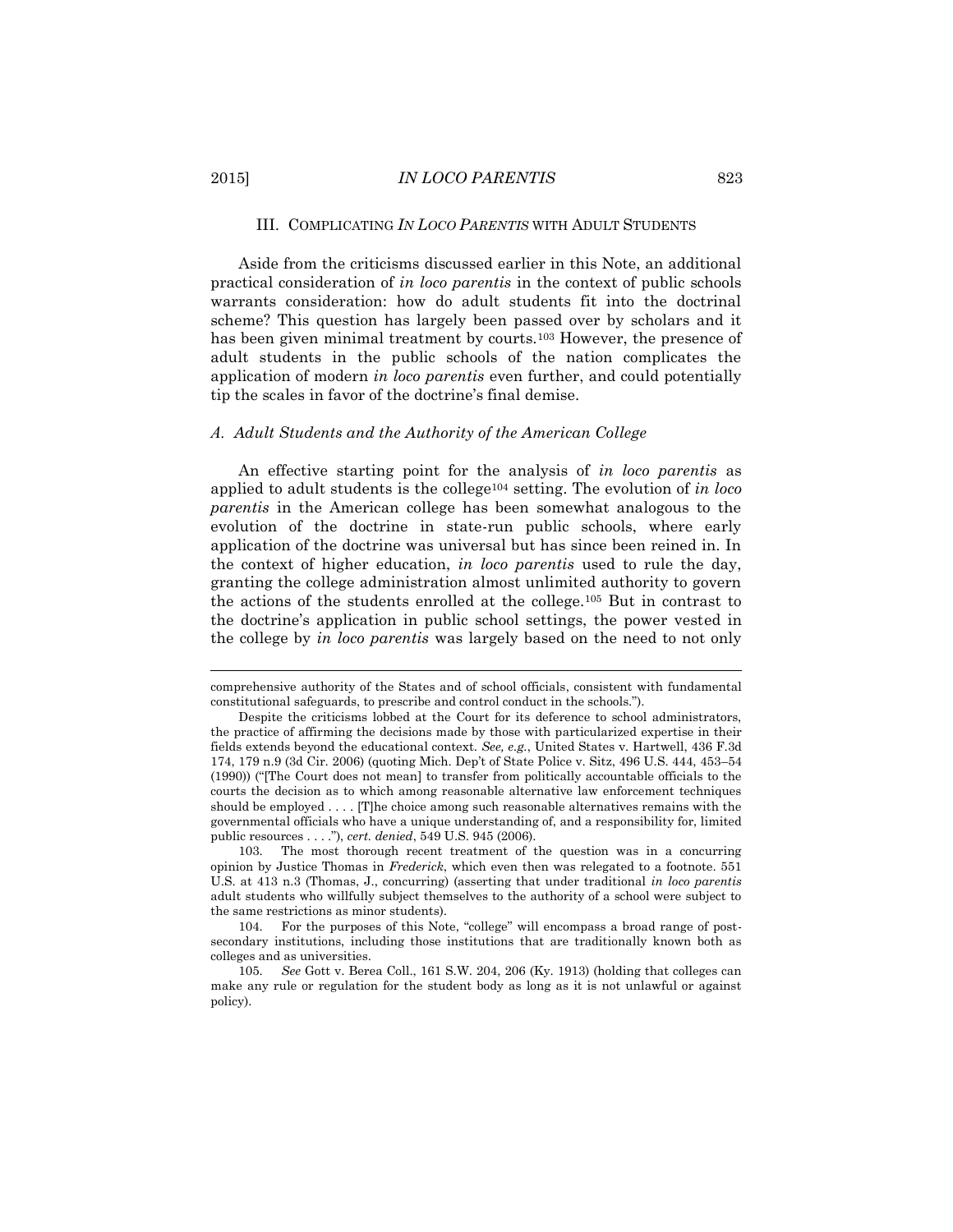supervise student conduct, but also to ensure the welfare of the students.<sup>106</sup> The duty to ensure the welfare of the students was based largely on the unique aspect of the educational relationship between the students and the college,<sup>107</sup> and the doctrine of *in loco parentis* found application despite the fact that most members of the student body were legal adults.<sup>108</sup> Like its analogue in the public schools of the nation, *in loco parentis* in the college setting began to take on a different face in the mid-1900s. The confluence of a variety of factors, including the reduction in the legal age of majority,<sup>109</sup> the increased number of adult students, $110$ the large number of students seeking degrees, and the diversity of the student body, drove courts to reevaluate the effectiveness of *in loco parentis* as a controlling doctrine in higher education.<sup>111</sup> The doctrine eroded principally on the basis of the welfare-protective duty that, in the

108. *See* Jackson, *supra* note 106, at 1136 n.5. Jackson cites reports which state that as much as two-thirds of Yale's 1826 entering freshman class were sixteen years of age or younger*. Id.* While a sixteen-year-old student would be considered a minor even under modern standards, that statistic suggests that most of the student population would reach the legal age of majority at some point during their enrollment at Yale. *See id.*

109. *See* U.S. CONST. amend. XXVI, §1 (reducing age of majority for voting purposes to eighteen years old); Healy v. James, 408 U.S. 169, 197 (1972) (Douglas, J., concurring) ("Students—who, by reason of the Twenty-Sixth Amendment, become eligible to vote when 18 years of age—are adults who are members of the college or university community."). Although the amendment only affected adulthood status for federal purposes, most state legislatures were quick to follow with statutory enactments that created the same adult status within their own states for those who have attained the age of eighteen. *See* Magyar, *supra* note 1, at 601. Interestingly, while the reduction of the legal age of majority in the Twenty-Sixth Amendment helped to undo the controlling influence of *in loco parentis* over adult students at college, it necessarily created a new class of concerns under the doctrine as applied to public schools.

110. Jackson, *supra* note 106, at 1148.

111. Stewart, *supra* note 106, at 672–73; *see also* Bradshaw v. Rawlings, 612 F.2d 135, 140 (3rd Cir. 1979) ("At the risk of oversimplification, the change has occurred because society considers the modern college student an adult, not a child of tender years.").

<sup>106.</sup> George L. Stewart II, Comment, *Social Host Liability on Campus: Taking the "High" out of Higher Education*, 92 DICK. L. REV. 665, 672 (1988). This paternalism found its footing in the English model of the college as one in which students enrolled in a small family-like community that promoted religious and moral ideals in addition to rigorous study. Brian Jackson, Note, *The Lingering Legacy of In Loco Parentis: An Historical Survey and Proposal for Reform*, 44 VAND. L. REV. 1135, 1138–39 (1991). In that setting, strict adherence to the rules and norms of behavior was required, and courts were hesitant to second-guess administrators who used their *in loco parentis* authority to discipline students or promulgate regulations that restricted student freedoms in a manner that the students' parents would have done. *Id.* at 1139, 1144.

<sup>107.</sup> Jackson, *supra* note 106, at 1139–40; *see also* Theodore C. Stamatakos, Note, *The Doctrine of In Loco Parentis, Tort Liability and the Student-College Relationship*, 65 IND. L.J. 471, 472–73 (1990) (noting the "special relationship" between students and colleges).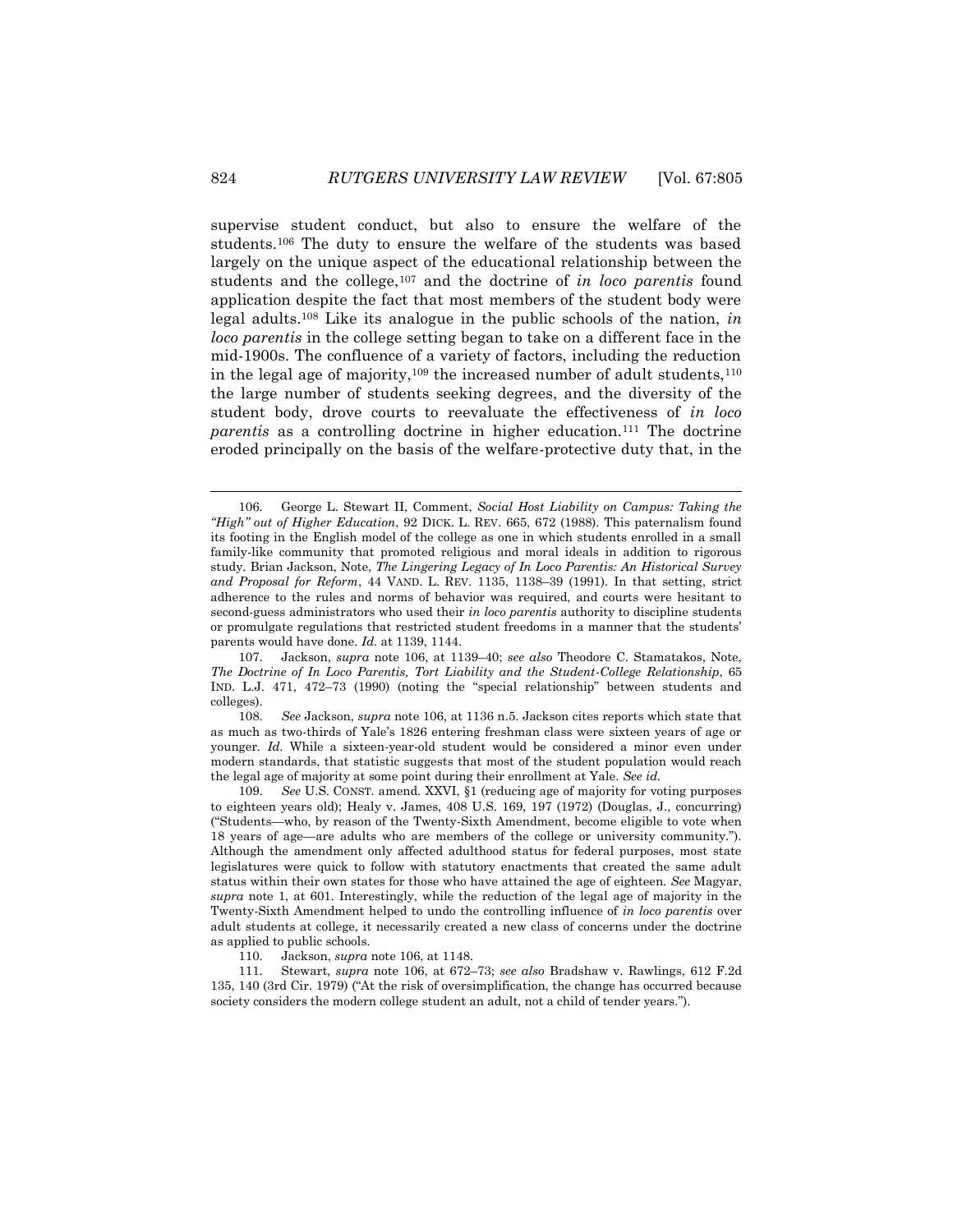eyes of the court, was wrongfully placed upon the college.<sup>112</sup> An oft-cited Ohio case, *Hegel v. Langsam*, <sup>113</sup> explained the rationale behind what would become a major departure from *in loco parentis* in higher education:

A university is an institution for the advancement of knowledge and learning. It is neither a nursery school, a boarding school nor a prison. No one is required to attend. Persons who meet the required qualifications and who abide by the university's rules and regulations are permitted to attend and must be presumed to have sufficient maturity to conduct their own personal affairs. We know of no requirement of the law and none has been cited to us placing on a university or its employees any duty to regulate the private lives of their students, to control their comings and goings and to supervise their associations.<sup>114</sup>

Other courts followed the *Hegel* court by eliminating the role of the college as the protector of student welfare.<sup>115</sup> But in the absence of *in loco parentis*, courts needed to find another foundation for their decision that colleges could exercise the authority to enforce rules and regulations upon adults without being subject to the duty to protect the safety and welfare of the student. They found that home in contract law.<sup>116</sup>

While contract law seemed, momentarily, to provide a reasonable solution to the problem of governing the college-student relationship, it has not been an adequate tool for dealing with college authority over adult students.<sup>117</sup> Under the contract model, students are viewed as

<sup>112.</sup> Stewart, *supra* note 106, at 673.

<sup>113.</sup> 29 Ohio Misc. 147 (Ct. Com. Pleas, Ham. Co., 1971).

<sup>114.</sup> *Id.* at 148.

<sup>115.</sup> *See, e.g.*, *Bradshaw*, 612 F.2d at 138 ("[T]he modern American college is not an insurer of the safety of its students."); Beach v. Univ. of Utah, 726 P.2d 413, 419–20 (Utah 1986) (holding that a university policy may permit administrators to discipline students for infractions without fundamentally changing the student-university relationship in such a way as to imply a custodial relationship that charges the university with the duty of protective care over students). Some courts even went so far as to declare that *in loco parentis* does not apply to the student-college relationship even if the student is a minor. Hartman v. Bethany Coll., 778 F. Supp. 286, 294 (N.D.W. Va. 1991) (declining to acknowledge that a college stands *in loco parentis* to a seventeen-year-old freshman student).

<sup>116.</sup> *See* Jackson, *supra* note 106, at 1148.

<sup>117.</sup> *Id.* at 1151–52.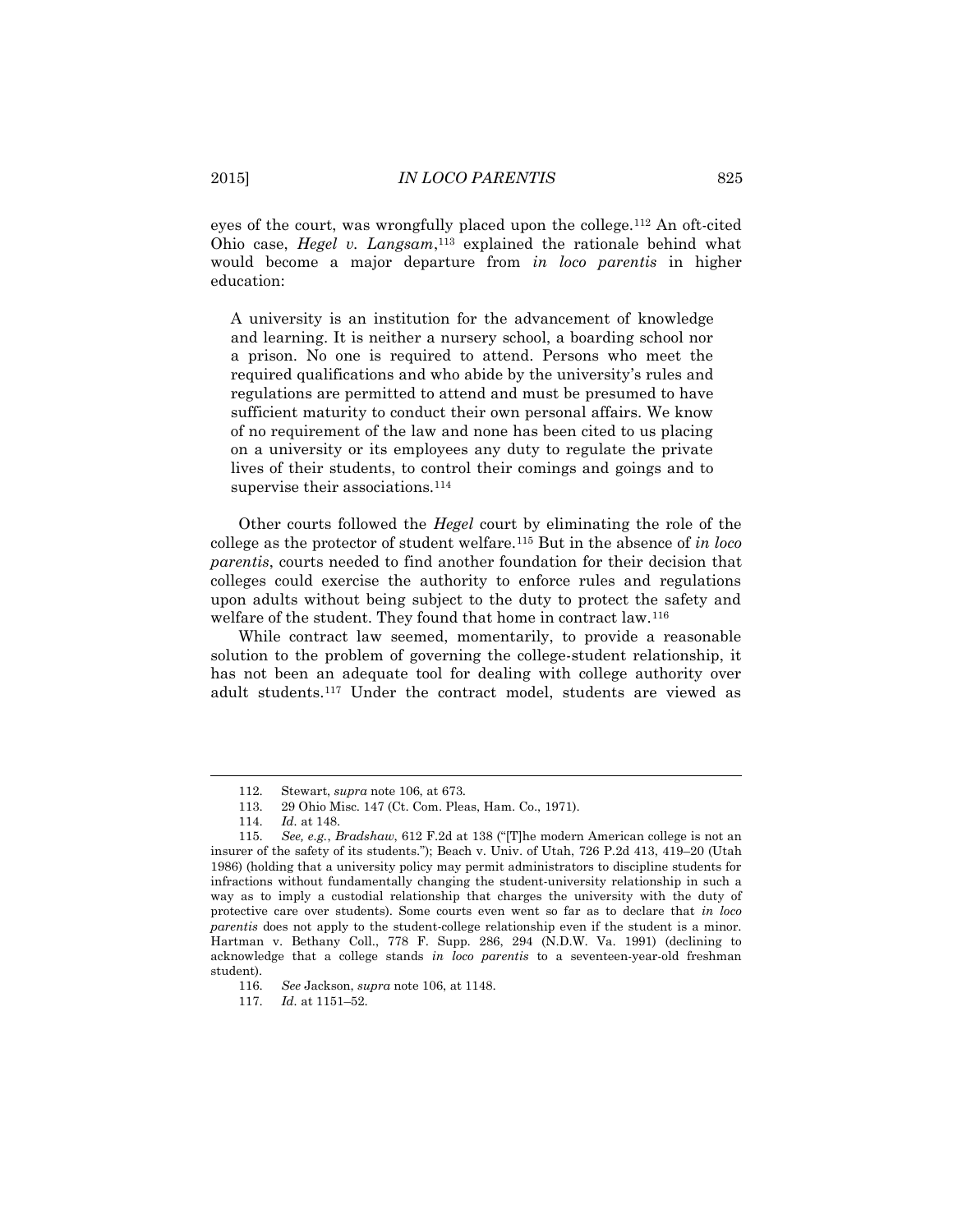explicitly<sup>118</sup> and impliedly<sup>119</sup> agreeing to the terms of a contract when they accept enrollment at a college. Courts consistently approve of these contracts even though they are one-sided, favoring the college because of a "unique"<sup>120</sup> relationship the college has with the student.<sup>121</sup> In addition to interpreting the contractual agreement in favor of the college, most courts ignore the obvious fact that under strict construction of contract rules, it can hardly be said that students engage in a fair bargain for the contract in the first place.<sup>122</sup> Nevertheless, contract law has become a more pervasive tool in the efforts to transition higher education away from the *in loco parentis* doctrine.<sup>123</sup>

### *B. Historical Treatment of Adult Students in Public Schools*

Traditionally, *in loco parentis* was understood to be a delegation of authority over a child from the parents of the child to the school. It would therefore be reasonable to take the position that once a child passes into legal adulthood, a school's *in loco parentis* power over the child ceases because the parents no longer have the legal authority to delegate responsibility to the school. In fact, courts considering the question of when the *in loco parentis* relationship terminates in other contexts have applied the general rule that, absent voluntary abrogation of the relationship by either party, the *in loco parentis* relationship terminates when a non-disabled child reaches the age of majority.<sup>124</sup> However, courts

 $\overline{\phantom{a}}$ 

<sup>118.</sup> *See* Univ. of Miami v. Militana, 184 So. 2d 701, 704 (Fla. Dist. Ct. App. 1966) (holding that college publications offer terms of the contractual agreement between student and college).

<sup>119.</sup> *See* Carr v. St. John's Univ., 231 N.Y.S.2d 410, 413 (App. Div. 1962) (holding that an implied contract exists between student and college in which the student agrees to college's terms, and the college agrees to provide a degree if the student so adheres to the college's terms).

<sup>120.</sup> Jackson, *supra* note 106, at 1152.

<sup>121.</sup> *Id.* at 1148 n.105. In rare cases, a student that was disciplined in bad faith, or in an arbitrary or capricious manner, could find relief through contract law and the college's breach of its responsibility to deal fairly. *See id*. at 1149.

<sup>122.</sup> *See* Stamatakos, *supra* note 107, at 477 (arguing that students do not engage in a fair arm's length bargain, and thus, may be entering into what could be considered an unconscionable contract).

<sup>123.</sup> This is especially true with regard to private colleges, which are not state actors for the purposes of constitutional inquiry. *See* Jackson, *supra* note 106, at 1151 n.133.

<sup>124.</sup> *See, e.g.*, Babb v. Matlock, 9 S.W.3d 508, 510 (Ark. 2000) (beneficiary status); Trieval v. Sabo, No. 94C-12-213-WTQ, 1996 WL 944981, at \*6 (Del. Super. Ct. Mar. 13, 1996) (same); Peters v. Costello, 891 A.2d 705, 719–20 (Pa. 2005) (Eakin, J., dissenting) (visitation rights for extended family); Sutliff v. Sutliff, 489 A.2d 764, 775 (Pa. Super. Ct. 1985) (duty to support).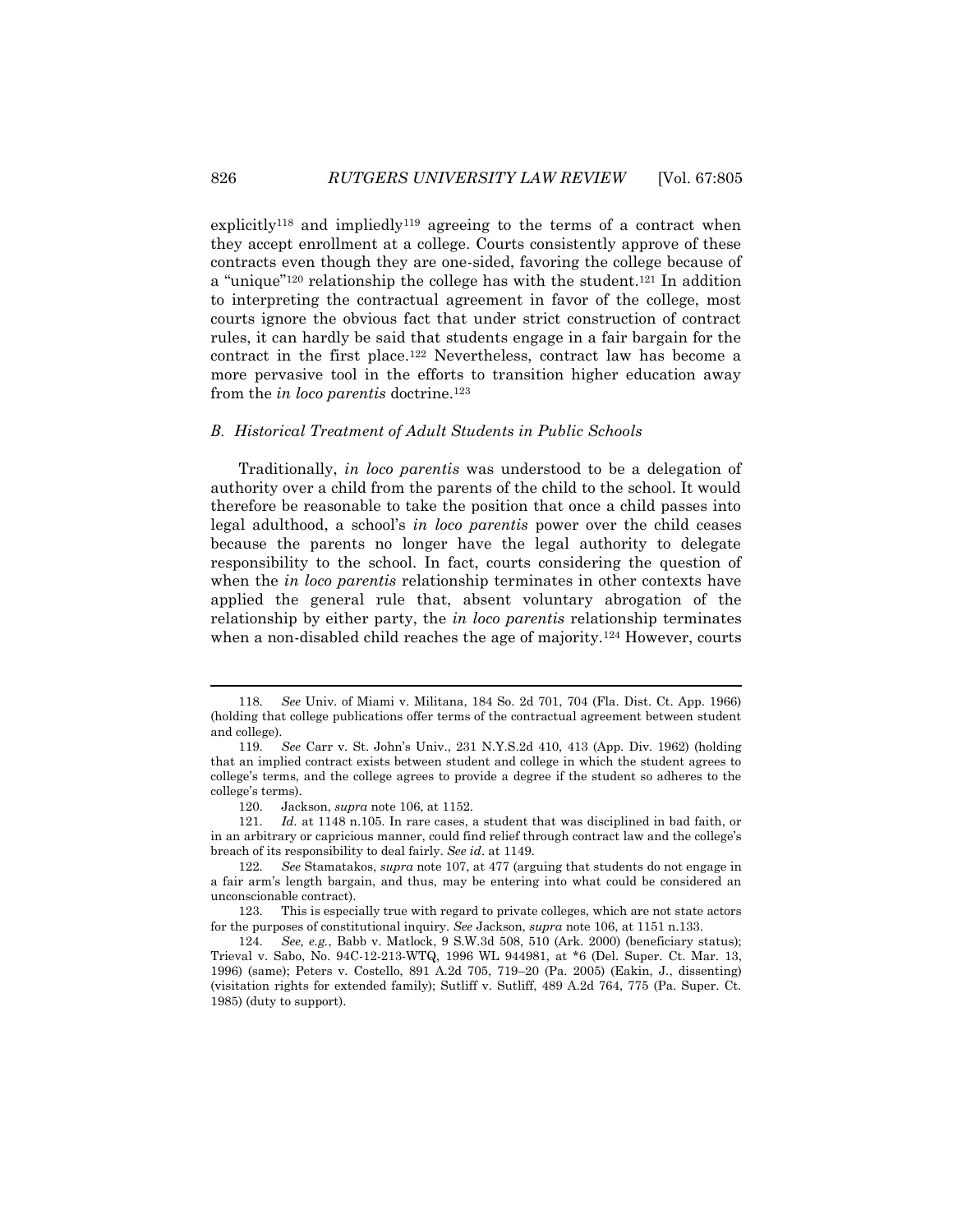regularly held just the opposite in the context of education in early America. 125

The rationale of such holdings was that students who were above the legal age of majority attended public school on a voluntary basis, and thus willfully subjected themselves to the governance of the school.<sup>126</sup> This reasoning suggests that an implied contract, not parental delegation, granted the school authority over adult students.<sup>127</sup> For the reasoning to work, it is essential that the adult student contractually agrees—voluntarily and without undue influence—to be controlled by the school.<sup>128</sup> Even though that same appeal to contract law has been understood to represent a clear departure from *in loco parentis* in the context of higher education, it has been viewed as just an ancillary aspect of *in loco parentis* in public schools.<sup>129</sup>

# IV. IMPLICATIONS FOR GOVERNANCE OF ADULT STUDENTS IN PUBLIC SCHOOLS

Automatically grafting adult students into the authority granted to public schools under *in loco parentis* is simply inappropriate. Although a compelling argument can be made that adult students could never properly be under *in loco parentis* protection,<sup>130</sup> it is obvious that adult students complicate the modern application of the doctrine even further when viewed in the context of public schooling. Of course, the departure from the application of *in loco parentis* to adult students requires a conscious acknowledgement that adult students should be treated differently than their minor counterparts in a public school setting. However, American courts have not readily endorsed such an acknowledgement.

<sup>125.</sup> *See, e.g.*, Sheehan v. Sturges, 2 A. 841, 843 (Conn. 1885) (holding that a person over twenty-one years of age is subject to the same restrictions as minors in the school); State v. Mizner, 45 Iowa 248, 251–52 (1876) (same); Stevens v. Fassett, 27 Me. 266, 278–79 (1847) (same).

<sup>126.</sup> *Mizner*, 45 Iowa at 252; *Fassett*, 27 Me. at 273.

<sup>127.</sup> *See* Carr v. St. John's Univ., 231 N.Y.S.2d 410, 413 (App. Div. 1962) (holding that an implied contract exists between a student and the school at which a student voluntarily enrolls). Ironically, by resorting to a contractual understanding of the adultstudent-school relationship, courts were in fact reemphasizing the fatal flaw of *in loco parentis* authority over these students because only legal adults can enter into contracts. RESTATEMENT (SECOND) OF CONTRACTS §§ 12, 14 (1981).

<sup>128</sup>*. See* RESTATEMENT (SECOND) OF CONTRACTS § 177; *cf.* U.C.C. § 2-302 (2012).

<sup>129.</sup> *See* Morse v. Frederick, 551 U.S. 393, 413 n.3 (2007) (Thomas, J., concurring).

<sup>130.</sup> *See supra* Part III.A–B.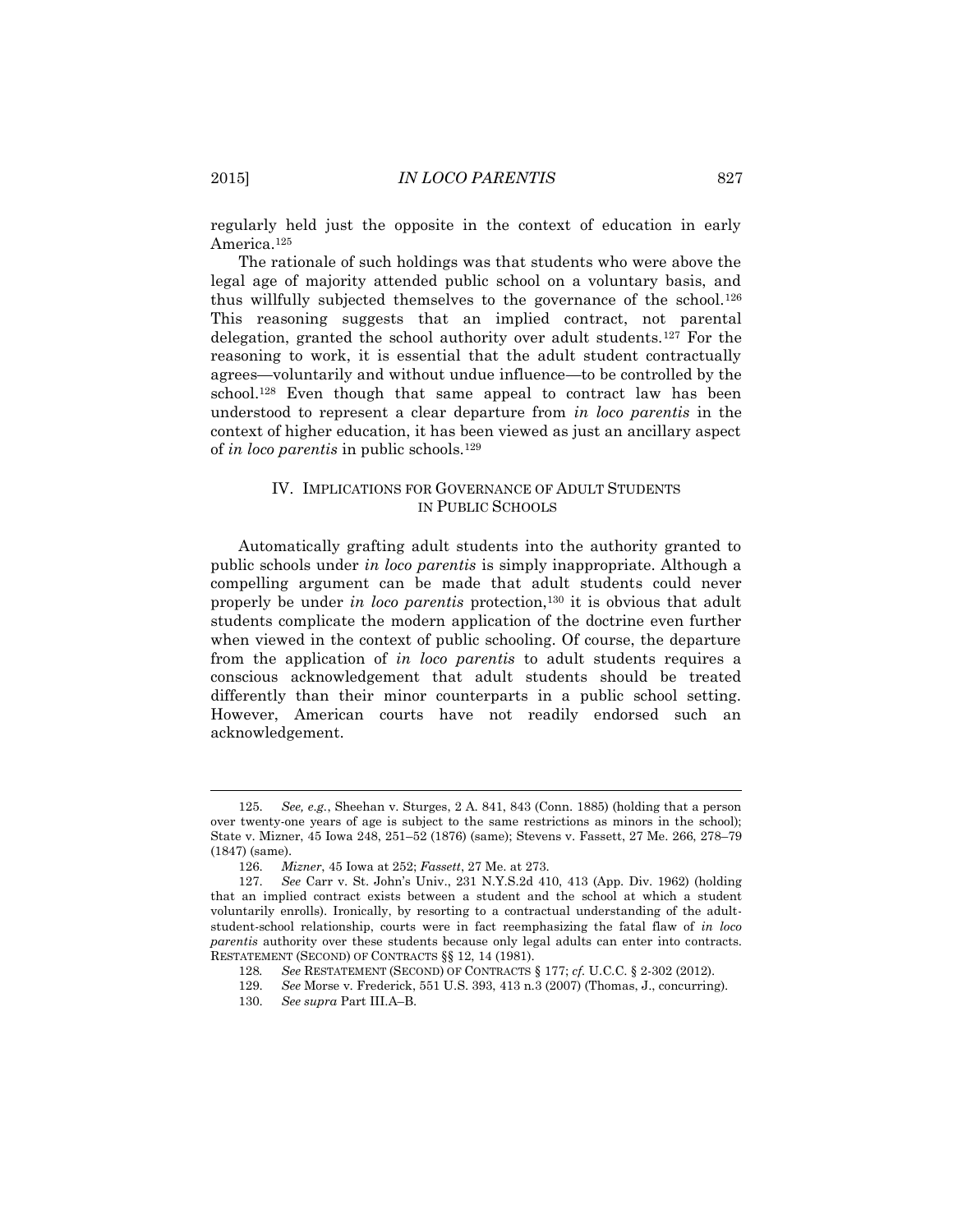### *A. Differential Treatment of Adult and Minor Students*

Questions arising out of the differential treatment of adults and minors in the context of government-sanctioned public schooling are rare, but some guidance is available. In an interestingly postured and recent case, *Paschal v. State*, <sup>131</sup> the Arkansas Supreme Court considered the constitutionality of a statute that forbade teachers in public schools from engaging in sexual contact with a student enrolled in the school who is younger than twenty-one years old.<sup>132</sup> A teacher appealed a conviction of sexual assault for having consensual sexual relations with an eighteenyear-old student on the ground that the statute violated his fundamental right to privacy.<sup>133</sup> The State argued that it had a need to provide a "special learning environment" that protects all students, regardless of their age, from the sexual advances of the teachers who occupy a position of authority over the students.<sup>134</sup> The court was not persuaded and, in a nod to the necessity of differential treatment of adult students, found that the statute, as applied, criminalized consensual sexual relations between consenting adults in violation of the teacher's fundamental right to privacy.<sup>135</sup> *Paschal* differs from the traditional constitutional inquiry cases in education because a non-student's rights were before the court rather than a student's rights. But in reaching its decision, the court's explicit acknowledgement that the State has proper but separate interests in protecting adults and minor students, despite the presence of both types of students in the same educational environment, is instructive.<sup>136</sup>

However, at least one federal statutory provision suggests the opposite approach. The Family Educational Rights and Privacy Act  $("FERPA")<sup>137</sup>$  is a federal law that sets out the requirements for maintaining the privacy of parent and student educational records.<sup>138</sup>

 $\overline{\phantom{a}}$ 

<sup>131.</sup> 388 S.W.3d 429 (Ark. 2012).

<sup>132.</sup> *Id.* at 434 (quoting ARK. CODE ANN. § 5-14-125(a)(6) (2009)).

<sup>133.</sup> *Id.* at 431, 434 n.4. The age of majority in Arkansas at the time of the conviction was eighteen years old, and the court acknowledged the student's adult status. *Id.* at 434 n.4 (quoting § 9-25-101(a)).

<sup>134.</sup> *Id.* at 436.

<sup>135.</sup> *Id.* at 437.

<sup>136.</sup> *Id.* In fact, the court determined that the statute here was unconstitutional, not because there was no state interest in protecting adult students from sexual advances made by teachers, but instead because the indiscriminate application of the statute to all students was not the least restrictive way to accomplish that goal. *Id.*

<sup>137.</sup> 20 U.S.C.A. § 1232g (West 2013).

<sup>138.</sup> *Id.*; 34 C.F.R. § 99.2 (2009). FERPA regulations are binding upon all public and private educational institutions to which funds are made available under any program administered by the Secretary of Education. 34 C.F.R. § 99.1 (2000).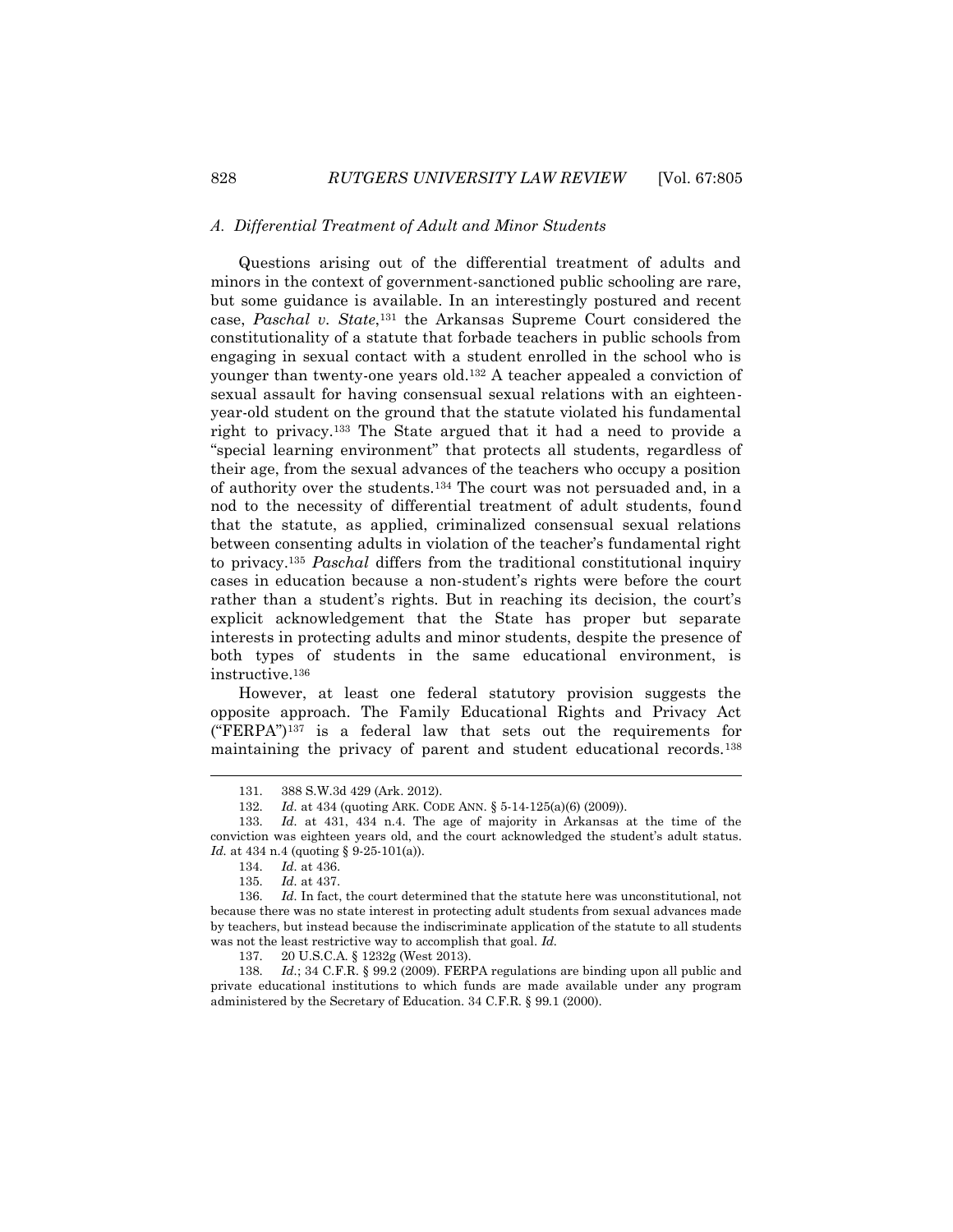These regulations are important to the consideration of differential treatment of students in public schools based upon age because the privacy rights afforded to a student under FERPA are transferred from the custody of the parents to the student when the student attains the age of eighteen.<sup>139</sup> This transfer of custodial rights seems to suggest that students who become legal adults while in public school would acquire exclusive rights to control their educational records, and thus would be treated differently than their minor peers. Necessarily, parents would be forever barred from seeing those records without first obtaining the consent of the students.<sup>140</sup> However, exceptions have been carved out of the federal regulations that permit educational institutions to disclose an adult student's educational records to the student's parents if the student is classified as a dependent of the parent for tax purposes  $141$  or the disclosure is necessary because of an emergency situation.<sup>142</sup> Both of these exceptions imply an administrative intent to recognize that, in some circumstances where the adult student is either unwilling or unable to rise to level of responsibility expected of a competent adult, it is appropriate to refrain from vesting the student with the full complement of rights associated with adulthood.<sup>143</sup>

Few courts have squarely considered the status of adult students under the authority of *in loco parentis* in schools, but some have waded into the discussion,<sup>144</sup> although without settling on a consensus.<sup>145</sup> Instead, discourse about *in loco parentis* seems to be carried out under

l

144. Most of the judicial discussion of this topic has been relegated to footnotes and dicta. *See, e.g.*, Morse v. Frederick, 551 U.S. 393, 413 n.3 (2007) (Thomas, J., concurring); Hartman v. Bethany Coll., 778 F. Supp. 286, 294 (N.D.W. Va. 1991); Gordon J. v. Santa Ana Unified Sch. Dist., 208 Cal. Rptr. 657, 661 (Ct. App. 1984).

145*. Compare Hartman*, 778 F. Supp. at 294 (holding that it is "not inconceivable" that a state legislature might extend *in loco parentis* to an eighteen-year-old adult student in a public school); *with Gordon*, 208 Cal. Rptr. at 661 (noting the "obvious" difficulty of arguing that *in loco parentis* should apply to an adult student in high school).

<sup>139.</sup> 20 U.S.C.A. § 1232g(d) (West 2013). The statute provides for the transition of authority from parents to student to occur either at the student's attainment of the age of eighteen or upon the student's attendance at a postsecondary institution. *Id.*

<sup>140.</sup> *Id.*

<sup>141.</sup> 34 C.F.R. § 99.31(a)(8) (2014).

<sup>142.</sup> *Id.* § 99.31(a)(10).

<sup>143.</sup> FERPA also provides for a postsecondary institution to release records of an adult student's violation of any law or institutional rule governing the possession or use of controlled substances. *Id.* § 99.31(a)(15). This provision is obviously inapplicable to adult students enrolled in local public schools, but it further demonstrates intent to recognize that situations exist in which the age of legal adulthood is perhaps not the best benchmark to use in deciding what rights a young adult is entitled to. *Cf.* Planned Parenthood of Cent. Mo. v. Danforth, 428 U.S. 52, 74 (1976) ("Constitutional rights do not mature and come into being magically only when one attains the state-defined age of majority.").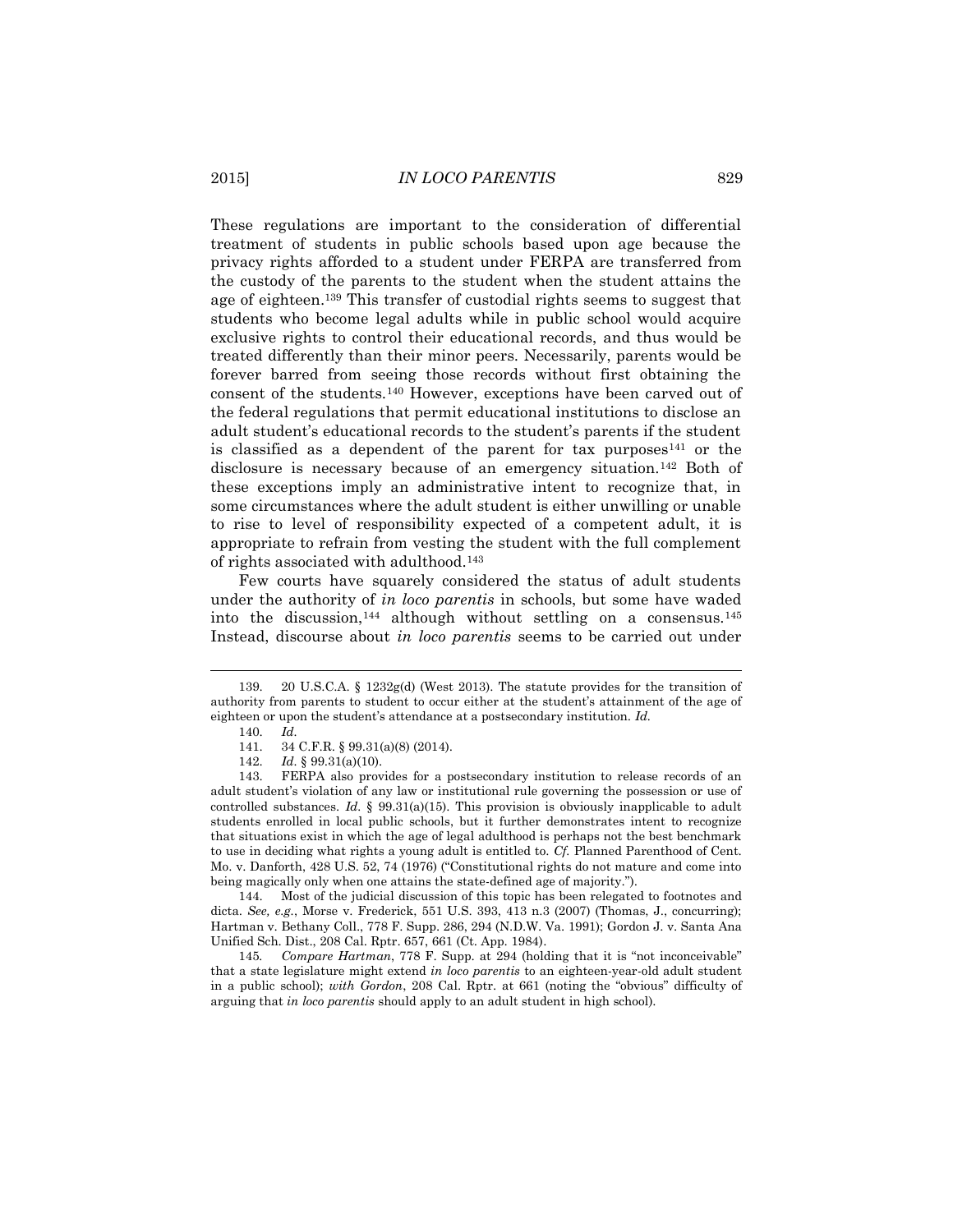the assumption that Justice Breyer made explicit in his concurrence in *Earls*: "[*In loco parentis*] draws its legal force primarily from the needs of younger students (who here are necessarily grouped together with older high school students)."<sup>146</sup> But the assumption that adult high school students are, or even should be, grouped together with younger students for the purposes of establishing school authority has serious flaws when viewed from the lens of *in loco parentis* as it has been interpreted and applied both to public school students and adult college students.

# *B. Traditional In Loco Parentis in the Public Schools: Consent, Compulsory Attendance, and Contract*

Important to any consideration of *in loco parentis* is the origination of authority to control students. Under the strictest construction of *in loco parentis*, adult students cannot justifiably be subject to the control of a school because their parents have no custodial rights that can be delegated to the school administration.<sup>147</sup> Justice Thomas's concurrence in *Frederick* outlined the traditional legal step used to avoid that problem: resorting to a hybrid between *in loco parentis* and the adult student's willful enrollment, and thus implied contractual consent, to be governed by the school's authority—regardless of how that authority may be derived.<sup>148</sup> However, the ability to graft adult students into the *in loco parentis* authority of a school on that theory is dependent upon whether the adult students can be said to willfully enroll in the school, a point that is muddied by the network of compulsory school attendance regulations and social realities of the times.

Statutory provisions in every state require students to attend school during a specified period of years based upon the age of the student.<sup>149</sup> Texas is the only state that affirmatively requires attendance for adult students at public schools, and only does so if the student voluntarily enrolls in or attends public school after turning eighteen.<sup>150</sup> While only

 $\overline{a}$ 

<sup>146.</sup> Bd. of Educ. of Indep. Sch. Dist. No. 92 of Pottawatomie Cnty. v. Earls, 536 U.S. 822, 840 (2002) (Breyer, J., concurring).

<sup>147.</sup> *See Gordon*, 208 Cal. Rptr. at 661.

<sup>148.</sup> *Frederick*, 551 U.S. at 413 n.3 (Thomas, J., concurring) (noting that a studentplaintiff's status as having attained the legal age of majority is "inconsequential" to the consideration of *in loco parentis* authority).

<sup>149.</sup> *See* Bush, *supra* note 87, at 1–3.

<sup>150.</sup> TEX. EDUC. CODE ANN. § 25.085(e) (West 2012). Although it would be unlikely that an adult student's parents retained parental rights over the adult student, even if the parents did have those rights, *in loco parentis* would be inapplicable because the "fiction" of parental delegation would be destroyed by the state's compulsory decree. *See Frederick*, 551 U.S. at 422–25 (Alito, J., concurring). However, that does not end the inquiry. Under the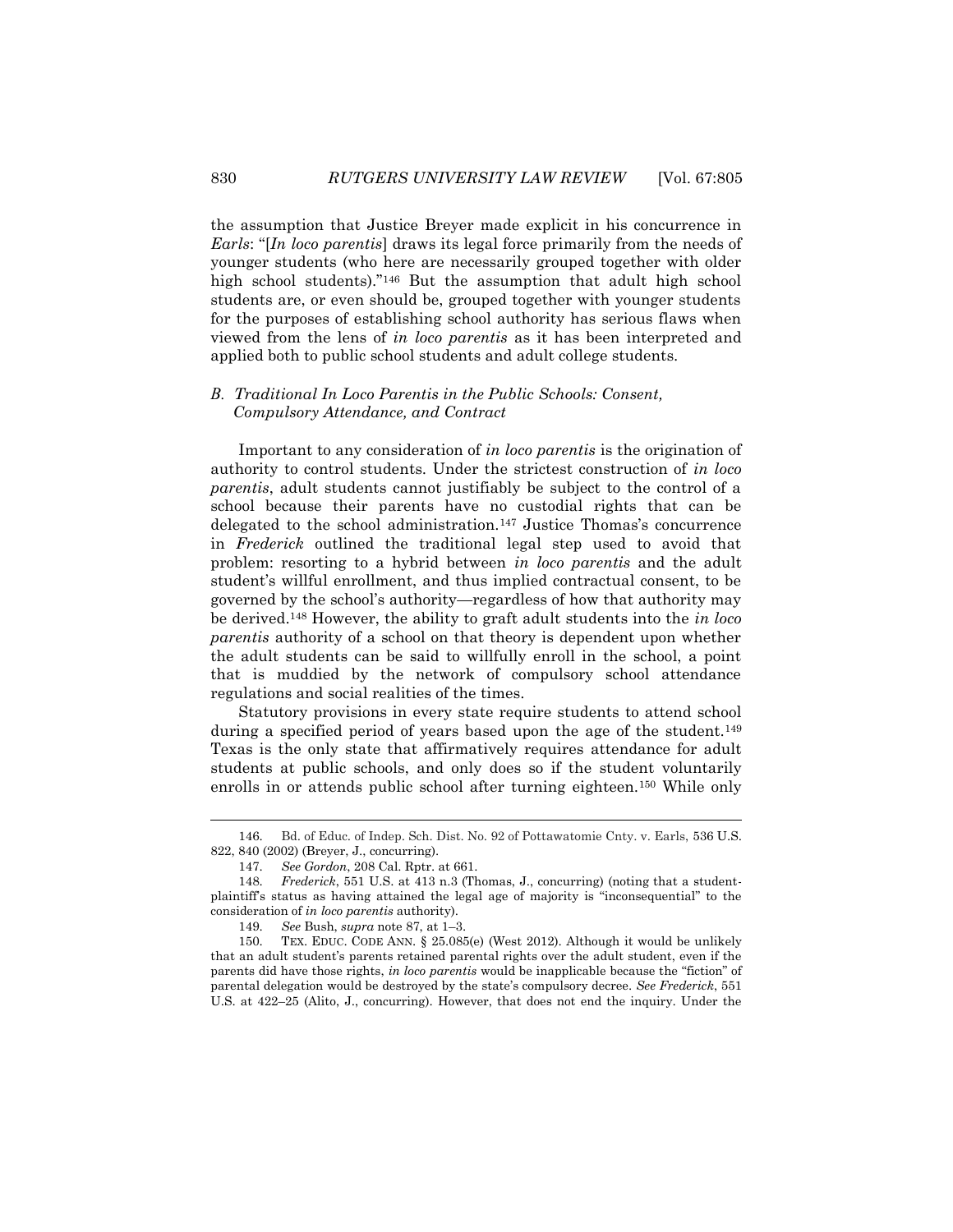twenty states compel students to remain in school<sup>151</sup> until they reach the age of majority,<sup>152</sup> most states permit attendance at the public schools of the state well into the student's adult years.<sup>153</sup> Therefore, in almost all states, the potential exists for students who have reached the legal age of majority<sup>154</sup> to be legally enrolled in public school.

Under the traditional view of *in loco parentis*, an adult student's voluntary enrollment would have been sufficient to subject him to the

It appears as though adult students in Texas also have a practical mechanism to be released from the compulsory attendance requirement: they can stop showing up. Even though the statute gives the school sole discretion to drop an adult student with excessive unexcused absences from the program, *id.*, it is foreseeable that a school administration would endorse the disenrollment of an adult student who clearly has no interest in continued attendance rather than utilize valuable school resources to enforce the student's attendance. In essence, the adult student would be enrolled subject to his own will.

Thus, an adult student in a Texas high school is no different than an adult student in any other state's high schools because all adult students are present in the school by choice, rather than based on state compulsion. Because of the complex relationship that necessarily results from an adult student present on school property, a Texas public school would likely be found to have authority over the adult student under a hybrid analysis of traditional *in loco parentis* and contract law.

151. Compulsory attendance statutes generally contain a provision that requires parents to prove a child is attending *a* school, but not necessarily a public school in the state. *See, e.g.*, N.J. STAT. ANN. § 18A:38-25 (West 2013) ("Every parent . . . shall cause [his] child regularly to attend the public schools . . . or a day school in which there is given instruction equivalent to that provided in the public schools for children of similar grades and attainments or to receive equivalent instruction elsewhere than at school.").

152. Bush, *supra* note 87, at 1; *see also, e.g.*, CAL. EDUC. CODE § 48200 (West 2006) (requiring school attendance until eighteen years old); CAL. FAM. CODE § 6502(a)(2) (West 2013) (setting age of majority at eighteen years old).

153. *See, e.g.*, N.J. STAT. ANN. § 18A:38-4 (no age limit, provided local school board approves); *Id.* § 18A:38-1 (up to age twenty); 24 PA. CONS. STAT. § 13-1301 (2002) (up to age twenty-one); N.J. ADMIN. CODE. § 6A:14-1.1(c) (2006) (up to age twenty-one for qualified disabled students).

154. Emancipated minors who are enrolled in the public schools of the state would be similarly situated to students who have reached the age of majority. *See* Gordon J. v. Santa Ana Unified Sch. Dist., 208 Cal. Rptr. 657, 661 (Ct. App. 1984).

Texas statute, once the pupil triggers the compulsory provision by enrolling or attending after reaching age eighteen, the pupil is required to complete the course of study offered by the school. EDUC. § 25.085(e). If the pupil is excessively absent without valid excuse, he may be dropped out of the program, but *only* at the discretion of the school. *Id.*

Despite the statutory language that could, in theory, require an adult student in Texas to attend public school, adult students in Texas are practically in the same position as an adult student in any other state's public schools. Adult students in all states except Texas are assumed to be in the public schools because they opted not to exercise their right to leave. In Texas, one could argue that an adult student in the public schools is required to be there on the basis of state compulsion, but that premise disregards the reality that the adult student must have voluntarily enrolled in or attended school *after* reaching the age of majority. *Id.* It is difficult to imagine a court construing this statute as being truly compulsory with regard to such a student.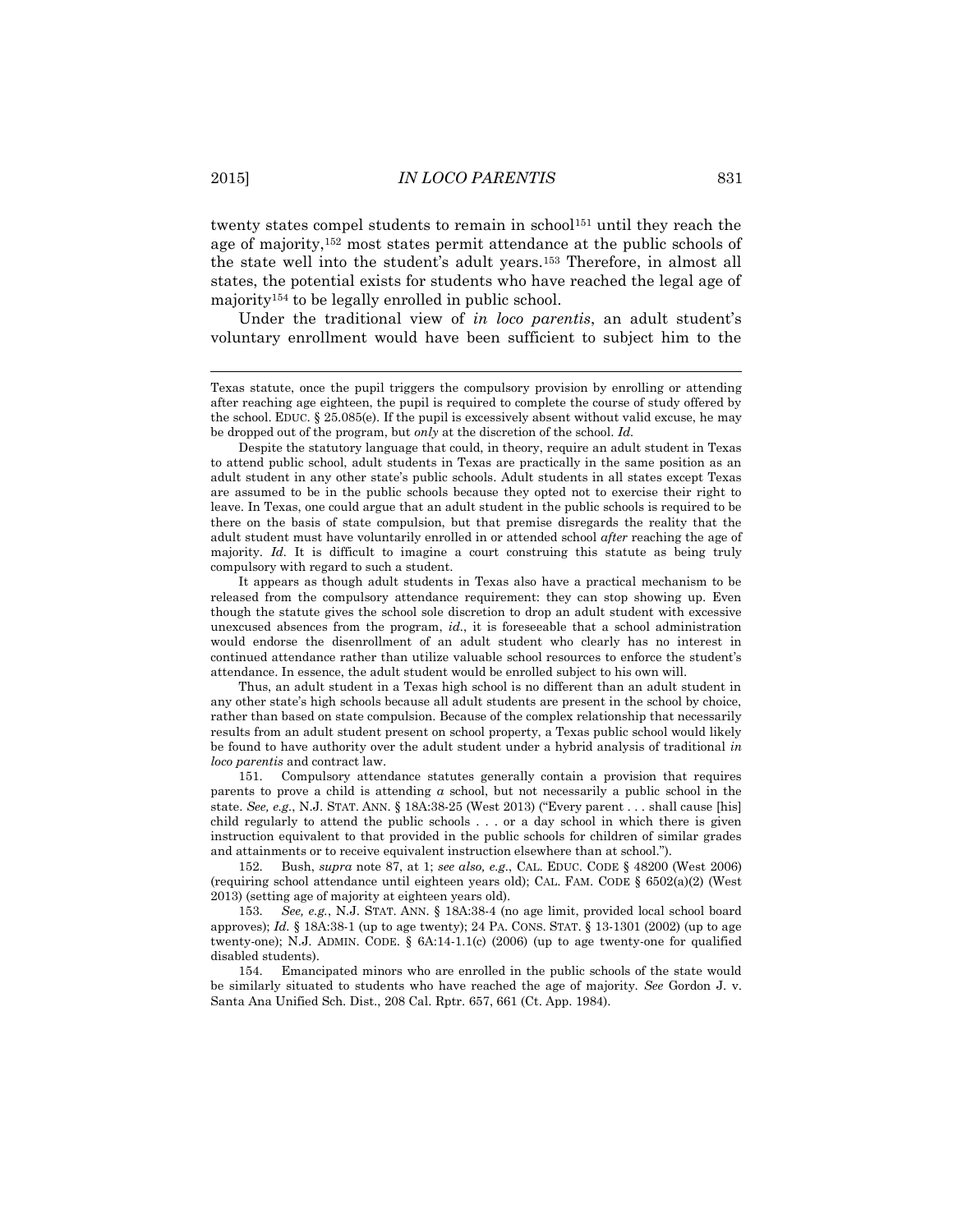terms of enrollment and governance at a public school, even though that governance would be outside the parental delegation of rights upon which *in loco parentis* rests.<sup>155</sup> If the adult student was in college, it would be argued that the student's enrollment in the program evinced an implied consent to the terms of a contract offered by the state in providing for his enrollment.<sup>156</sup> But appeals to contract law to rationalize an adult student's subjection to public school authority under modern *in loco parentis* suffer on two fronts.

First, there is a great imbalance in bargaining power between a state-run school district and a single student.<sup>157</sup> Adult students have very little to offer a state-run public school system in exchange for their right to attend school. They represent the minority of the student population and have the shortest time remaining at the school.<sup>158</sup> Accordingly, there is little incentive for the state to meet them at arm's length and negotiate a fair contractual agreement.<sup>159</sup> Although courts are slow to recognize the unconscionable nature of disproportionate bargaining power in the context of higher education and student-college contractual relationships,<sup>160</sup> the inequity in bargaining power is more pronounced in the case of adult students in public schools. In higher education, students agree to terms that are designed for scholars of their age and educational abilities. Adult students in public schools, however, are presumably consenting to policies and regulations that are designed for students who are much younger and have different pedagogical and developmental needs.<sup>161</sup> Most importantly, adult students in public schools may be deemed to be consenting to the reduced constitutional protections

 $\overline{\phantom{a}}$ 

<sup>155.</sup> *See* State v. Mizner, 45 Iowa 248, 251–52 (1876); Stevens v. Fassett, 27 Me. 266, 273 (1847).

<sup>156.</sup> *See* Carr v. St. John's Univ., 231 N.Y.S.2d 410, 413 (App. Div. 1962).

<sup>157.</sup> *See* Hazel Glenn Beh, *Student Versus University: The University's Implied Obligations of Good Faith and Fair Dealing*, 59 MD. L. REV. 183, 184 (2000) (explaining that courts often find the inflexibility of contract law to disadvantage educational institutions which have a need to not be locked into rigidly bargained terms with their students).

<sup>158.</sup> It is also unlikely that adult students enter the public school system for the first time upon obtaining the age of legal majority. Practically then, these students simply go home from school one day as a minor and return the next as an adult. Such an unceremonious progression from infancy to adulthood, particularly near the end of a high school career, makes it unlikely that a public school would be interested in or capable of negotiating terms of enrollment with adult students.

<sup>159.</sup> Stamatakos, *supra* note 107, at 477.

<sup>160.</sup> Beh, *supra* note 157, at 199–200.

<sup>161.</sup> *See, e.g.*, McCauley v. Univ. of the V.I., 618 F.3d 232, 246–47 (3d Cir. 2010) (noting that public school administrators must be more sensitive to the vulnerabilities of young students than university administrators need to be towards university students).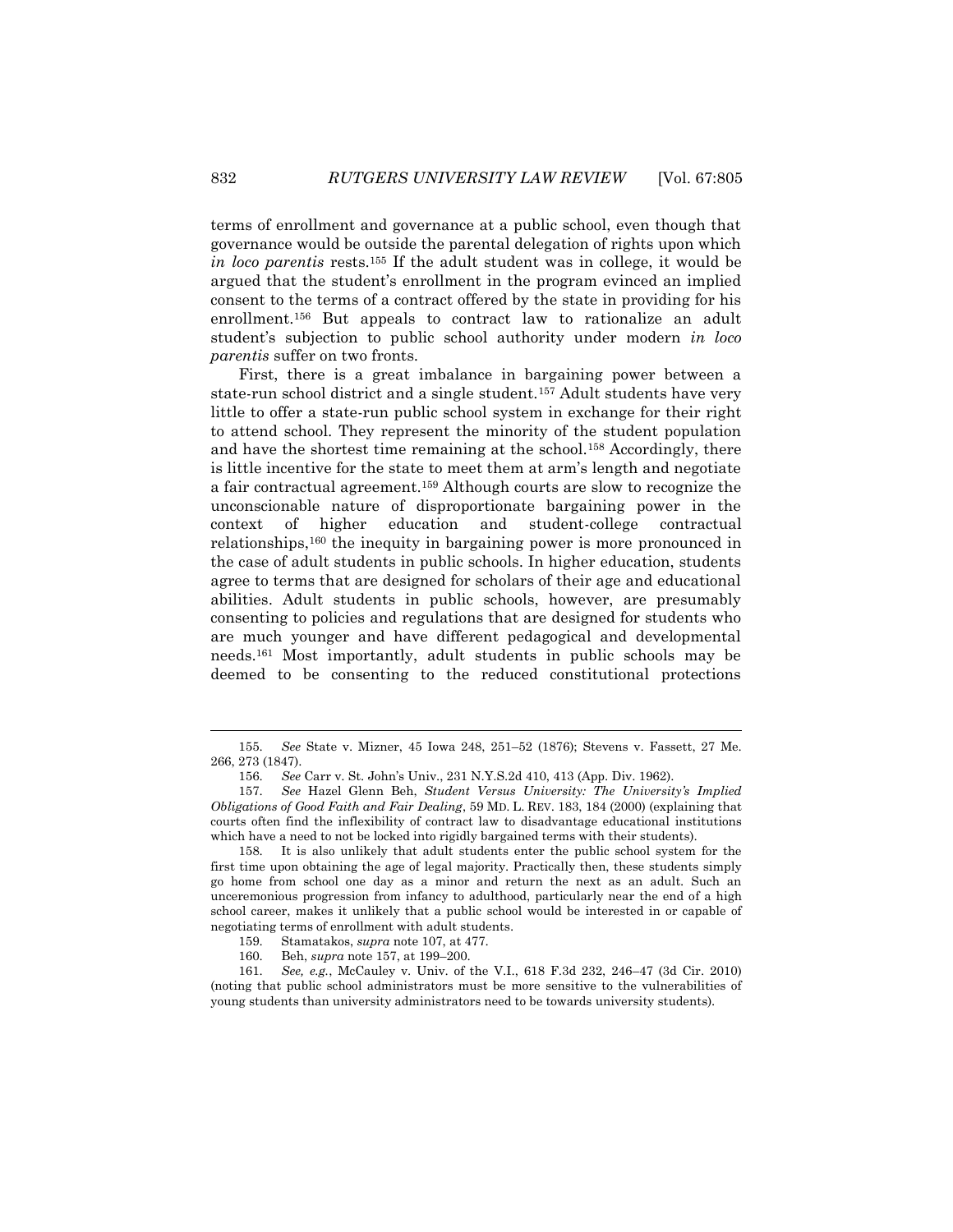afforded to minor students162—a reality which alone should demand heightened judicial scrutiny in the evaluation of the negotiation and bargaining processes.

The second flaw in the appeal to contract law to rationalize a public school's authority to act on its *in loco parentis*-derived authority over adult students is the fact that an adult student's enrollment in the public school is, in most cases, anything but voluntary.<sup>163</sup> Our society has rightly placed an important emphasis on education. Indeed, education is the "most important function of state and local governments" and the "foundation of good citizenship."<sup>164</sup> If it truly is "doubtful that any child may reasonably be expected to succeed in life" without an education,<sup>165</sup> it is unreasonable to expect a student to drop out of school simply because of the fortuity of an eighteenth birthday that occurs before high school graduation. American society has so inculcated the ideal of a complete education in the minds of youth<sup>166</sup> that it can hardly be said there is not a strong public policy in favor of encouraging adult students to finish their high school programs.<sup>167</sup> Therefore, while an adult student's attendance at a public school may be *voluntary*—in the sense that the adult student is not required to attend—it would be inaccurate to suggest that a student seeking to experience the full provision of the state's educational program was in fact choosing from among equally reasonable alternatives.<sup>168</sup> The strong societal influence to choose continued

 $\overline{\phantom{a}}$ 

167. *See PPN Issue Briefs: Promising Practices for Promoting High School Graduation*, PROMISING PRACTICES NETWORK, http://www.promisingpractices.net/briefs/ briefs\_highschoolgrad.asp (last visited Jan. 21, 2014).

<sup>162.</sup> *See, e.g.*, Vernonia Sch. Dist. 47J v. Acton, 515 U.S. 646, 657 (1995) ("[S]tudents within the school environment have a lesser expectation of privacy than members of the population generally") (citation omitted).

<sup>163.</sup> The author makes the assumption that adult students remain in public schools primarily in an attempt to finish their high school education. Concession is made, however, that other rationales may exist for adult students to remain in public schools.

<sup>164.</sup> Brown v. Bd. of Educ., 347 U.S. 483, 493 (1954).

<sup>165.</sup> *Id.*

<sup>166.</sup> *See, e.g.*, Kara Rowland, *Obama Addresses School Drop-out Crisis*, WASH. TIMES (Mar. 1, 2010), http://www.washingtontimes.com/news/2010/mar /01/obama-vowsimprove-school-dropout-rate/ ("'We know the success of every American will be tied more than ever before to the level of education they receive.'") (quoting President Barack Obama).

<sup>168.</sup> *Cf*. Bd. of Educ. of Indep. Sch. Dist. No. 92 v. Earls, 536 U.S. 822, 845–46 (2002) (Ginsburg, J., dissenting) (arguing that even "voluntary" extracurricular activities in school are not always voluntary in the truest sense of the word); Lee v. Weisman, 505 U.S. 577, 595 (1992) ("Law reaches past formalism . . . . Attendance [at graduation] may not be required by official decree, yet it is apparent that a student is not free to absent herself . . . in any real sense of the term 'voluntary,' for absence would require forfeiture of . . intangible benefits."). If students are not charged with voluntary action in their pursuit of programs that are merely a part of the educational program at a school, it does not follow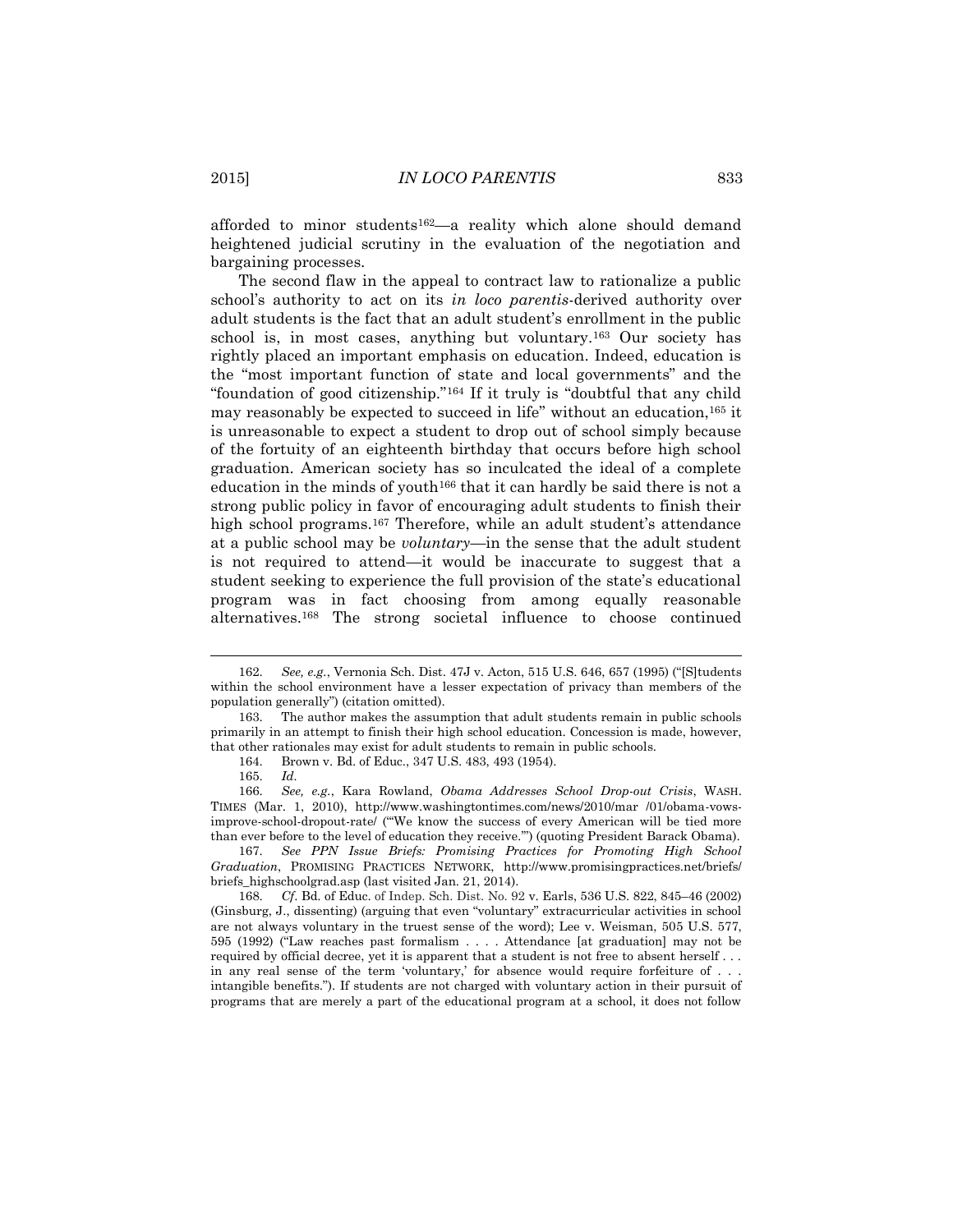enrollment in public school over the alternative of dropping out should raise serious concerns as to the *voluntary* nature of the consent given by the adult student. To the extent that the consent to the contractual agreement is not a free choice, it further weakens any claim that a fair bargaining process took place or that the formation of the contract was accomplished properly.

### *C. Modern In Loco Parentis and the Protective-Duty Requirement*

As a general rule, adults do not need custodians; they do not need someone to exercise care and control over them to protect them from the dangers of the outside world. But the protective-duty requirement that has been read into modern *in loco parentis* jurisprudence requires a custodial relationship.<sup>169</sup> Without such a relationship, a school has no compelling reason to restrict any student's, let alone an adult student's, constitutional protections in order to protect the student. Of course, modern *in loco parentis* has come to mean something very different than the right of a school to take action on a single student to serve the interests of that particular student. The appealing illusion of *in loco parentis* jurisprudence now is that public schools are trusted to restrict the constitutional freedoms of individual students when necessary to preserve the safety and welfare of *other* members of the student body.<sup>170</sup> This view is, of course, without basis in the meaning of the doctrine. Parents have no authority to limit the constitutional freedoms of other children for the sake of their own child, and thus, schools that exercise this authority are not acting on the basis of an *in loco parentis*-derived power.

Ironically, if schools did have a properly derived parental right under *in loco parentis* to limit a single student's constitutional freedoms in order to protect the safety of other students, the presence of adult students in public schools would be of little concern. In that scenario, a school's authority to take action against any student who is seen as a risk to the welfare of other students would be independent of whether the student has passed an arbitrary age.<sup>171</sup> However, to the extent that

that adult students should be charged with voluntary action when pursuing the educational program as a whole.

<sup>169.</sup> Vernonia Sch. Dist. 47J v. Acton, 515 U.S. 646, 656 (1995) ("custodial and tutelary").

<sup>170.</sup> *See id.* at 655.

<sup>171.</sup> For example, an adult student using language that would be inappropriate for younger students to hear might lead a school administrator to quell the student's freedom of speech in order to protect the rest of the student body. *See* Morse v. Frederick, 551 U.S. 393,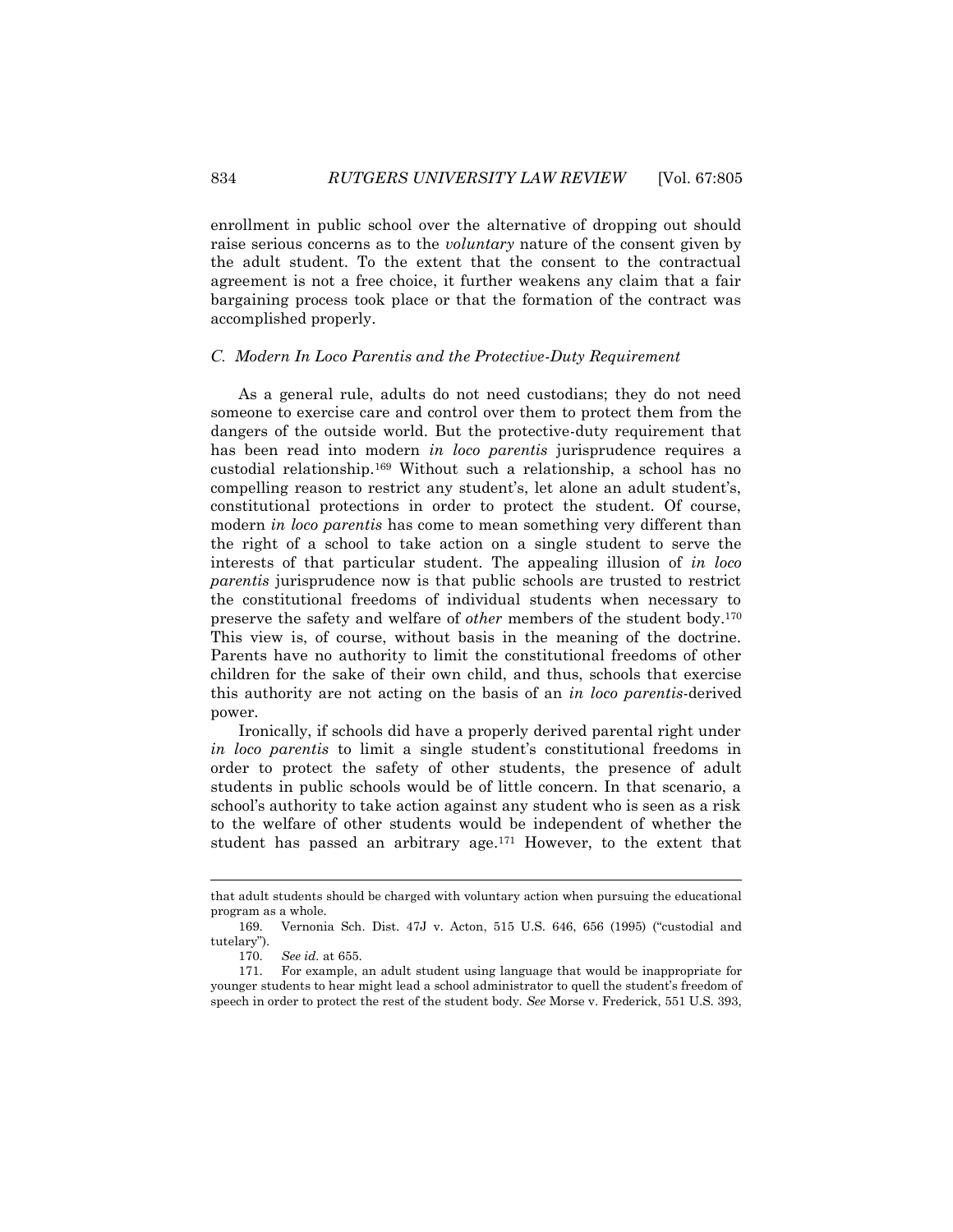public schools derive that kind of power outside of the grant or assumption of parental authority, they act purely as agents of the state serving in a law enforcement capacity rather than under the authority of *in loco parentis*. 172

#### *D. Practical Considerations and Suggestions*

Among the myriad lawsuits alleging violations of a student's constitutional rights perpetrated by a public school official, cases in which the plaintiff is an adult student are rare.<sup>173</sup> Suits in which the plaintiff-student's adult status has a bearing on the outcome of the case are virtually non-existent. This trend is predictable because adult students only represent a minority of students in public schools, and thus a disproportionately small number of cases are expected. Additionally, adult students are usually among those members of the student body who are closest to commencement, so there is reason to believe fewer will seek relief through legal action.<sup>174</sup> For those who are committed to pursuing their claims, a preliminary injunction<sup>175</sup> against the school may

 $\overline{\phantom{a}}$ 

<sup>397 (2007).</sup> The student in *Frederick* whose speech was sanctioned was a legal adult. *Id.* at 413 n.3 (Thomas, J., concurring).

<sup>172.</sup> Gordon J. v. Santa Ana Unified Sch. Dist., 208 Cal. Rptr. 657, 661 (Ct. App. 1984).

<sup>173.</sup> While it is possible that adult students may bring claims against a local public school for causes of action other than constitutional violations, *in loco parentis* has chiefly become a judicial tool to rationalize school intrusion upon students' constitutional rights. Stuart, *supra* note 5, at 977. Accordingly, this Part only considers the implications of *in loco parentis* in the context of constitutional violations alleged by adult students in public schools.

<sup>174.</sup> A competent lawyer in consult with such a student would surely advise the student that the length of a lawsuit may preclude the student from obtaining any useful relief. *See Table C-5: U.S. District Courts—Median Time Intervals From Filing to Disposition of Civil Cases Terminated, by District and Method of Disposition, During the 12 month Period Ending September 30, 2012*, U.S. COURTS, *available at* http://www.uscourts. gov/uscourts/Statistics/JudicialBusiness/2012/appendices/C05Sep12.pdf (last visited Mar. 6, 2015) (reporting median length from filing to disposition of civil claims in United States District Courts as 7.8 months).

<sup>175.</sup> Under Supreme Court precedent, a plaintiff seeking a preliminary injunction in federal court must establish that (1) he is likely to succeed on the merits; (2) he will suffer irreparable harm if the injunction is not granted; (3) the balance of equities tips in favor of granting the injunction; and (4) that the public interest favors granting the injunction. Winter v. Natural Res. Def. Council, Inc., 555 U.S. 7, 20 (2008). The purpose of the preliminary injunction has historically been to preserve the relative position of the parties until a trial on the merits can be held. Bethany M. Bates, Note, *Reconciliation After Winter: The Standard for Preliminary Injunctions in Federal Courts*, 111 COLUM. L. REV. 1522, 1527 (2011).

But realistically, an adult student aggrieved by a school would only need a court to stay any pending disciplinary action for the remainder of the student's enrollment at the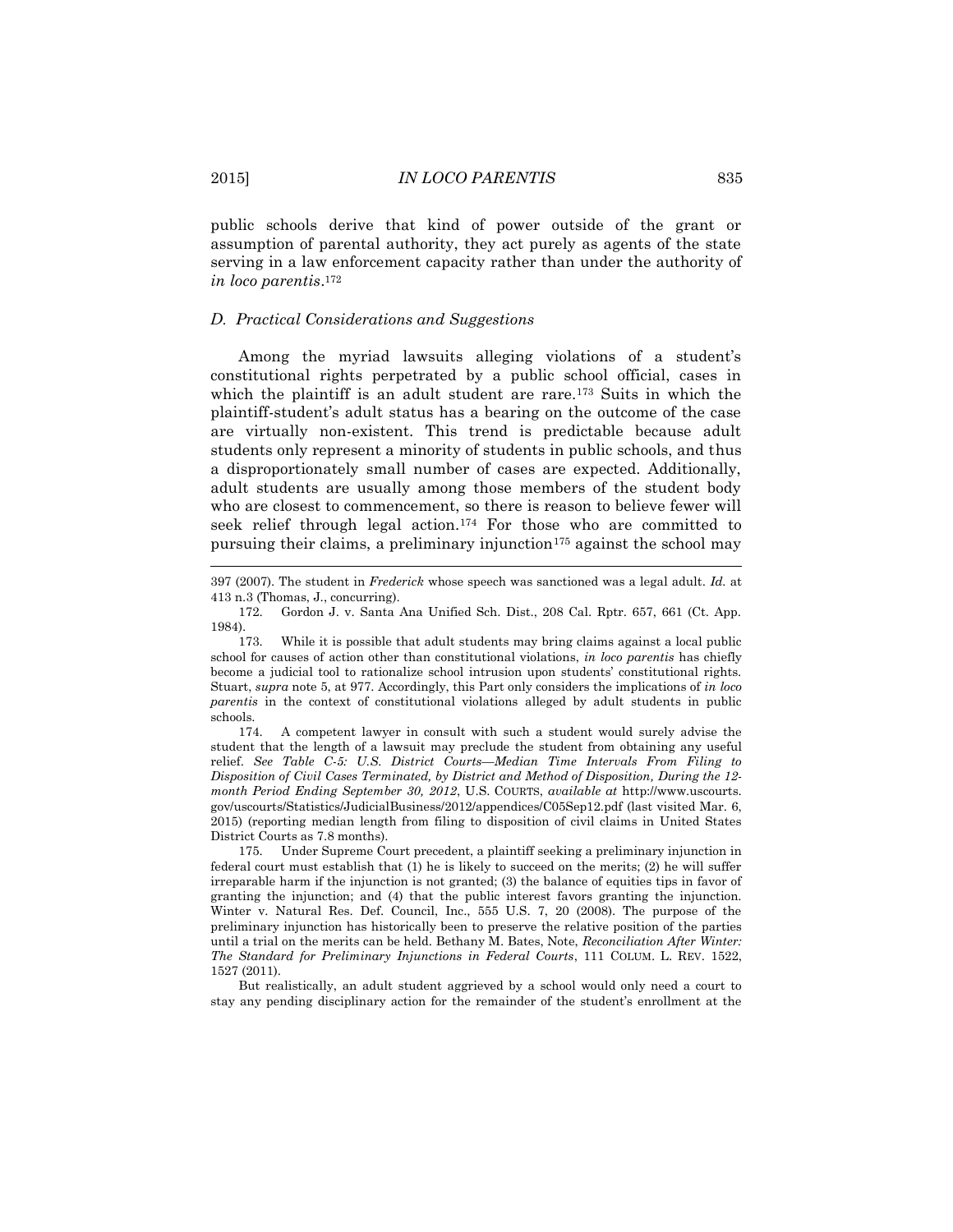be the best option, but one which could present a daunting challenge to the plaintiff. <sup>176</sup> Of course, the potential for recovery of damages also counsels heavily against adult students pursuing legal action.<sup>177</sup>

But the dearth of case law and the relatively low likelihood of future cases arising<sup>178</sup> should not render the consideration of proper governance of adult students in public school completely irrelevant because nothing less than the constitutional rights of adults are at stake. The presence of adult students is a real phenomenon, and potential exists for legal clashes that will turn on a proper understanding of how adults are to be treated when enrolled in the public schools. Accordingly, the current default to either an outdated understanding of traditional *in loco parentis*  and contract principles, or a flawed, modern version of the doctrine, is insufficient to ground the legal discussion.

At least two alternatives for dealing with the proper governance of adult students in the public schools would make more sense than the current appeal to *in loco parentis*. First, state legislatures could make statutory declarations that adult students are to be treated as though they were minors if enrolled in the public schools. Second the doctrine of

 $\overline{\phantom{a}}$ 

school. If the adult student successfully argued that an injunction was appropriate, the student may potentially decide to drop the suit after graduation, or may be precluded from continuing the suit if the court deems the controversy to then be moot. *See, e.g.*, Cole v. Oroville Union High Sch. Dist., 228 F.3d 1092, 1098 (9th Cir. 2000) ("It is well-settled that once a student graduates, he no longer has a live case or controversy justifying declaratory and injunctive relief against a school's action or policy.").

<sup>176.</sup> Preliminary injunctions are "extraordinary" and "drastic" remedies which are never awarded as of right. Munaf v. Geren, 553 U.S. 674, 689–90 (2008). The circuit courts of appeal have not been consistent in holding plaintiffs to a particular burden in order to satisfy the standard. S*ee* Bates, *supra* note 175, at 1530–35. However, at least some courts demand the movant to satisfy a demanding burden. *See, e.g.*, Punnett v. Carter, 621 F.2d 578, 582 (3d. Cir. 1980) ("[W]hen the preliminary injunction is directed not merely at preserving the status quo but, as in this case, at providing mandatory relief, the burden on the moving party is particularly heavy.").

<sup>177.</sup> *See* Anthony Disarro, *When a Jury Can't Say No: Presumed Damages for Constitutional Torts*, 64 RUTGERS L. REV. 333, 352 (2012) (explaining that injunctions are often the go-to remedies sought by parties who have suffered constitutional violations because damages awards are perceived as too difficult to obtain or too minute to justify a lawsuit).

<sup>178.</sup> It remains possible that until school districts learn to effectively navigate the constitutional minefield of student technology use in the schools, litigation based on alleged violations of constitutional protections may increase and change this phenomenon. *See generally* Joseph O. Oluwole & William Visotsky, *The Faces of Student Cell Phone Regulations and the Implications of Three Clauses of the Federal Constitution*, 9 CARDOZO PUB. L. POL'Y & ETHICS J. 51, 51–53 (2012). With an increase in litigation generally, one would expect that the likelihood of an adult student being the plaintiff in such a suit will also increase.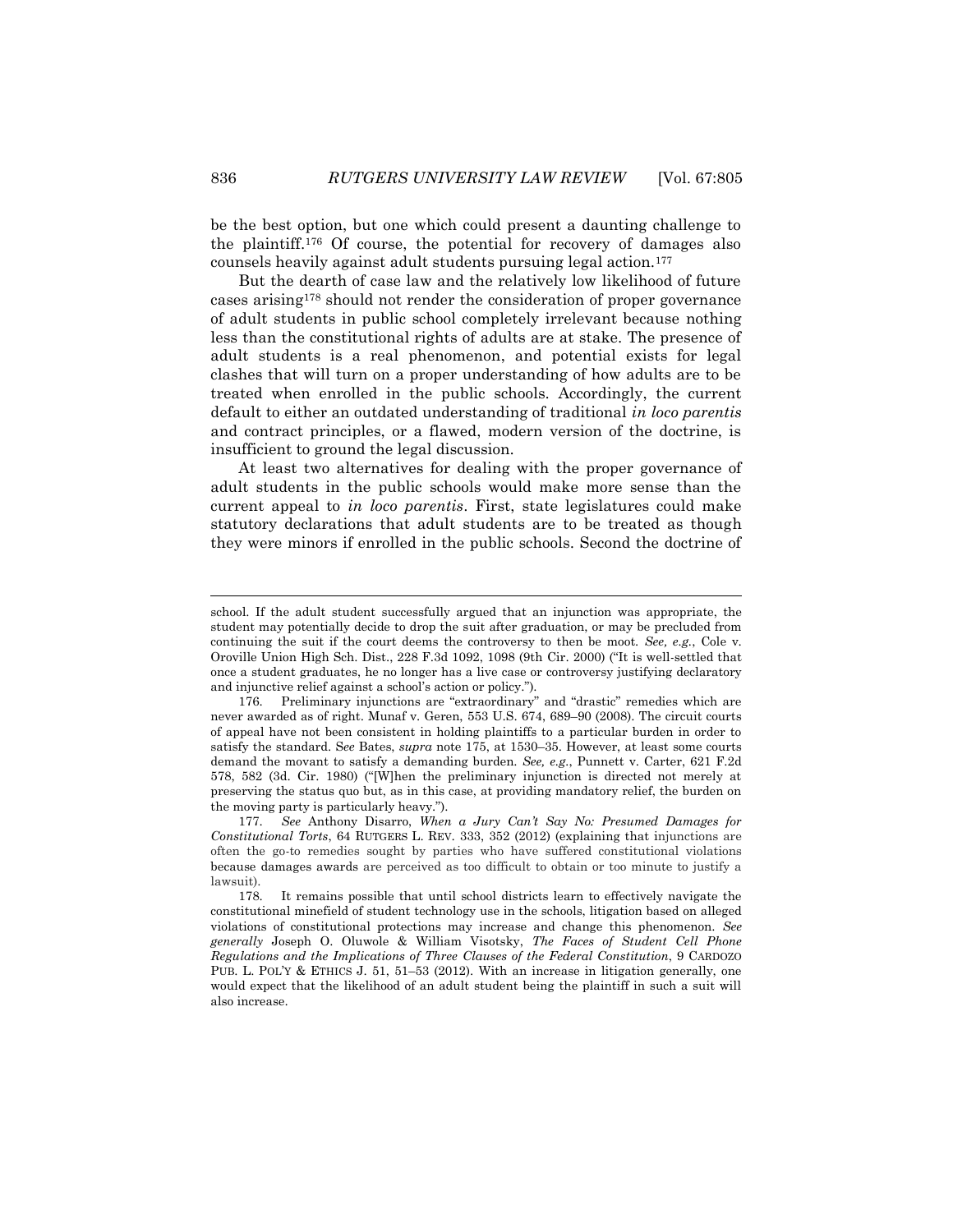*in loco parentis* could be jettisoned and replaced with a simple objective reasonableness standard.

### 1. Statutory Declarations

Perhaps the simplest way for states to avoid resorting to *in loco parentis* to rationalize control over adult students is for the state legislatures to explain through statutory declarations or definitions that adult students in public schools in the state are to be treated the same as their minor counterparts.<sup>179</sup> By doing this, a state would avoid the necessity of resorting to judicial interpretations of statutes and the chance that a court may attempt to erroneously rationalize authority over adult students based upon *in loco parentis*. <sup>180</sup> Additionally, a local public school would benefit from such pronouncements because members of the public, including adult students, would undoubtedly have been put on notice by the publication of the statute.<sup>181</sup>

W. VA. CODE ANN.  $\S$  18A-5-1(g)(1) (West 2013) (emphasis in original). Although the West Virginia Legislature has clearly seen fit to include adult students squarely under the authority of the public schools, it apparently did so not to avoid the complications of *in loco parentis* but rather to extend *in loco parentis* to include those students. *See id.* § 18A-5-1(a) ("The teacher shall *stand in the place of the parent(s), guardian(s) or custodian(s)* in exercising authority over the school and has control of all students enrolled in the school from the time they reach the school until they have returned to their respective homes . . . .") (emphasis added). Therefore, in West Virginia, the fact that the statutory definition of "student" includes adult students does not actually help to clarify the proper ground upon which adult students are subject to the governance of a public school.

180. It is well established that the first rule of statutory construction is to seek out the ordinary meaning of the text, unless clearly defined otherwise. *See* Sebelius v. Cloer, 133 S. Ct. 1886, 1893 (2013). The importance of such statutory definitions with regard to *in loco parentis* and adult students is evidenced by the competing judicial interpretations that have been offered. *See* Gordon J. v. Santa Ana Unified Sch. Dist., 208 Cal. Rptr. 657, 661 (Ct. App. 1984) (noting the "obvious" difficulty of arguing that *in loco parentis* should apply to an adult student in high school). *But see* Hartman v. Bethany Coll., 778 F. Supp. 286, 294 (N.D.W. Va. 1991) (holding that it is "not inconceivable" that a state legislature might extend *in loco parentis* to an eighteen-year-old adult student in a public school).

181. Ignorance of a statute, even in civil matters, is rarely an excuse for failing to act in accordance with it. *See* Moore v. Brown, 52 U.S. 414, 428 (1850) (Taney, J., dissenting). In the case of statutory declarations, adult students would be put on notice that if they maintained their enrollment in the public schools, they would be subject to the governance

<sup>179.</sup> At least one state, West Virginia, has a legislature that currently utilizes a statutory declaration:

<sup>&#</sup>x27;Student' includes any child, youth or adult who is enrolled in any instructional program or activity conducted under board authorization and within the facilities of or in connection with any program under public school direction: *Provided,* That, in the case of adults, the student-teacher relationship shall terminate when the student leaves the school or other place of instruction or activity.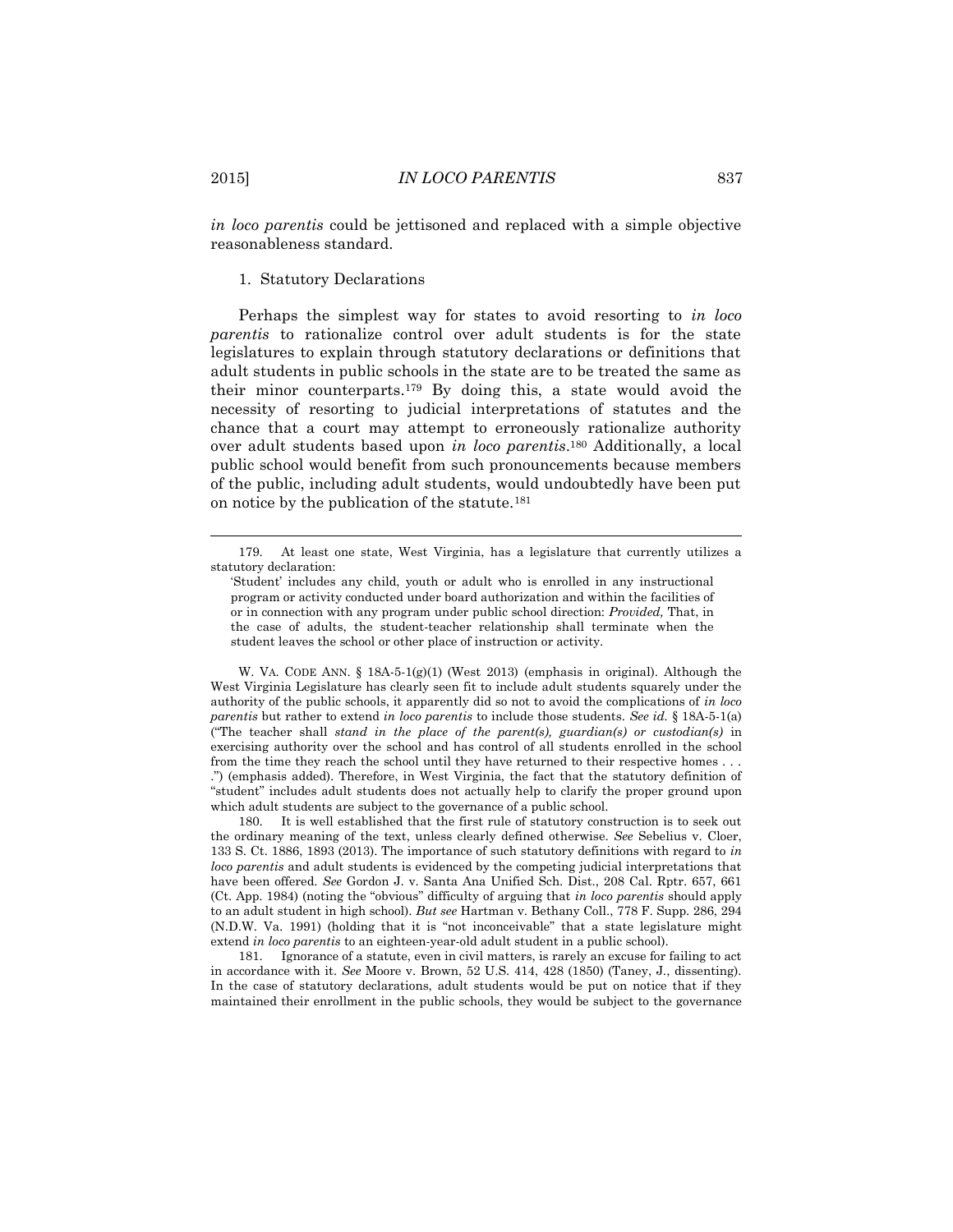Of course, a statutory pronouncement that equates adult students to minor students in an environment where students are subjected to reduced constitutional protections will likely raise equal protection concerns. To establish a claim that a state statute violates the constitutional guarantee of equal protection of the laws under the Fourteenth Amendment to the Federal Constitution, the statute must either establish a classification for a group of citizens or must have a discriminatory purpose.<sup>182</sup> Once that criterion has been satisfied, the level of judicial "scrutiny" that the law receives is based upon the nature of the claim.<sup>183</sup> In the case of a statutory declaration that adult students are to be treated as minor students, the statute would effectively be creating a "student" classification, under which adult students are treated differently than other adults. That type of classification would implicate the lowest level of judicial scrutiny: rational basis review.<sup>184</sup> Under rational basis review, courts must determine whether the statutory discrimination is rationally related to a legitimate state interest.<sup>185</sup> The Supreme Court has noted that this type of judicial review results in judicial nullification of only the most egregious statutory enactments.<sup>186</sup>

Thus, it is conceivable that an adult student might contest the reduced constitutional protections afforded to him simply because he is a student, while other adults in the school building would presumably enjoy the full complement of constitutional guarantees.<sup>187</sup> But to the

l

187. *See* Gordon J. v. Santa Ana Unified Sch. Dist., 208 Cal. Rptr. 657, 661 (Ct. App. 1984). Equal protection challenges might also lie if a school were to treat adult students differently than similarly situated minor students merely because of an age difference. *Id.* Claims alleging statutory creation of age-based classifications for differential treatment also receive rational basis review. *See* Sewell, *supra* note 182, at 1093–94. In the context of agebased discrimination, the Court has explained that there is a presumption that the statute is rational, and thus the plaintiff bears the burden of rebutting the presumption by showing that the discriminatory statute could not reasonably relate to a legitimate government interest. *Kimel*, 528 U.S. at 84.

of the school, on the school's terms. Without such a pronouncement, adult students might assume they are entitled to the full protection of constitutional rights and thus might contest school actions taken against them which are contrary to that full guarantee of constitutional rights.

<sup>182.</sup> Anna M. Sewell, *Moving Beyond Monkeys: The Expansion and Relocation of the Religious Curriculum Debate*, 114 PENN ST. L. REV. 1067, 1093–94 (2010).

<sup>183.</sup> *Id.*

<sup>184.</sup> *See id.*

<sup>185.</sup> Kimel v. Fla. Bd. of Regents, 528 U.S. 62, 83 (2000).

<sup>186.</sup> *See id.* at 84 ("[W]e will not overturn such [government action] unless the varying treatment of different groups or persons is so unrelated to the achievement of any combination of legitimate purposes that we can only conclude that the [government's] actions were irrational.") (quoting Vance v. Bradley, 440 U.S. 93, 97 (1979))).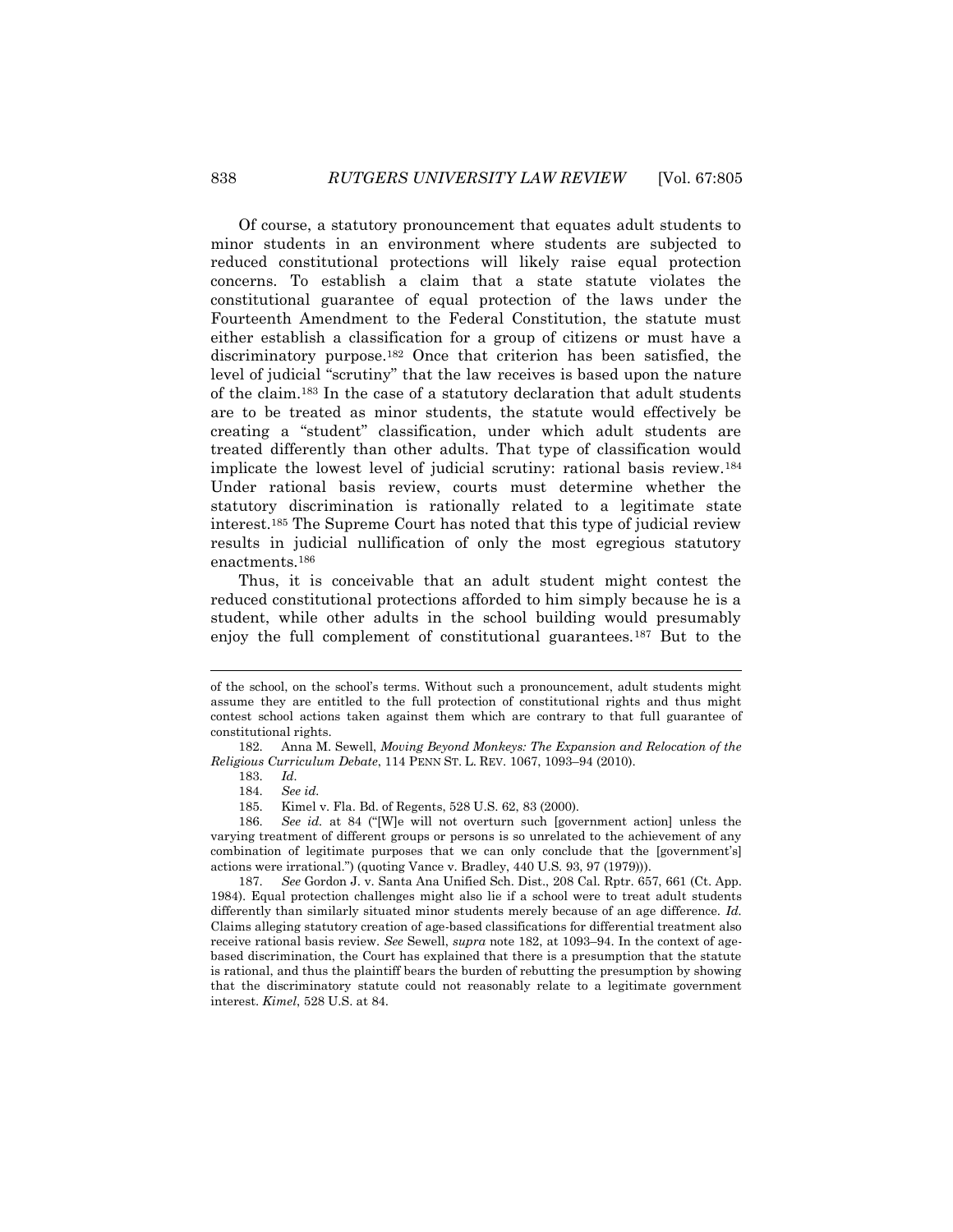extent that any equal protection challenges are raised to combat the statutory scheme, the government would only need to show that the statute is rationally related to a legitimate government purpose<sup>188</sup>—an easily achievable hurdle, especially given the importance that the judiciary has placed on education.<sup>189</sup> Although equal protection challenges will almost always be resolved in favor of local public schools,<sup>190</sup> the statutory declarations that enable such challenges will at least produce the effect of removing adult students from the confusion and misapplication of *in loco parentis*.

In the end, this outcome provides little actual relief to an adult student who is subjected to reduced constitutional freedoms while enrolled in the public schools. On the one hand, under the misapplied modern *in loco parentis* doctrine, the adult student would have no recourse once aggrieved because he would be assumed to have consented to the governance of the school, and the school, if acting within its authority, would act out of its custodial or tutelary responsibilities to the student body. On the other hand, an appeal to equal protection to challenge a statutory construction would invariably lead to a finding that the school's custodial or tutelary responsibilities are rationally related to a legitimate state interest, and thus the adult student would still have no relief. However, despite the unfortunate outcome for the adult student, the transition to a statutory construction at least moves the governance of an adult student in the public schools from the fiction of *in loco parentis* into the realm of legitimate school governance.

l

Brown v. Bd. of Educ. of Topeka, 347 U.S. 483, 493 (1954). Since education is so highly esteemed in this country, it is unlikely that a court would find the education of an adult student to be less of a legitimate state interest than the education of minor students.

190. It should be noted that this is neither the intended purpose nor the ideal outcome envisioned by the premise that adult students should be removed from the grant of *in loco parentis* authority to schools.

<sup>188.</sup> *Kimel*, 528 U.S. at 83.

<sup>189.</sup> The Supreme Court has noted that:

Today, education is perhaps the most important function of state and local governments. Compulsory school attendance laws and the great expenditures for education both demonstrate our recognition of the importance of education to our democratic society. It is required in the performance of our most basic public responsibilities, even service in the armed forces. It is the very foundation of good citizenship. Today it is a principal instrument in awakening the child to cultural values, in preparing him for later professional training, and in helping him to adjust normally to his environment. In these days, it is doubtful that any child may reasonably be expected to succeed in life if he is denied the opportunity of an education.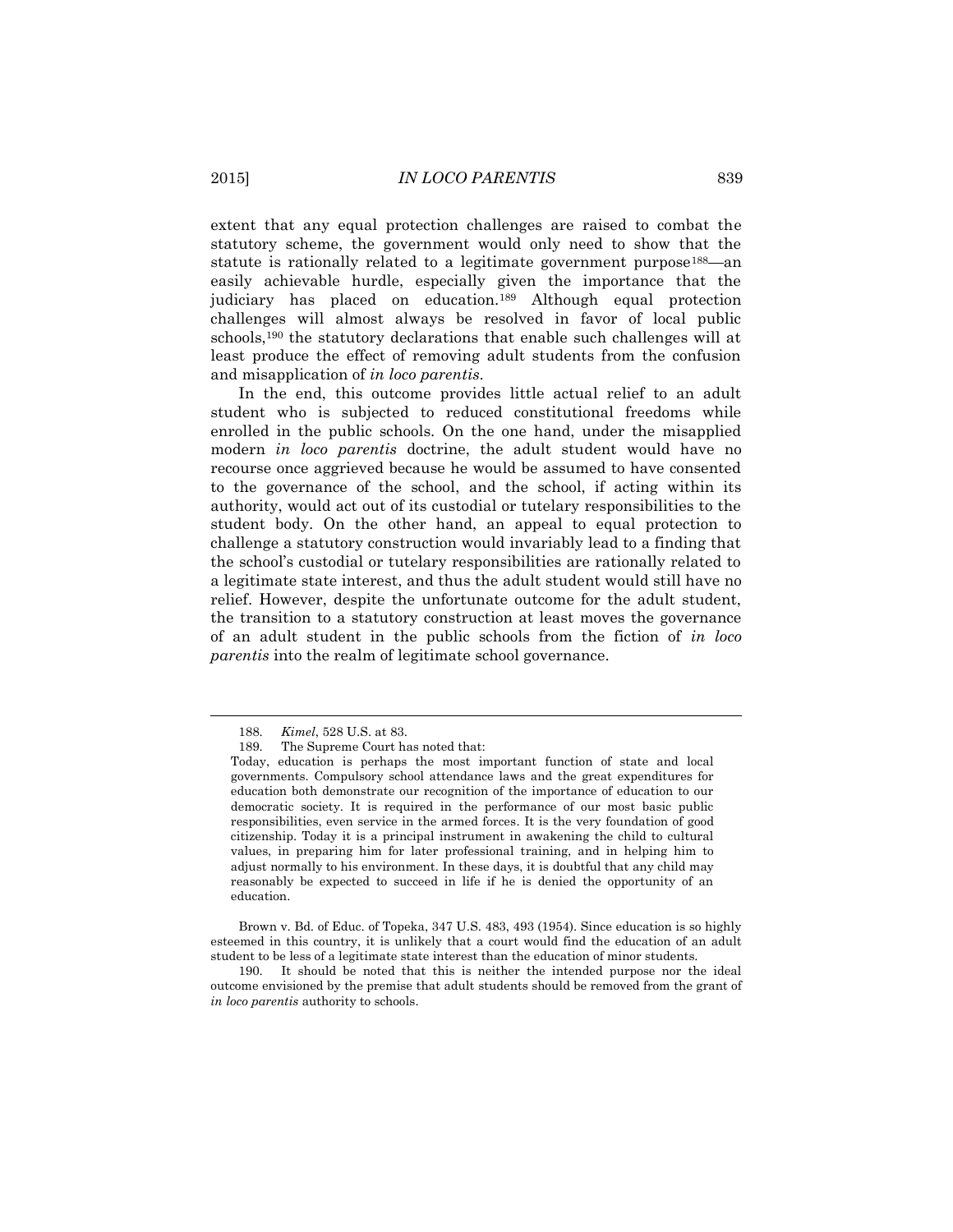### 2. A Reasonableness Standard

The transition away from *in loco parentis* could most effectively be ushered in by a return to a reasonableness standard like the one first suggested by the Supreme Court in *T.L.O.*<sup>191</sup> Importantly, the Court emphasized that flexibility is the hallmark feature of the reasonableness standard, which was designed to balance both private and governmental interests without unduly burdening either party. Such a reasonableness standard would provide several important outcomes.

First, and most importantly, a reasonableness standard would require use of a totality of the circumstances test<sup>192</sup> that would allow each fact-specific constitutional inquiry to be assessed based upon an objective standard<sup>193</sup> rather than on a logically flawed assumption which automatically subordinates individual student rights to the welfare of the student body as a whole. Second, a reasonableness standard would eliminate the need for the application of *in loco parentis* to adult students in public schools because adult students' constitutional rights would only be restricted when the balancing of governmental interests against the

*Id.* at 339–43. Although this principle was applied only to Fourth Amendment privacy concerns, it could just as easily be applied to other constitutional issues that frequently arise in schools, such as First Amendment free speech claims.

192. *See id.* at 341.

<sup>191.</sup> New Jersey v. T.L.O., 469 U.S. 325, 341–42 (1985). The reasonableness standard set forth in *T.L.O.* was only established with regard to questions of Fourth Amendment intrusions upon student privacy while in the care of the public schools. *Id.* However, the basic premise of the Court's rationale behind departing from *in loco parentis* and turning to a reasonableness analysis is instructive:

<sup>[</sup>The Court has held that] maintaining security and order in the schools requires a certain degree of flexibility in school disciplinary procedures, and we have respected the value of preserving the informality of the student-teacher relationship . . . . We join the majority of courts that have examined this issue in concluding that the accommodation of the privacy interests of schoolchildren with the substantial need of teachers and administrators for freedom to maintain order in the schools does not require strict adherence to [Fourth Amendment probable cause standards] . . . . Rather, the legality of a search of a student should depend simply on the reasonableness, under all the circumstances, of the search . . . . This standard will, we trust, neither unduly burden the efforts of school authorities to maintain order in their schools nor authorize unrestrained intrusions upon the privacy of schoolchildren.

<sup>193.</sup> Admittedly, a totality of the circumstances standard does not provide clear guideposts to school administrators conducting the daily business of operating a public school. However, even if judicial oversight is required to resolve disputes between adult students and local public schools, a totality of the circumstances test will at least avoid the presumption of *in loco parentis* that adult students' constitutional rights can be restricted to protect the welfare of other students.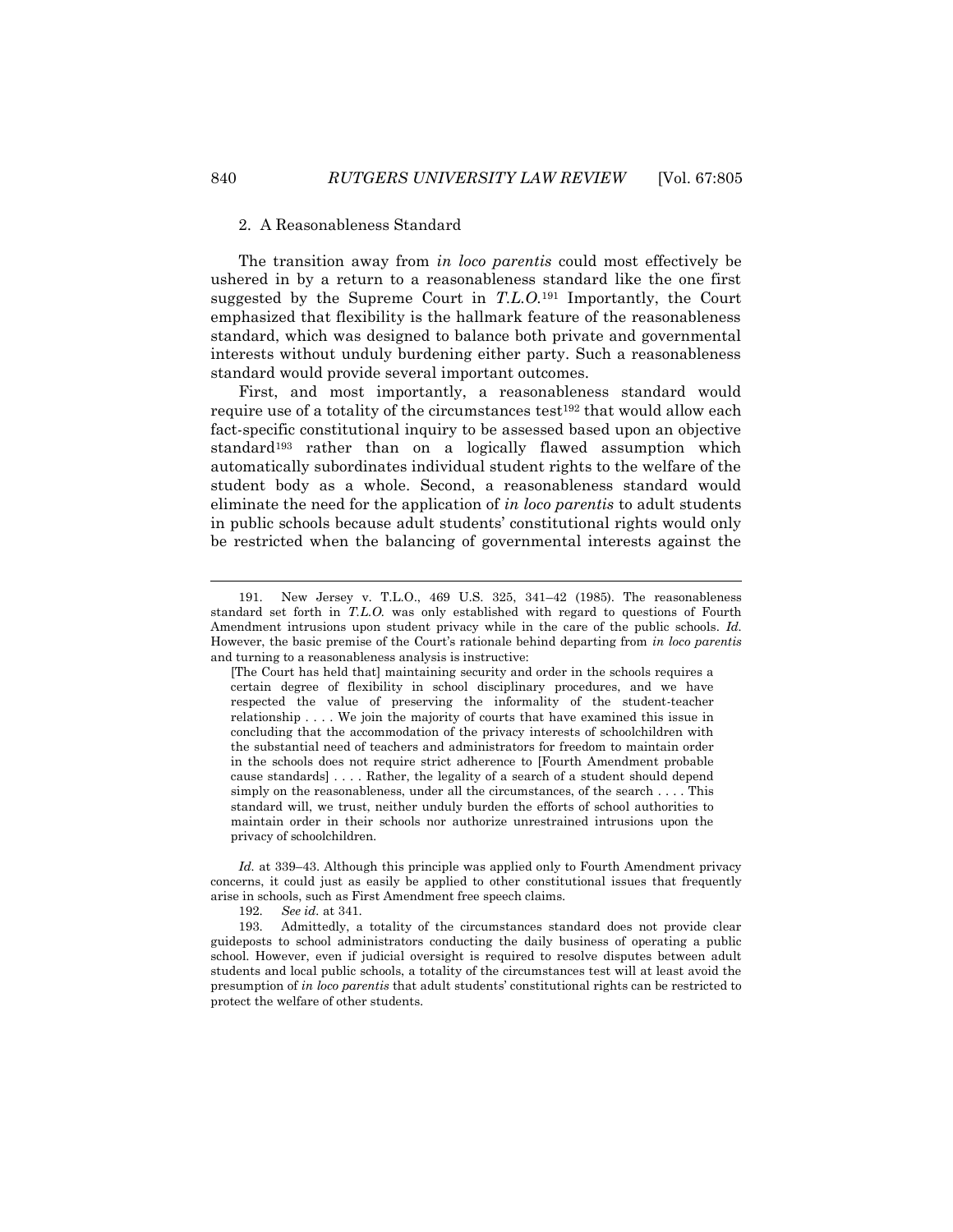constitutional protections for individual adult students tipped in favor of the government. This balancing analysis would have the added benefit of preserving the new protective-duty requirement that the Supreme Court has read into the modern *in loco parentis* doctrine,<sup>194</sup> but would do so on a more legitimate legal basis.

Finally, unlike statutory declarations,<sup>195</sup> a reasonableness standard would actually offer adult students a chance to succeed on the merits of their constitutional claims because it places a higher burden on the local public school to prove the necessity of a constitutional violation than the rational basis review standard applied to equal protection challenges requires.<sup>196</sup> Thus, even though a court deciding a constitutional case between a public school and an adult student would likely always find in favor of the local public school on an equal protection basis, there is at least hope that adult students can prevail against a school under a reasonableness standard.

#### V. CONCLUSION

Simply put, adult students are real. Although the American ideal of school authority under *in loco parentis* has simply assumed that adult students voluntarily enter into an agreement to be subject to the near limitless, parentally-derived, authority of the school, that assumption is, at best, fatally flawed. Adult students can hardly be said to consent to such agreements and certainly cannot be fit under the umbrella of a public school's *in loco parentis* authority. Because *in loco parentis* has now become a tool to limit the recently minted constitutional protections of students, a new approach is needed to rationalize the control and governance over adult students who are properly enrolled in the public schools of the nation, and thus do not enjoy the full gamut of constitutional protections. Such an approach could be achieved through either statutory declarations in which legislative intent to subject adult students to the same restrictions as minor students is made clear, or through the implementation of a reasonableness standard that balances the competing interests of the adult student's expectation of constitutional protections against the need of the school to carry out a state interest in protecting the safety of students. Ultimately, the transition to a reasonableness standard would be most effective because

<sup>194</sup>*. See* Bd. of Educ. of Indep. Sch. Dist. No. 92 of Pottawatomie Cnty. v. Earls, 536 U.S. 822, 834 (2002).

<sup>195.</sup> *See supra* Part IV.D.1.

<sup>196.</sup> *See generally* Sewell, *supra* note 182, at 1093–94 (discussing levels of judicial scrutiny).